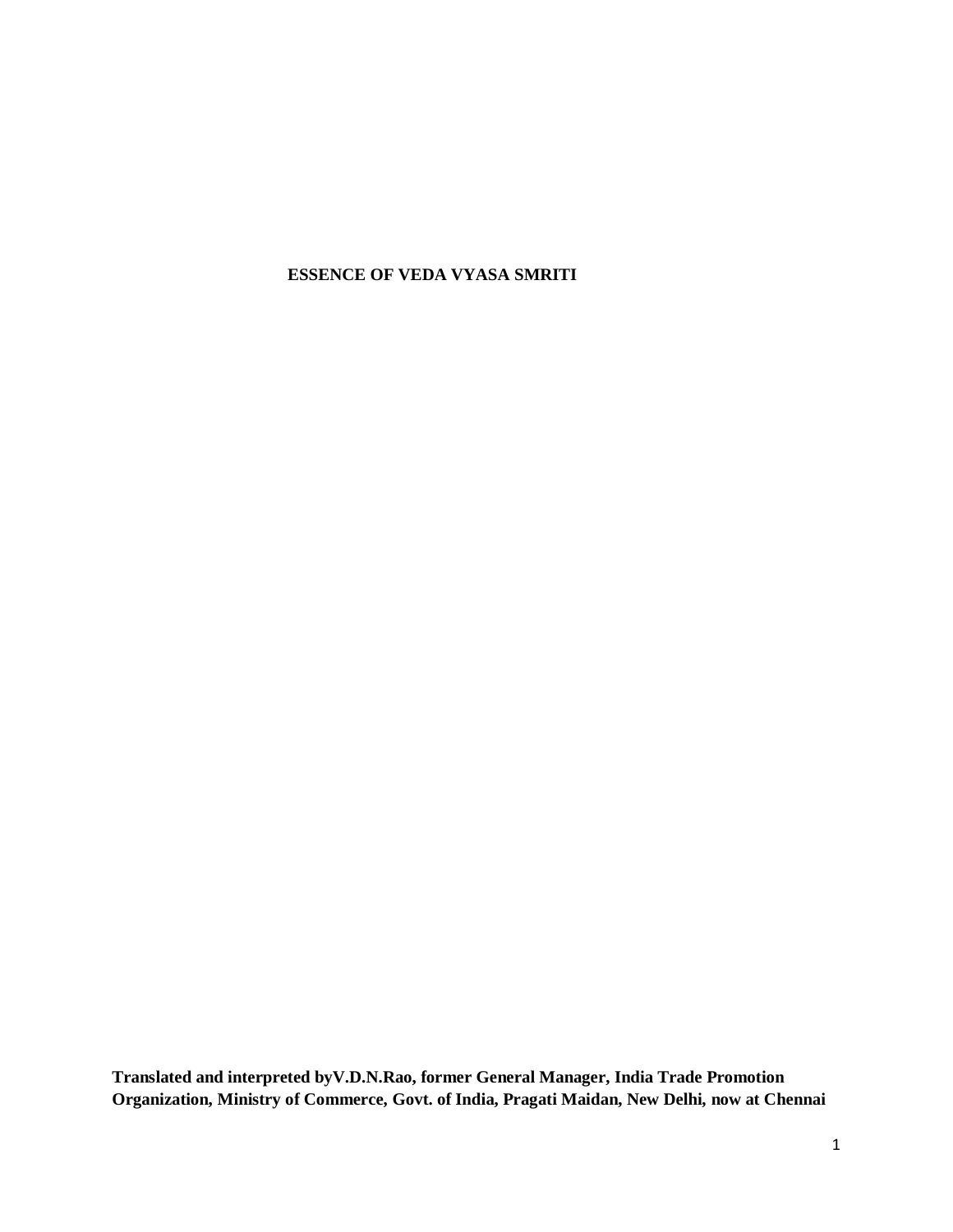**Other Scripts by the same Author:** 

**Essence of Puranas:-Maha Bhagavata, Vishnu Purana, Matsya Purana, Varaha Purana, Kurma Purana, Vamana Purana, Narada Purana, Padma Purana; Shiva Purana, Linga Purana, Skanda Purana, Markandeya Purana, Devi Bhagavata;Brahma Purana, Brahma Vaivarta Purana, Agni Purana, Bhavishya Purana, Nilamata Purana; Shri Kamakshi Vilasa**

**Dwadasha Divya Sahasranaama:a) Devi Chaturvidha Sahasra naama: Lakshmi, Lalitha, Saraswati, Gayatri;b) Chaturvidha Shiva Sahasra naama-Linga-Shiva-Brahma Puranas and Maha Bhagavata;c) Trividha Vishnu and Yugala Radha-Krishna Sahasra naama-Padma-Skanda-Maha Bharata and Narada Purana.**

**Stotra Kavacha- A Shield of Prayers -Purana Saaraamsha; Select Stories from Puranas**

**Essence of Dharma Sindhu - Dharma Bindu - Shiva Sahasra Lingarchana-Essence of Paraashara Smriti- Essence of Pradhana Tirtha Mahima**

**Essence of Upanishads : Brihadaranyaka , Katha, Tittiriya, Isha, Svetashwara of Yajur Veda-Chhandogya and Kena of Saama Veda-Atreya and Kausheetaki of Rig Veda-Mundaka, Mandukya and Prashna of Atharva Veda ; Also 'Upanishad Saaraamsa' -Essence of Maha Narayanopanishad; Essence of Maitri Upanishad** 

**Essence of Virat Parva of Maha Bharata- Essence of Bharat Yatra Smriti**

**Essence of Brahma Sutras- Essence of Sankhya Parijnaana- Essence of Knowledge of Numbers for students-Essence of Narada Charitra; Essence Neeti Chandrika-Essence of Hindu Festivals and Austerities**

**Essence of Manu Smriti- Quintessence of Manu Smriti- Essence of Paramartha Saara; Essence of Pratyaksha Bhaskra; Essence of Pratyaksha Chandra**

**Essence of Vidya-Vigjnaana-Vaak Devi; Essence of Bhagya -Bhogya-Yogyata Lakshmi** 

**Essence of Soundarya Lahari- Essence of Popular Stotras- Essence of Pancha Maha Bhutas**

**Essence of Taittireeya Aranyaka- Quintessence of Soundarya Lahari- Essence of Gayatri**

**Essence of Ganesha Mahima - Essence of Shiva Raatri Mahima- Essence of Chaturupanishads-Essence of Ashtaadasha Upanishads - Essence of Bhagavad Gita**

**Essence of Valmiki Baala Ramayana- Essence of Valmiki Ayodhya Ramayana- Essence of Aranya Ramayana-Essence of Valmiki Kishkindha Ramayana- Essence of Valmiki Sundara Ramayana-Essence of Valmiki Yuddha Ramayana- Essence of Valmiki Uttara Ramayana- \*Quitessecence of Valmiki Ramayana; \* Essence of Veda Vyasa Smriti**

**Note: All the above Scriptures already released on www. Kamakoti. Org/news as also on Google by the respective references except those marked as of \*.**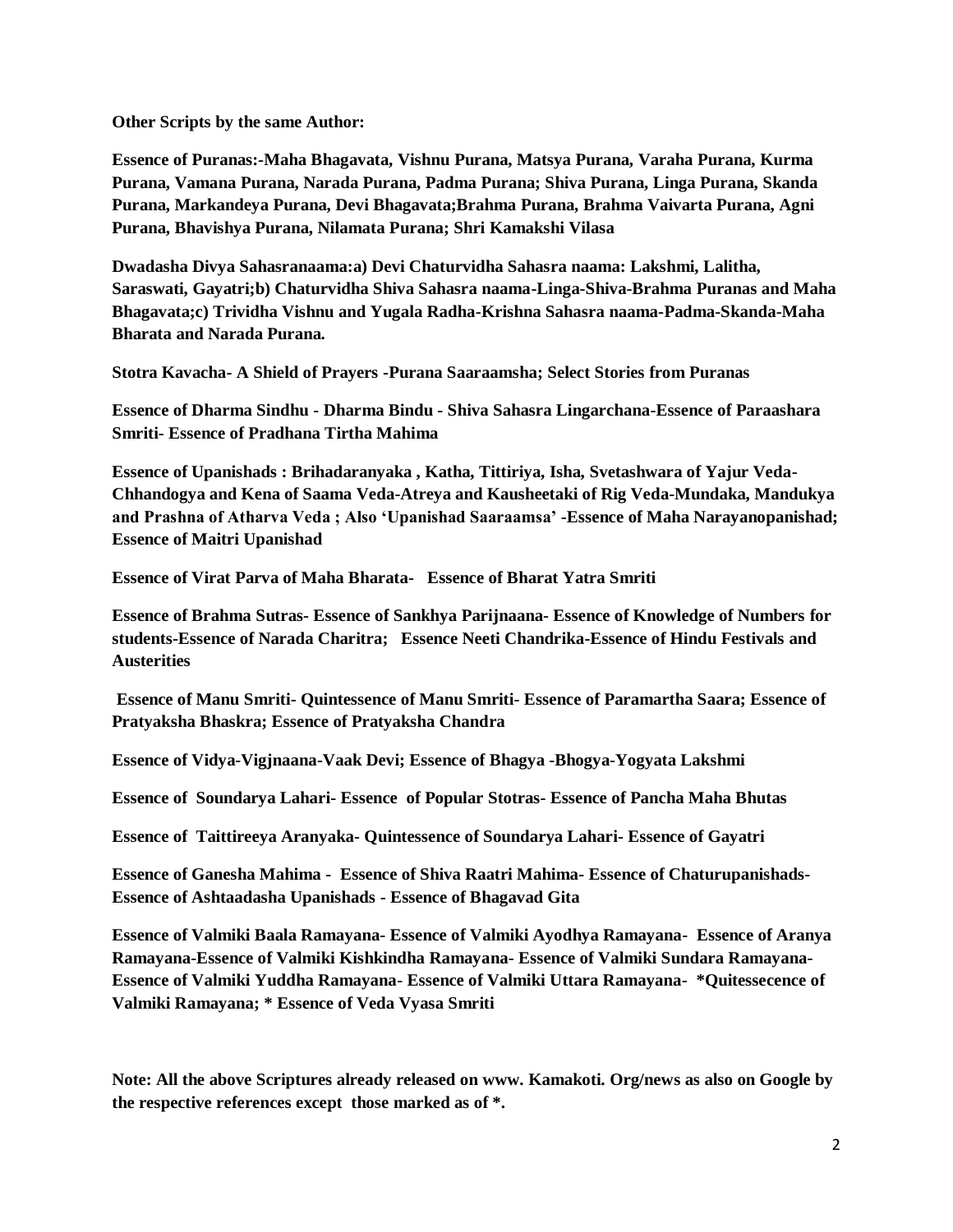# **Preface**

Veda Vyasa is the singular human of 'Brahma Vaak Janita' Chatur Veda Vibhajanas and the glorious son of Paraashara Mahashri. Needless to describe the glory of Veda Vyasa which is attempted in the following Introduction section of this Essence of Veda Vyasa briefly.

Having attemped the Essence of Manu Smriti and that of Parashara Smriti, both of which were released by the website of kamakoti.org/ articles / books section as also by google, there is now an urge to attempt a script on the Essence of Veda Vyasa.

The birth of Vyasa was interestingly depicted in Devi Bhagavata Purana: 'Apsara named 'Adrika' who was bathing in a river had mistakenly dragged the feet of a Brahmana performing his prayers on the banks of the river. He cursed the Apsara to become a fish as his meditation was interrupted. That fish swallowed a floating leafy packet and thus got pregnant.. The fish was caught by a fisherman after nine months and found from its stomach twin babies - a boy and a girl child. The fisherman presented the babies to a pius King, who by his mystic powers visualised the boy as his own child from the banana leaf and hence retained him to be the future King, and gave away the baby back to the fisherman and gifted him with riches enough to bring up the girl-child. This was the genesis of 'Matsyodari' who grew as an extraordinary beauty. Maharshi Parashara who wished to cross the river by boat was managed by 'Matsyagandha' and her voluptuous physical features raised instant infatuation for the fisher woman. Before yielding at a lonely island in the river, she demanded that she should spread heavenly fragrance from her body over an area of one yojana- or Yojanagandha- and that she should be blessed with an exraordinary son well versed with Scriptures and unparallelled devotion to Almighty. Parashara renamed the woman as Satyavati and also blessed her to become a Queen. The memorable son of Parashara and Satyavati was Krishna Dwipayana Veda Vyasa, as he had the purity of Lord Vishnu Himself and Dwipayana since he was born in a river island ( Dwipa).

HH Vijayendra Saraswati, whose Life's Inspiration post- retirement, guided and prompted me to script the Essences of Ashtaadasha Puranas, Ashtaadasha Upanishads, Dharma Sindhu, Brahma Sutras, Soundarya Lahari, besides coverages on the Essences of Ganesha, Bhagavad Gita, Vaakdevi, Bhagya Lakshmi, Gayatri, Praktyaksa Bhaskara, Praktyaksha Chandra, Pancha Maha Bhutas, Sahasra Namaas, Hindu Festivals and Austerities , Bharat Yastra Smriti , Sankha Parijnaana, Paramardha Saara on Kashmiri Shaivism, and recently Seven Volumes of Valmiki Baala-Ayodhya-Aranya-Kishkindha-Sundara-Yuddha-Uttara Khandas.

Indeed my family is a keen follower of Maha Swami of Kanchi Mutt and the spirit of 'adhyatmika' fervor of His association which is ably carried on with the personal mentorship of the present His Holiness. The Lakshmi Kamashi Temple in Chennai is but one rallying point of that spirit and fortitude.

VDN Rao and family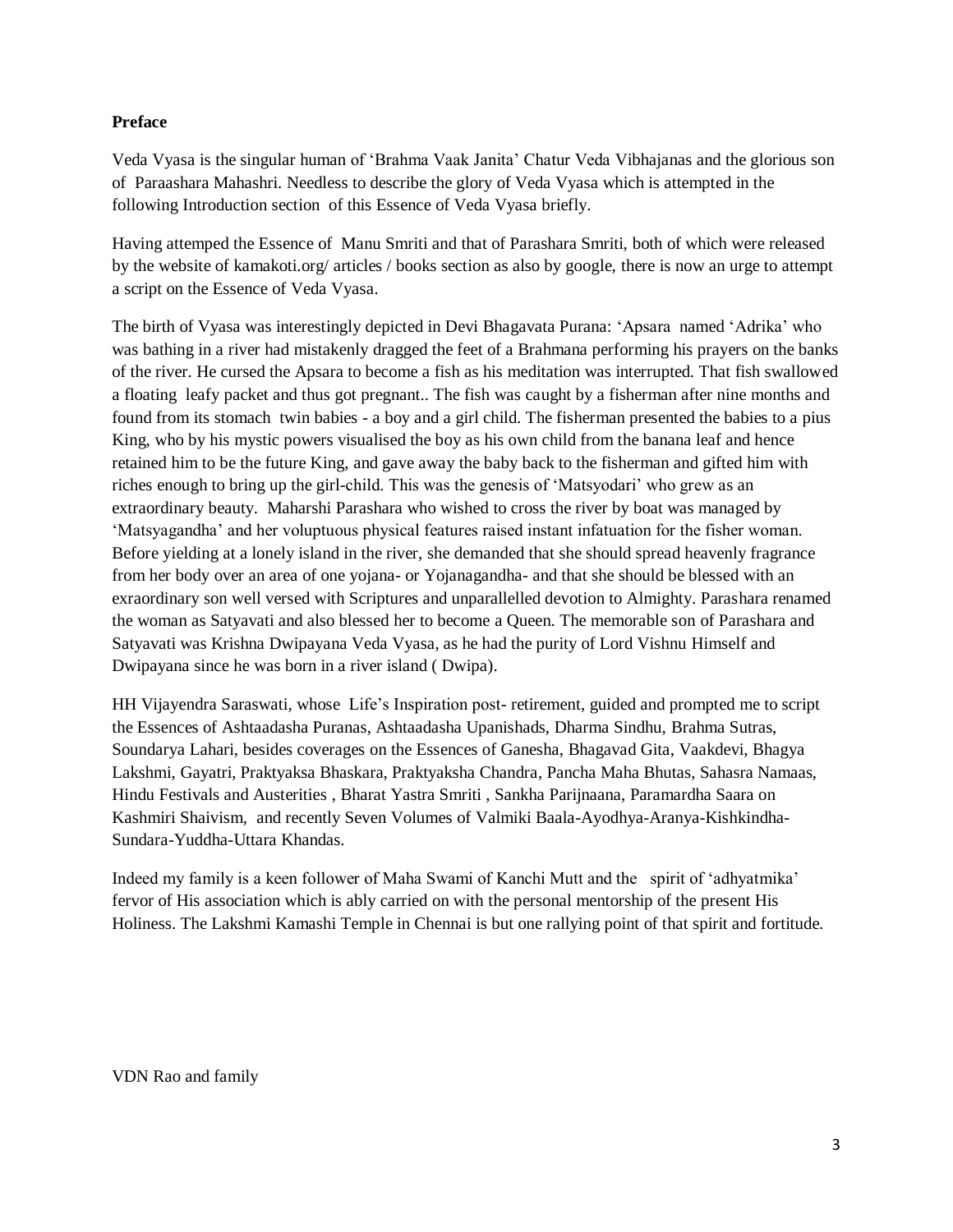| Introduction                                                                                                                                                                                                                                                            | 5  |
|-------------------------------------------------------------------------------------------------------------------------------------------------------------------------------------------------------------------------------------------------------------------------|----|
| Prathamodhyaya:                                                                                                                                                                                                                                                         | 7  |
| Chaturvarna Sampradaaya- Dwija Dharmas of Brahmana-Kshatriya- Vaishyetaras<br>especially of Baalyaavastha-Samskaraas- Upanayana- Brahmachaari Dharmas                                                                                                                   |    |
| [Vishleshanaas on Varna Samskarana- Dwija Baala baalikas- definition of Upanayana-<br>Padaardha Sankalana-Yagjnopaveeta Dhaarana vidhi- danda, mekhala dharana and bhiksha-<br>vandana, Nitya Sandhya Vandana Vidhana]                                                  |    |
| Dwiteetodhyaaya:                                                                                                                                                                                                                                                        | 22 |
| Vivaha Prastaavana- Gotraankulata- Vivaha Vidhi in detail- Bharya Bharthaa Dharmas-<br>Grihini Vyavaharaas- Nitya Naimittika Acharas of Dwijas- Ritukaala vyavastha                                                                                                     |    |
| [ Vishleshanas: Graha maitri-vivaha nishedhas-nirbandha parishkaara-pratikula vichaara-Shanti and<br>Precautions before vivahas- Graha Bala to vadhuvaraas-Vivaha Bhedas-vivaha sankalpa-Gauri Puja-<br>Madhuparka- Kanya daana Statement-Grihasti Dharma- Stree Dharma |    |
| Triteeyodhyaaya:                                                                                                                                                                                                                                                        | 33 |
| Snaanaadi Vidhi Purva- Aahnika Kritya - Bhojana Varnana                                                                                                                                                                                                                 |    |
| [ Vishleshanaas on Brahma Muhurta and Snaana Vidhis; Pitru Maatru Tarpana vidhi samskaaraas-<br>Balihaara as also Bhuta-Pitru Manushya Yagnaas- Saamanya Bhojana]                                                                                                       |    |
| Chaturdhodhyaaya:                                                                                                                                                                                                                                                       | 42 |
| Grihataashrama prashamshaa purvaka teertha dharma varnana                                                                                                                                                                                                               |    |
| [Vishleshana on Prominent Tirthas in Bharata Desha vide Padma Purana]                                                                                                                                                                                                   | 47 |

4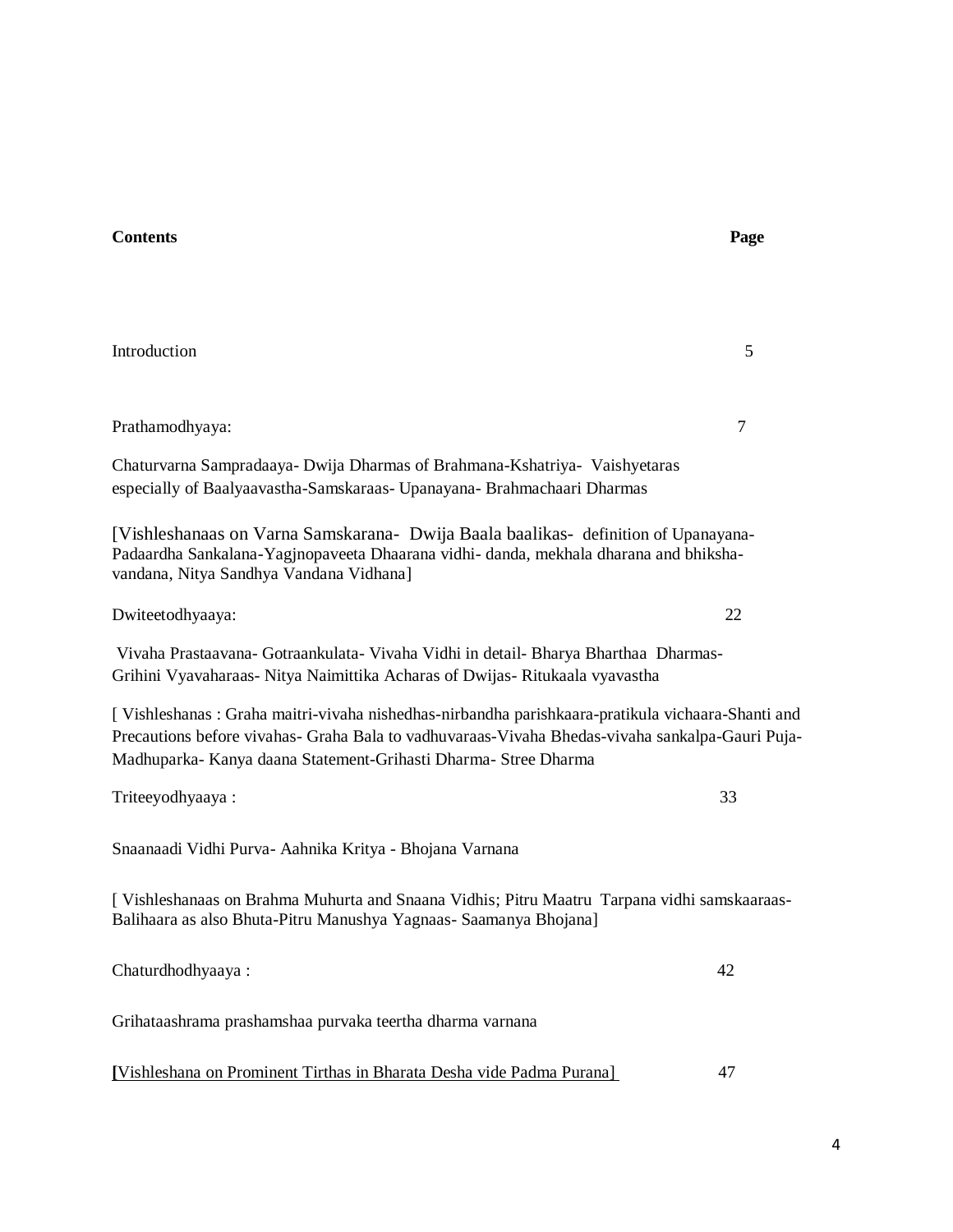# **ESSENCE OF VEDA VYASA SMRITI**

#### **Introduction**

*Ganaanaam tvaa Ganapatigm havaamahe kavim kaveenaamupashravastamam, jyeshtha raajam Brahmanaam Brahmanasapat aa nah shrunootibhih seeda saadhanam/ Rig Veda 2-23-1.*

*Vyāsaṃ vasiṣhṭa naptāraṃ shakteḥ pautraṃ akalmaṣam,parāśara ātmajaṃ vande śukatātaṃ tapo nidhim/ Vyāsāya viṣṇu rūpāya vyāsa-rūpāya viṣṇave |namo vai brahma-nidhaye vāsiṣṭāya namo namaḥ/*

Veda Vyasa the son of Parashara of Narayanaamsha was stated to have performed 'Brahma Mukha Veda Dharaa Vibhajana' as Rig-Yajus- Saama- Adharva Vedas at Nimisharanya ,the hallowed place where the 'Kala Chakra's paridhi' the circumference of outer circle called 'nemi'collapsed here and hence the Hallowed Place has been called Naimisha on the banks of Gomati River, where 51 Sacred Spots for Pitru Sthaanas and the practice of Somavati Amavasya Tarpanas are still organised.Veda Vyasa having successefully divided the single Veda to four distinct Vedas thus, scripted Maha Bharata here too and various other Scriptures.

Vyasa was Matsyagandhi Satyavati's premarital first-born Paraashara was narrated about in the Preface. Subsequently,one day Shantana, the Kuru Vamsha King of Hastinapura, came to a forest on a hunting spree and was mesmerized by musk-fragrance emanating from a woman named Satyavati. Allured by her sweet scent, Shantanu reached Satyavati's house and, seeing her, fell in love at first sight. The king asked the fisherman-chief for his daughter's hand; the fisherman Dusharaj said his daughter would marry the king if – and only if – her sons would inherit the throne.The King, shocked and dejected, returned to the palace since he had anointed his son, Devavrata as his heir apparent already. Devavrata was distressed by his father's condition; he learned about the promise asked by the fisherman-chief from a Minister. Immediately, Devavrata rushed to the hut of the fisherman-chief and begged for Satyvati's hand on his father's behalf. The fisherman repeated his condition . Then Devavrata renounced his claim to the throne in favour of Satyavati's prospective progeny and pledged his vow of celibacy accomplishng his name as Bhishma as the fisherman immediately and Shantanu married Satyavati duly. Now Satyavati's premarital first-born, Vyasa, lamented that his mother abandoned him to fate after birth. He returns to his birthplace in search of his mother who, he finds out, is now the queen of Hastinapur.After their marriage, Satyavati bore Shantanu two sons: [Chitrangada](https://en.wikipedia.org/wiki/Chitr%C4%81ngada) and Vichitraveerya. After Shantanu's death, Bhishma crowned Chitrangada as king under Satyavati's command, but Chitrangada was later killed by a Gadharva. Thereafter, Vichitravirya was crowned king, while Bhishma ruled on his behalf under Satyavati's supervision. Vichitravirya married the princesses of Kashi of Kosala viz. Ambica and Ambalika but Vichitravirya was childless. With no heir to the throne, Satyavati asked Bhishma to marry the widows of Vichitravirya, yet Bhishma refused, reminding Satyavati of the promise he made to her father and his vow of bachelorhood. He suggested that a Brahmin could be hired to father children of the widows, thus preserving the dynasty. Revealing to Bhishma the tale of her encounter with Parashara, Satyavati well knew that this was the time to call her son Vyasa to aid her. Satyavati coaxed Vyasa to have formal single time sex with his brother's widows. Vyasa initially refused Satyavati's proposal. He argued that Vichitravirya's wives were like his daughters and his union was a heinous sin, through which no good could come.But, Satyavati asserted that to preserve the dynasty, Vyasa finally agreed. The elder queen,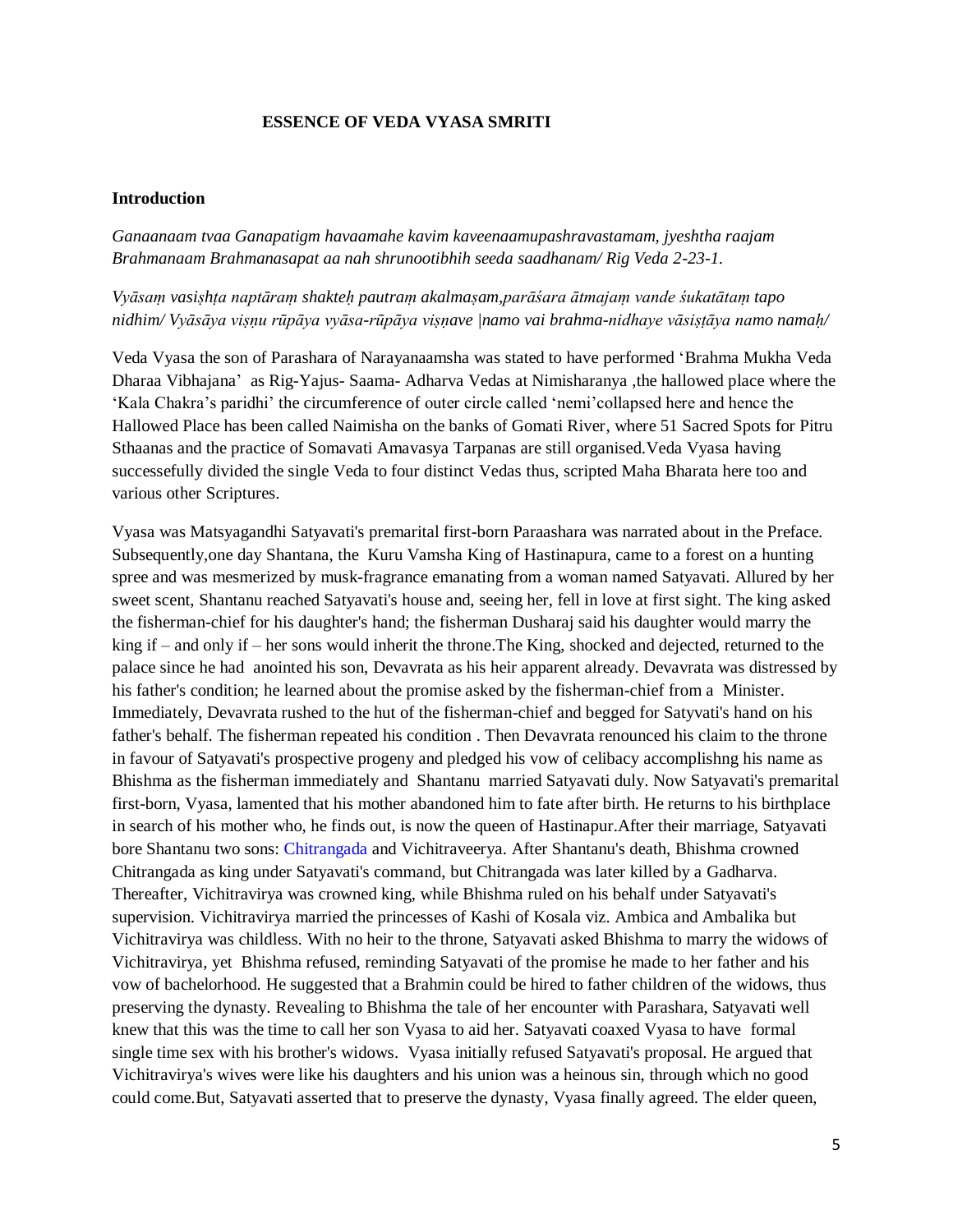Ambika, during sex with Vyasa, noticed his dark appearance and closed her eyes. Vyasa declared to Satyavti that due to Ambika's cruelty, her son would be blind (but strong) and have a hundred sons – later known as Kauravas the descendants of Kuru. Satyavati considered such an heir to be an unworthy king, so she asked Vyasa to have union with her other daughter-in-law Ambalika who fell pale due to Vyasa's grim appearance. As the result the child would be ineffective, his mother begged for another child. In due course, the blind Dhritarashtra, and the pale Pandu were born. Satyavati again invited Vyasa to Ambika's bedchamber; she remembered Vyasa's grim appearance (and repulsive odour), and substituted a lowest caste maid in her place. The maid respected the sage and was not afraid of him, and Vyasa thus blessed her; her son would be the most intelligent man, and she would no longer be a slave. Vyasa told Satyavati of the deception, and then disappeared; thus Vidura a dharmatma was born to the maid.

'Veda Vyasa's mental sharpness got suddenly dipped and his efforts to take up the challenge of scripting eighteeen Maha Puranas to show the beackon light on the values of Dharma and Nyaaya or Virtue and Justice to the posterity. He approached Brahma Deva who stated that Vyasa did not invoke Ganesha for blessings and hence the problem. Veda Vyasa the outstanding expert surfiet with the awareness of the past, present and future and tatva jnaani, got self opined of his talent as puffed up in course of time and prepared himself to script Puranas. But he ignored performing salutations to Ganesha Deva and invoking him with veneration. Despite the knowledge of nitya- naimittika-kaamya kaaryas and shrouta- smaartha karmaanushthaana, he tended to forget the Primacy of Ganesha Smarana and as though he got subued by oushadhi-mantra prayoga was disabled to maintain his mental and intellectual balance. While wondering as to what was wrong with himself approached Lord Brahma for a solution , prostrated before him and asked with humility and dedication.Vyasa then asked Brahma: 'I am indeed subject to misfortune as an intolerable disability has attacked me; I had genuinely desired to alert the common public in Kali Yuga suffering from deep ignorance of sadaachaara-ahnikaachaara and never suffer from 'akarmanyatanaastika and veda nindita- mada bhramita'. But for whatever reason am unable to see properly, hear , remember, and even think; do very kindly get my normalcy and alertness. Brahma replied: Those who seek to take up any task whatsoever are not sure of success and positivity of the end result as one could land in trouble too as of 'aarambha shuratva' or high mindedness in the initiation of the task. Intelligent persons of calibre have an open mind and tread their feet with mental balance without pride or prejudice.The moral is that no task be performed with 'matsara' and 'garva' or narrow mindedness / jealousy. Thus Brahma admonished and advised to invoke Ganesha with humility and faith with none of the negative qualities of before taking up the scripting of Purana-Itihaasas with trust and devotion. At the beginnings of any kaarya,- be it the initiation or termination, or shrouta-smaarta-loukika or auspicious or death related or any kind of daily routine worldly actions, Ganesha smarana is a must.

Vyasa Guha : Yatris be advised that after visiting the famed Temple of Badari Narayana, they should also visit the Tapta Kunda or the Agni Tirtha right nearby the famed Pancha Shilas viz. Garuda Shila, Narada Shila, Markandeya Shila, Narasimha Shila and Varaahi Shila. From Tapta Kunda where Yatris enjoy a refreshing bath in hot water of about 45 degree heat and then reach the most renowned **Brahma Kapala** a fairly large platform signifying Lord Brahma's skull of one of his heads relieved by Lord Shiva as he was annoyed with Brahma as the latter got attracted to the beauty of his own creation Saraswati fit to be his own daughter. It is at this Kapala Vimochana Tirtha where Brahma performed severe Tapasya for atonement of his sin that yatris profer Pitru Shraddhas. From Brahma Kunda as Ganga flows and Alaknanda takes a turn from the mountains alongside Brahma Kapala.Then there are Atri-Anasuya Tirtha, Indrapada Tirtha, Mata Mandir, Nara Narayana Parvata, Chakra Tirtha, Satpatha and so on. From Satpatha upward the mountainous terrain is extremely difficuld to ascend and once one could do so would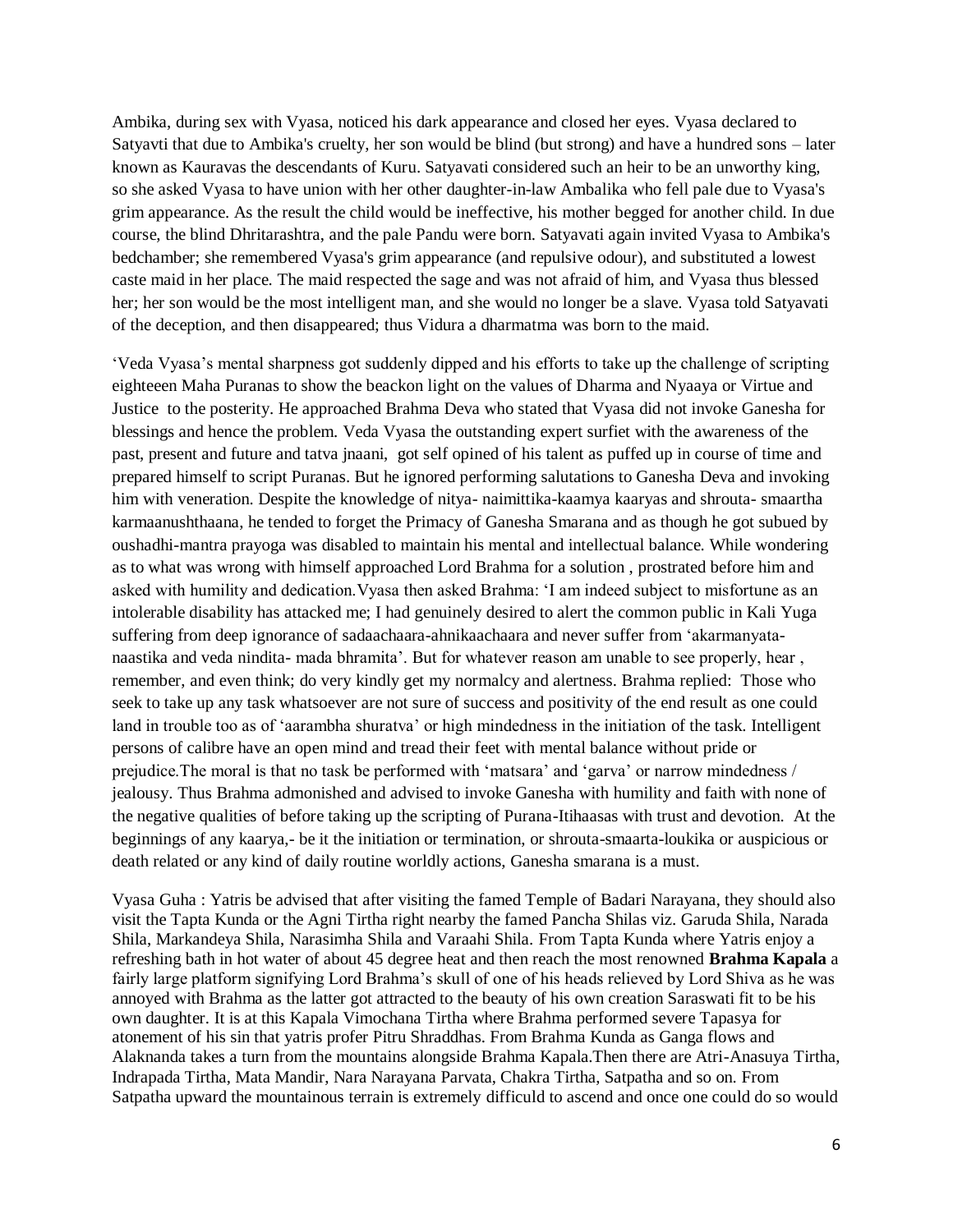find a circular shaped Soma Tirtha might be visible but probably as a sheet of ice and its vicinity one might find if fortunate the Nara Narayana Mountain. On way from Satpatha to Badarinath occurs Alaknanda's another bank and Vasudhara which is about five miles from Badarinath is the Sangam Place of Sarastati leads to Keshava Prayag and Manaagram where Veda Vyas cave is accessible inside which Vyas scripted Eighteen Maha Puranas; a few meters away is situated Ganesh Guha /cave. The Legendary background states that while Veda Vyasa was mentally scripting the Puranas, Ganesha agreed to write with his trunk on Taala Patras on the mutual agreement that Vyasa should pronounce in a non stop flow while Ganesha should write down in a non stop manner too simultaneously with no slips or interruptions on either side!

# **VYASA SMRITI**

# Prathamodhyaaya

Chaturvarna Sampradaaya- Dwija Dharmas of Brahmana-Kshatriya- Vaishyetaras especially of Baalyaavastha-Samskaraas- Upanayana- Brahmachaari Dharmas

*Atha dharmaacharanaadesha prayukta varna shodasha samskaataavarnanam, vaaranasyaam sukhaasenam Veda Vyaasam taponidhim, prapucchhaar muniyobhyatya dharmaan varna vyavasthitaan/* As Munis were seated comfortably, they approached Taponidhi Veda Vyaasa and desired to learn about 'Chaturvarna vyavastha dharmaas.'

*Sa pushtah smritimaan smritvaa smritim vedaardhagarbhitaam, uvaachaatha prasannaatmaa munayah shruyataamiti/* Then Veda Vyaasa having recalled from his own heart about the details of veda maha jnaana addressed the Muni Sabha as follows.

*Yatra yatra swabhaavena krishnasaasro mrigah sadaa, charae tatra vedokto dharmo bhavitumarhati/*  Where all 'krishna saara mriga charmaas' are present naturally vedokta dharma is understandably ever present.

*Shruti Smriti Puraanaanaam virodho yatra drishyate, tatra shrotam pramaanaantu tayordhyadhe smritirvaraa/* Where ever there might be variations of views among pandita munis in respect of Smritis and Puranas, then indeed 'Shriti/ Veda Vachanaas' would be the utimate decisions or of judgment.

*Brahmanah kshatriyo vaishyastrayo varnaa dwijaayatayah, shruti smritipuraanokta dharmayogyastu netare/* Brahmana-Kshatriya-Vaishya are the dwijas or twice born-before and after the Upanayana and Brahmopadesha as also eligible to Shruti-Smriti-Punana dharmas but the fourth of the classes of the low caste.

*Shudro varnaschaturopi varnatvaadvamarhati, veda mantra swadhasvaahaa vashatkaaraadibhirvinaa/*  The fourth of the varnaas are thus not eligible to learn and practice veda mantra-swadha-swaahavashatkaara adi karmas.

*Vipravadvipravinnaasu kshatriyannaasu kshatravat, jaatakarmaani kurveeta tathah shudraasu shudravat/* In respect of married wives, jaatakarmaadi samskaaraas be performed as per the chaturvanaas.

*Vaisvaasu viprakshatraabhyaam tatah shudraasu shudravat, adhamaaduttamaayaantu jaatah shudraadhamah smritah/* Let the 'samskaaraas' of the progeny of the brahmanaadi chaturvarnas be duly performed as per respective castes.

*Brahmanyaam shudrajanitaschandaalo dharmavarjitah, kumaari sambhavasvekah sagotraayaam dwiteeyakah, Brahmanaam shudrajanitashchandaalastrivividhah smritah/* Among Brahmanaas as born to the lowest class are desined as chandalaas and are not authorised to dhaarmila kriyaas. Chandalaas are of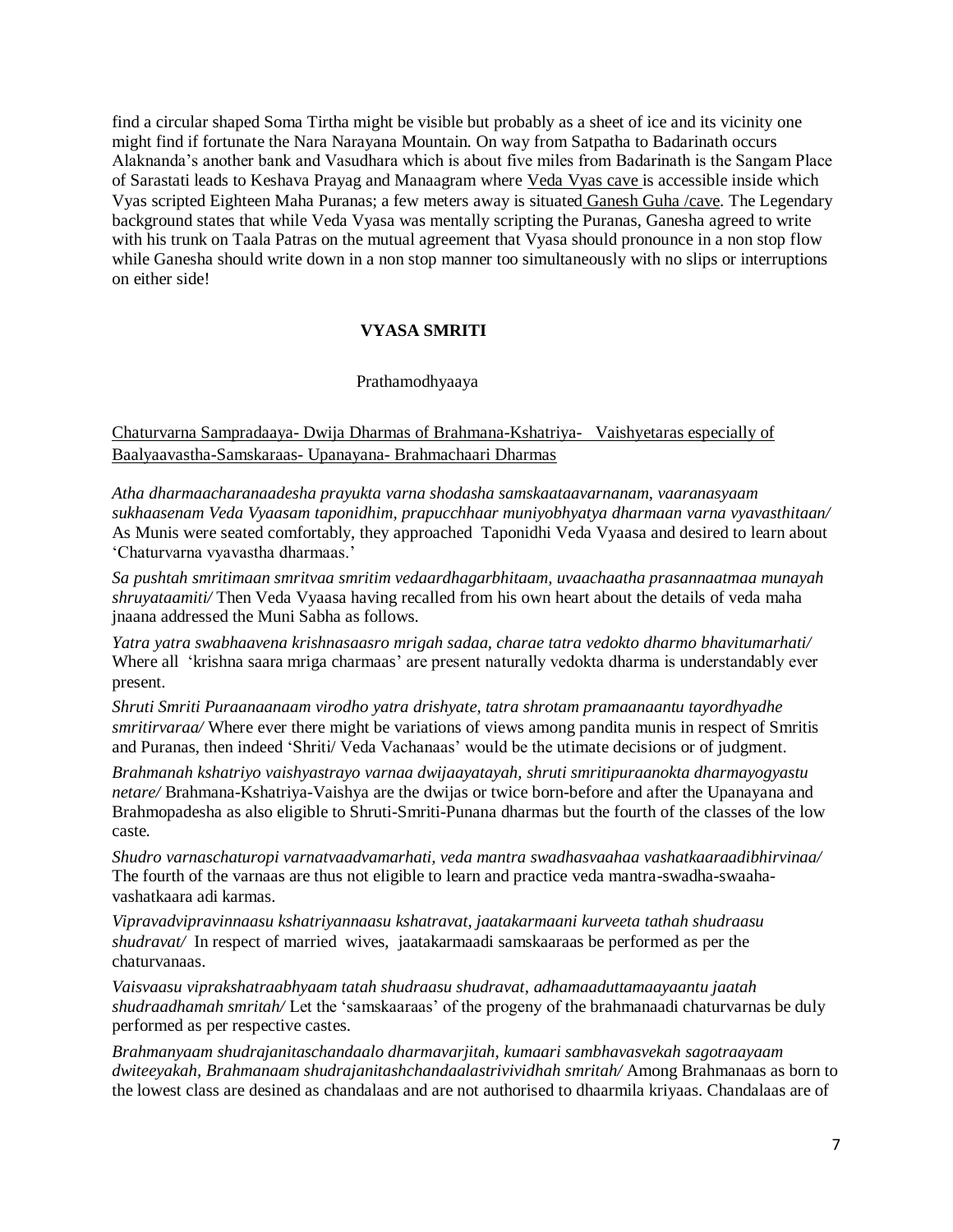three kinds of origin- putras born of chandaala kumaris, or of sagotra santaana, or of Brahmana-Shudra samyoga.

*Vardhaki naa pito gopa aashaapah kumbha kaarakah, vanikkiraataskaayasthamaalaakaarakutimbinah, varato medachandaala daasasvachakolakaah/ Etenyajaah samaakhyaata ye chanye cha gavaashanaah, yeshaam sambhashanaat snaanam darshanaarkaveekshanam/* The lowest classification of mankind are such as badhayi- naayi-gvaalaa- aashaapa-kumhaara-vanika-kiraata-kaayastha-maali-kutumbi-varatameda-chandaala-macchera-shavacha-kolaka- gava bhakshaka and such are worthy of not even seeing-let alone touching the sin of which should be purified by headbath and 'Surya darshana'.

[ Vishleshana in this context of Varna sankarana, Manu Smriti on the Aachara Khanda Chapter Ten is relevant as follows:

'While any of dwijas while no doubt should learn Vedas to enable them to absorb the essence of dharmas as that should enable them to observe their respective vidhis, it indeed is the duty of Brahmanas to teach them and explain the nuances of Vedas. The latter ouaght to learn the way of providing themselves the art of subsistense to maintain their family needs. Thus they preserve dharma by sacrifices and exreme abstinence and become the role models of the Society and the most superior of all. The Society comprises of only chaturvarnas of brahmana-kshatriya-vaishya-and the fourth class and none else. Dharma requires that weddings of the same caste should beget the next generations and intercast marriages are disallowed and such cross connections physically are not allowed as per basic principles of virtue and basically women are normally blame worthy. The progeny of wives wedded in that manner belong to degrees of seniority as follows: a brahmana marrying a Vaisya daughter or viceversa is called Ambashtha, a brahmana marries a low class a nishada or paarshva; from a kshatriya to a fourth class as called Ugra or of cruelty. The progeny of a brahmana wedding a lower caste or a Kshatriya with their lower varnas or a vaisya with the lowest is named as Apasada.Similaly, the children of a kshatriya wedding a brahmana is called a Suta, from a vaishya to brahmana is vaideha and a royal class to vaishya is magadha. From the lowest class to any of the senior classes of vaishya-kshatriya-brahmana the progeny is called ayogaya, khatri and chandala.A brahmana to the steps down are known as anantaras. Again a Brahmana gets married to a daughter of an Ugra is called aavritta and to an ambambashta is named aamira, and to an aayogava kanya is dhigvana.In the reverse order, the fourth class females of the higher varnas three base born sons called apasadas are ayogava, kshatras and chandalas; from vaishyas are born magadha and vaideha, and from kshatriyas sutas and so on. Thus the varna sankara marriages create confusion and the respective duties of the mixed classes and the progeny thus born create havoc to the varnashara dharmas; *Sankare jaatayastvetaah pitrimaatripradarshitaah, prachhannaa vaa prakaashaa vaa veditavyaah svakarma bhih/* or in the gradual and long process of time lapse, varna sankara became in evitable and the entire behavior pattern and features, social customs, food habits, festivals and austerities of the basic varnas are totally destroyed by diluting the so called original characteristics of the basic 'varna vyavastha'in the gradual and time tested skeletal form . Suppose six sons of a dwija family of equivalent status called 'antaras' neglect their dharmas of their respective classes are as bad as and equal to the lowest class. For instance the individual duties of each dwijas vary as austerities and conducting sacrifices are the hallmarks of brahmanas; security and enforcing laws as per dharma dictated by vedas is the responsibiliy of Kshatriyas; conducting trade, commerce and stimulating the economy by investments and of businss collaborations, besides farming is duty of a vaishya while providing labour and service is the duty of of the low class. Purusha Sukta is quoted: *Brahmanosya mukhamaaseet baahyo raajanyam krita,Urooh tadasya yadveshayam padbhyaam shudro ajayata* or brahmanas were born to face, kshatriyas to hands, vaishyas from thighs and the low class from the feet of Purusha or Prajapati. As kshatriyas were in great need of performing their due duties of enabling Brahmanas to do sacrifices, study and practice of vedas and scripts as also prayaschittas or atonements, they gradually lose in touch with these dharmas and slip down to the level of the low class like of poundrika, dravida, kaamboja, yavana, shaka, paarada,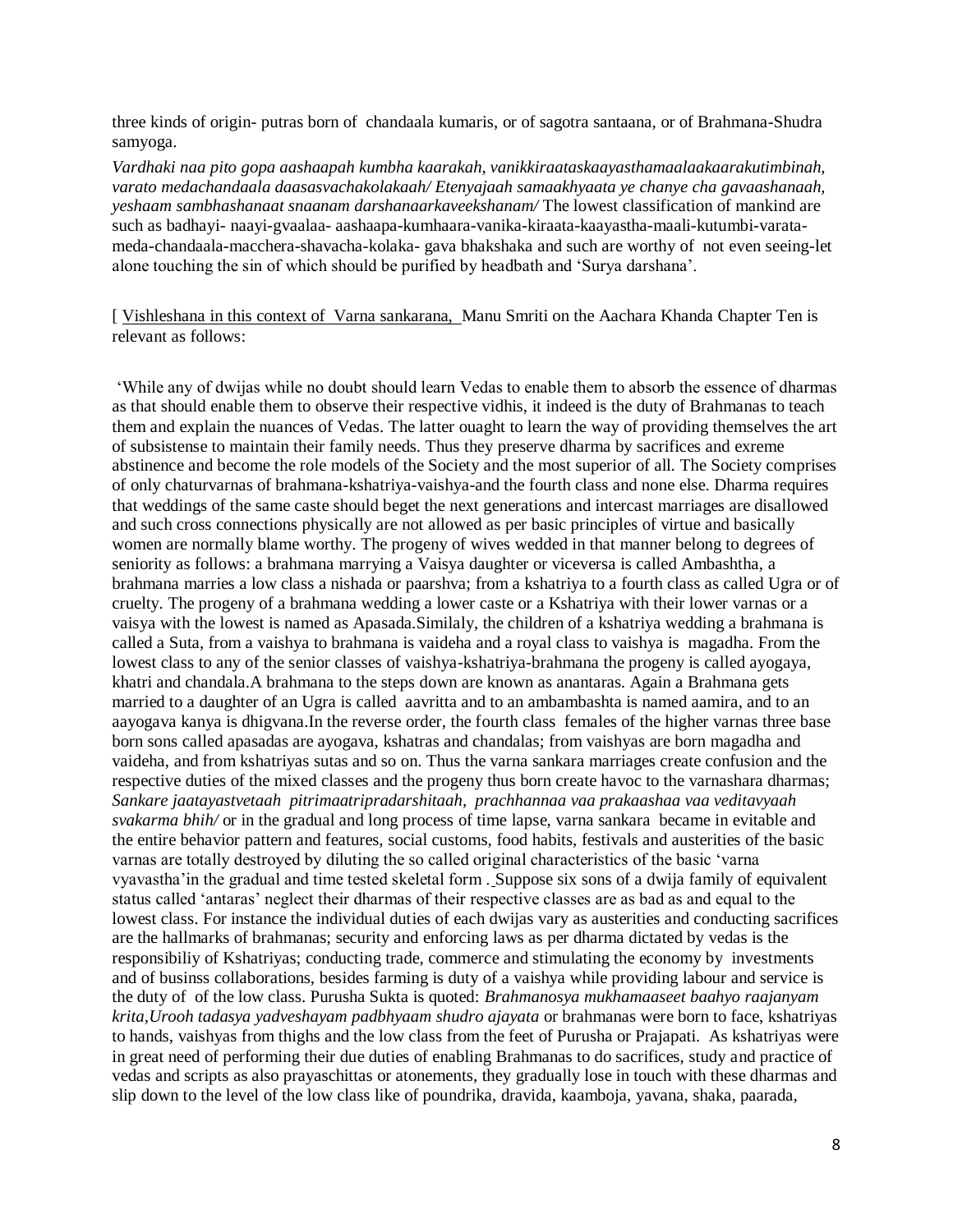cheena,kirata, darada and khasha. Also, from among those born from Prajapathi's srishti as from his face, hands, thighs and feet, there were aside from the chaturvarnas were gradually generated as Dasyus speaking a different language of Mlecchas or barbarians, quite distinct from that of Aryans. Those erstwhile erring dwijas born to the low class by way of varna sankarana either descending or acsending order called apsadaa or apadhvamsaga subsisting by menial jobs.Sutaas took to horse / chariot riding, ambashtas in medical lines, videhas in antahpuras or royalty interiors, magadhas in vayishya houses and so on. Nishadas had been engaged in fishing, aayogavas wood works, and meda, andhra, tuccha and madgavas in animal hunting in jungles. The illicit progeny of kshatriyas like kshatris, ugras and pukkaasas too subsist by killing mean animals like foxes and skin them for use as low quality bags etc. and pierce into snake and reprtiles to dig them out as also take to musical instruments on streets as normally reside in burial grounds, or under trees . Chandalaas and Svapacaas reside outside the villages and townships and their occupation is to play with dogs and animals on street corners. Their clothing would by the dead corpses and torn dresses, wearing cheap jewellery and eating food in fake utensils always on the move as nomads. None of some leaning to virtue would ever have in bed and their transactions would be in their circles only. They seldom stay overnight in villages or town ships and live by begging in broken utensils and disappear in the nights. They with no relations with strangers during the day times carry on duties of masters and royalties ever deprived of beds and satisfactory crumbs to eat. By the orders of the King, they live in prisons looking after the criminals with their clothes and service of food and beds and execute worst of them by the law at the gallows. Such lowest and casteless one's might resemble either of the parents but their true nature could by hardly covered up especially his father's chacterististics and tendencies of slippages. A kingdom that with features of excessive immorality that dominates would soon sink into ignominy and total collapse. In the event of an a 'Anaaryan Stree' or a non aryan woman delivers a child who is not a non aryan or a non -dwija, she might beget with aryan origin, but from a low class woman begets from a Brahmana, most probably the son would acquire the qualities of herself. The value of tradition as per dharma and its reverence, the latter becomes ineligible or upanayana and its consequent regulations. As one sows so one reaps; a good seed leads to the crops well, thus only aryanas or dwijas would indeed become eligible for the upanayan samskara. If the seed is a wasteful the consequent crop too as a waste and ends up in a bad investment; Better not sow and take the risk of damaging the field instead of spoiling it; the value and potency of the seed is so much that even animals might beget Maharshis as in the case of Mahatma Rishyshringa begotten to an antelope famed for ushering even untimely rains where ever he would travel and hence the worth of an excellent seed! Now the top significance of a Brahmana and the traits assigned to him. Manu declared that non- violence, truthfulnes, usurping the moneys of others, internal and external cleanliness, and self-control should be the hallmarks of all the castes. The woman of a low class gives birth to a bhrahmna, her progeny gets back to brahmanatwa on the seventh generation. Same would be the case of kshatriya, vaishyas too. Be that as it may, Brahmanas seeking to keep up their brahmanatwa need to sustain their brahmanasya must oberve six basic principles: Brahmanas should necessarily perform constant practice adhyahana or study, teaching, perform yagjnas and facilitating the practice of yagjnas, charity , and providing charities to co brahmanas. Of the three assignments of brahmanas viz. teaching, execution of Yagnas and sactifices and accepting daanaas or charities are outside the purview of other dwijas; this however Prajapati the original Manu Deva the Swayambhu did not suggest himself! Kshatriyas are required to carry arms to ensure the security and peace of a soceity while vaishyas perform vanijya or business, and agriculture. While brahmana's profession is doubtless the best, in the absence of adequate subsistance for himself and family, he should not resort to the kshaatra dharma since that is the next step down the ladder, but might share and take over to one of the ancillary activities of a vaishya viz. cattle rearing and agriculture too, quite beside his basic 'shatkarma vidhi'. One might say that the profession of agriculture as a means of sustenance but that might be blamed for the wooden equipment along with iron would cause tilling the earth causes injuries to it but the produce sold to Vaishyas could provide subsistence additionally. Now, Vaishyas should desist from selling all types of condiments, cooked food and tila or sesamum, stones, salt, cattle and slaves. They also refrain from selling dyed cloth, or wool, fruits, herbs, water, weapons, poisons, meat, intoxicants, perfumes, milk, butter, ghee, oils, wax, sugar, kusa grass, forest beasts and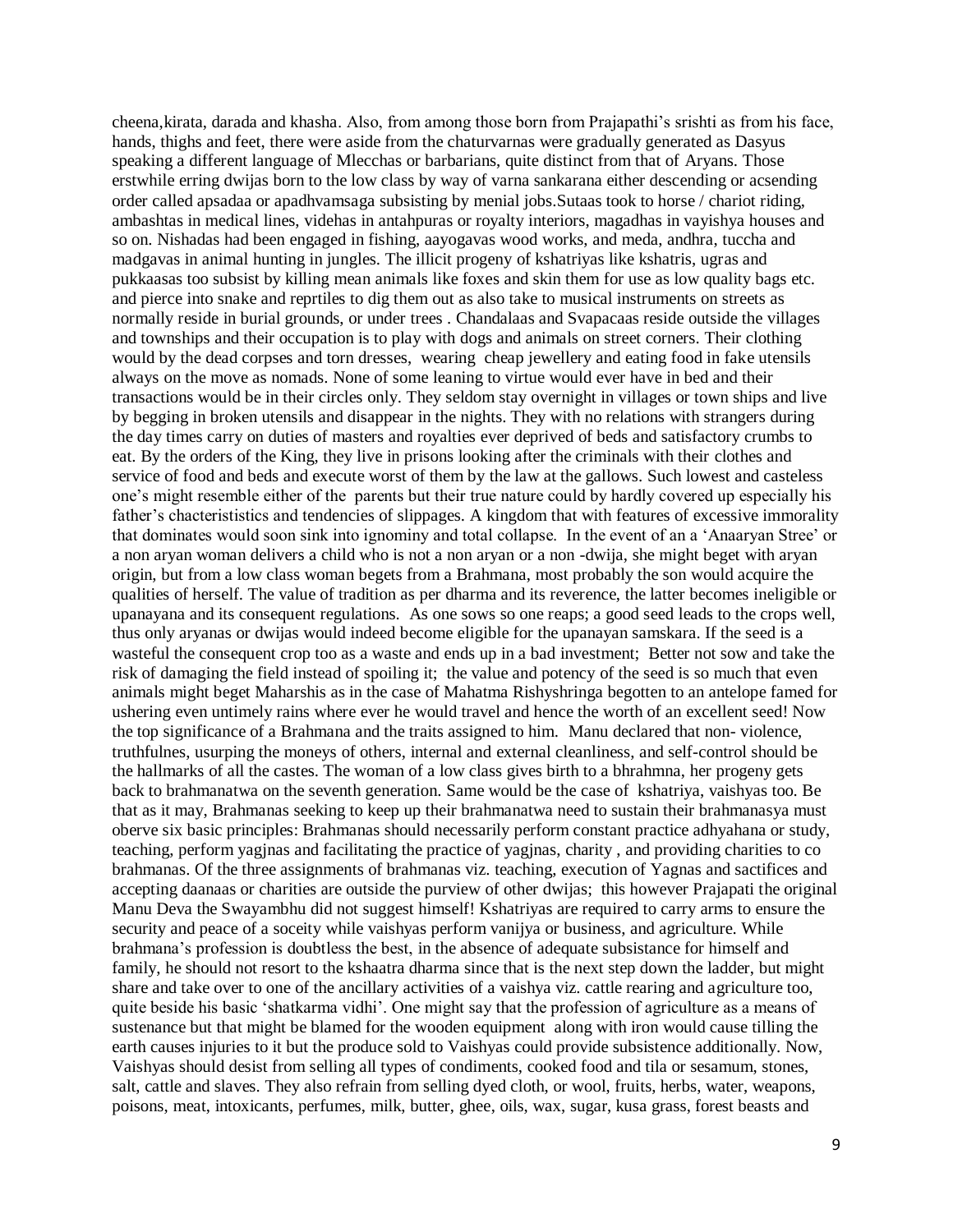their products, animals with fangs or tusks, birds, indigo, lac, etc.However those which are grown in their own fields are an exception. Sale of sesamum except for food and for use of low class persons; but indeed sesame excepting for food and an aid to bath or as a charity, would be born again as worms since that is essentially used for pitru karyas. Now Brahmanas resorting to shop/ sale opportunity, meat, salt, and lac would demean himself to turn as an outcast at once and by selling milk degrade himself as of the low class within three days. In fact, if he seeks to sell forbidden consumer goods for a week then he would turn as a vaishya. Suppose a Kshatriya faces financial crisis, he needs to become docile but not assume arrogance, and might even adopt the style of vaishya. A low class should never aspire for the life style of the upper classes when the authorities concerned might be deprived of his property rights and even face banishment from the Society. Distress times of Varnas:What ever are the assigned duties and responsibilities of a class of the Society are better half done than seek those of the responsibility of a different class. Suppose, if a Vaishya is unable to eek his livelihood and desires to take over the jobs of menial jobs of a lower class, he must indeed overcome that alternative by hook or crook and struggle within the framework of his dharma. Likewise, if the low class of persons are unable to serve the dwijas but still suffers from the pangs of hunger but take to other professions like carpentry, handicrafts, and such as semi-mechanical means of self-employment. But in respect of brahmana, there could be such circumstanes as not being able to either cough off or swallow for struggle of subsistence and even refrain from adopting the dharma of a lesser varna like even of a vaishya. However, those brahmanas who are desperate mignt in extreme cases accept gifts from any varna including the low class since the essence of Dharma remains gets not much disturbance as conducting sacrifices and agni karyas by dwijas does deserve gifts; indeed pure water and agni for all kinds of uses remain pure for ever. A brahmana especially in distress is like fire and water; he might accept food even in crisis from the lowest and ever despicable beings as the latter are like mud from the high sky! A number of instances are quoted like Maharshi Ageegarta pounced on his own ate his own son; Vamadeva ate the flesh of a dog, Bharadgava accepted cow meat fronm a carpenter famished by son and self and Vishwamitra ate the meat of a dog served by a chandala of a smashana; indeed these Maharhis decided to same their lives of hunger than 'atma hatyas'! In comparison to such crises, accepting 'parigraha' is certainly not as critical and with the least disurbance to the basic objectives of a brahmana viz. 'they should necessarily perform constant practice of adyhayana or study, teaching, perform yagjnas and facilitating the practice of yagjnas, charity , and providing charities to co brahmanas'. Thus the sin of not performing the said acts far outweighs the least requirement of accepting charities from the low class, evenwhile the last dispensation ought be avoidable as the guilt of the last mentioned misdmeanor would be carried to the next birth. However, the positive sin of non observance the essential duties of austerities is certainly unpardonable paving the way to the living of the low class in the subsequent birth. Indeed: allowing an untilled agricultural piece of land untilled but even in disregard of cattle, goats, sheep, gold, grains and food. There could be seven ways of acquaired land by law by inheritance, donation, purchase, victory, lending at initerest, gain by labour, and daana from persons of virtue. Now, the ten ways of living would be vidya or learning, workmanship, wages, service, pashu paalana, retailing, farming, contentment, charities and earning by interests. Normaly, no Brahmana nor Kshatriya lend money at interest excepting in distress especially for daiva karyas or desa rakshana; the latter normally is also dutybound to defend from the attack an outside kingdom or to expand his empire with ambition. In any case he does so by safegaurding the vaishyas for manufacturing or trading arms partly by benefiting the workers of the fourth class as mechanics, artisans and so on or partly by taxes on profits. Now, the fourth caste might seek help from brahmanas towards fulfillment of their spiritual ends or as domestic services as also paltry food, old clothes, some grains and old furniture and perhaps some monetary gain too. The more a low caste remains subdued the more they accomplish goodwill and benefits from the dwijas. Thus a sum up of distress times and possible solutions for the chaturvarnas. ]

Vyasa Smriti Pradhamodhyaaya stanzas 13 onward to follow: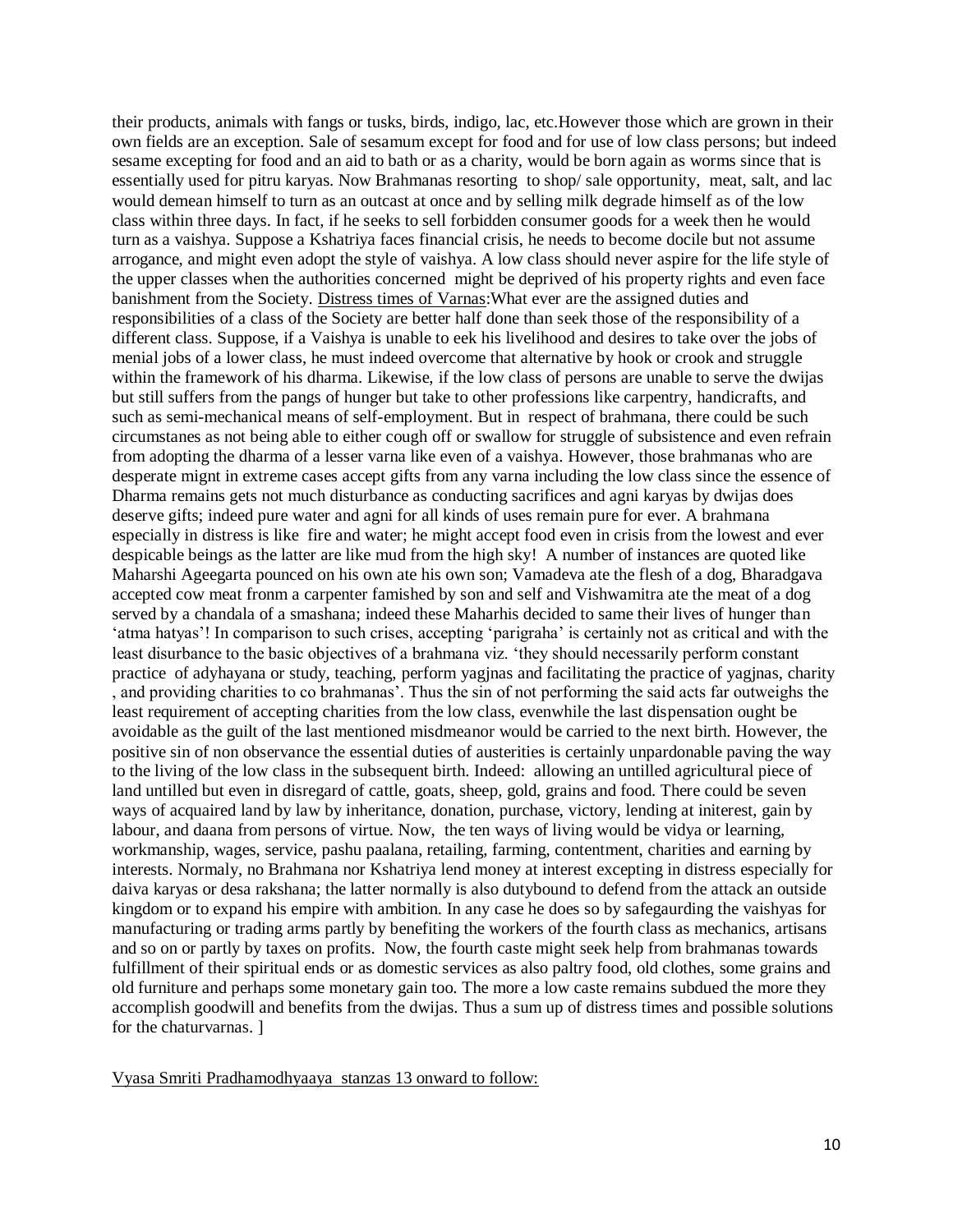*Garbhaadaanam pumsavanam seemanto jaata karmacha, naamakriyaa nishramanaannaashanam vapanakriyaa/ Karna vedhaa vritaadesho vedaarambhaagniparigrahah,shrekaagnisangrahashcheti samskaaraah shodasha smritaah/*Following sixteen samskaaraas are as per vedic dharmaas viz. garbhaadaana-pumsavana-seemanta- jaata karma-naamakarana-nishkramana-anna praashana-mundanakarnavedha-upanayana- vedaarambha kriyaavidhi-keshaanta-snaana,vivaaha-agni parigraha-and shrotaagni of dakshina-gaarhapatya-and aavahaneeya grahana.

*Navataah karnavedhyaantaa mantravarjyam kriyaah striyaah, vivaaho mantrastasyaah shdrasyaa mantratodasha/* For the females karnavedha paryanta kriyaas are to be without mantras, while vevaahaas are ncessarily with mantras. For the fourth class however ten duties too are without mantras.

*Garbhaadhaanam prathamastruteeye maasi pumsavah, seemantashaashtame maasi jaate jaatakriyaa bhavet,ekaashashehni naamaarkasyekshaa maasi chaturthake/* In the respect of females again, after the prathama rajodarshana and pursuant to vivaha the garbhaadaana samskaara is to be followed. There after the pumsavana samskaara is to follow after the third month after conception.Seemanta is to follow by the eighth month. And after the shishu janma would follow the jaata karma. On the eleventh day the 'naama karana' would follow while in the fourth month the Surya darshana.

*Shashthe maasyaannamashneeyaacchhudakarma kulochitam, kritachhoode cha baale cha karnavedho vidheeyate/* In the sixth month the anna praashana be celebrated and as per the 'kulaachhara' the choodaa karma or 'shira kesha mundana' or retaininga a tuft be observed. Following this would be karnavedha.

[ Manu Smriti's Achaara Khanda is quoted regarding Dwija baalaka- baalikas:

'The Dwijas of Brahmana-Kshatriya-Vaishyas pursuing their own professions were spread over while the fourth caste, as per their needs of subsitense too reside as per the pulls of their demand. Now about the Universal Laws of the Chatur Varnas and their normal duty framework from Garbha daan to Antyeshti and applications to them as applicable all, with special emphasis Brahmana-Kshatriya Vaishyas. The holy rites, prescribed by Vedas, encompass the ceremony on conception and other sacraments to be performed for twice-born ones which sanctify the body and purify (from sin) in this (life) and after death. Garbhaadhana , Jaatakarma, Choodaakarma, Mounji bandhana Samskaras are all to accompany homa karyas for purification of the respective children as also of the parents. *Swaadhyaayena vrtahomortrividye neejjayaa Shritih, Maha yagjnaischa Yajgnaischa Braahmeeyam kriyate tanuh/* In the context of Vedaadhyana, Vratahoma, Ijjaakarma , putrodpaadana and the Pancha Maha Yagjna and yagjnas , invocations to Deva-Rishi Deva-Pitru Devatas are required as a definite requirement with sacred formulations of Mantras and application of gold, honey and ghee. Before the navel-string is cut, the Gatakarman (birth-rite) must be performed for a male (child); and while Namadheya (the rite of naming the child), on the tenth or twelfth day after birth, or on an auscpicious 'tithi-vaara-nakshtra. This ensures fame and knowledge to Brahmanas, Kshatriyas with energy and power, Vaishyas with wealth, and the Lower Class with physical happiness and satisfaction of sevice to Society.As regards females, the names of the babies should be easy to pronounce clearly with soft ,sweet, endearing and auspicoius letters. Boys be exposed to public outside the residence with proper samskara in the fourth month, Annapraashana in the sixth month as per the family tradition.The choodaa karma be celebated as prescribed by Dharma in the first or third month to all the Dwijas viz. Brahmana-Kshatriya-Vaishyas. Beginnig from the conception, Upanayana be celebrated in the eighth, eleventh and twelfth year to Brahmana, Kshatriya-Vaishyas respectively. 'Vedaadhyayana' is the gateway to the development of 'Brahma Varchas' or Physical Radiance; thus those aiming at the same might fifth, sixth and eighth year respectively to the three varnas. Till the sixteenth year the validity of Savitri ( initiation) lasts to Brahmanas for sixteen years after conception, to Kshatriyas for twenty two years, and to Vaishyas upto twenty four years; the outside limits for Upanayana are invalidated as the immunity of Savitri and Upanayana gets ineffective unless Prayaschitta be performed, Brahmana Vidya or wedding avoided.) Further: *Garbhaadaana Pumsavana Seemontonnayana Jaata karma naama karana annapraashanaashchoulopa nayanam chatvaari Veda*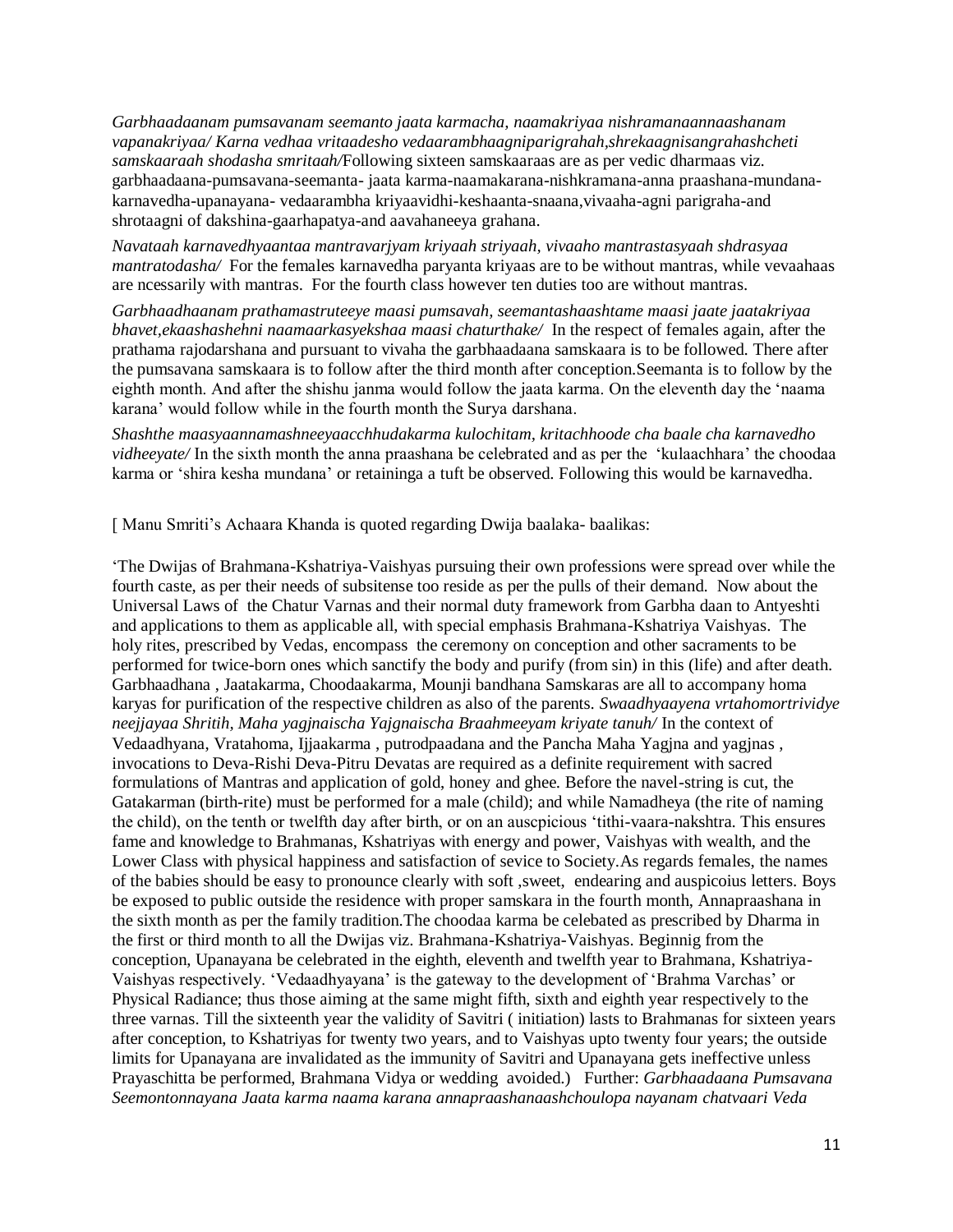*Vrataani snaatakam sahadharma chaarini samyogah, panchaanaam yagjnaanaamanushthaanam Deva pitru Manushya Bhuta braahmanaa meteshaam cha Ashtakaa paarvanah Shraddham Shraavanya agrahaayani Chaitraashvayujeeti sapta paaka yajna samsthaa agnaadheyamagnihotram Dharma purna maasaagrayanam chaaturmaasyaani nirudha pashu bandhasoutraanameeti saptahaviryagjna samsthaa/ Agnishtomotyagnishtoma ukthyasshodashi vaajapeyaati raatro aapnoyami iti sapta soma samsthaa ityete chatvaarimshat samskaaraah athashtaavaatma gunaah dayaasarva bhuteshu kshaantiranashyaashoucha manaayaasomangala kaarpanyaheti/* (There are forty Samskaaras viz. Garbha daana, Pumsavana, Seemontonnayana, Jaata Karma,Naama karana, Anna praashana, Choula, Upanayana, Four Veda Vrataas, Snaataka, Saha dharma charini samyoga; Pancha yajnaanushthaana viz. of Deva-Pitru-Manushya-Bhuta-Braahma; Ashtakaa paarvana, Shraaddha, Shravani, Agrahaayani, Chaitri and Ashviyuji being Seven Paaka Yajnas; Seven Haviryajnas viz. Agnyaadheya, Agni hotra, Darsha purna momths, Agraayana,Chaturmaasya, nirudha, pashubandha and Soatramani; and Seven Somas viz. Agnishtoma, Atyagnishtoma, Ukthya, Shodashi,Vaajapeya, Atiraatra and Aapteya: all these totalling forty! GARBHAADHAANA: *Shosha riturnaanaashaa streenaam tasmin yugmaasu samvishet, Brahmachaar yeva parvaanyaadyah chatasrascha varjayet/* (Yagnyavalkya instructs that husband and wife could copulate during fourteen 'rithu' nights, but during the 'Parva dinas' or days of Sacred Festivals and four days when she is in menses period the husband should practise celibacy only) *Prathamehani chandali dviteeye brahmaghataki,tritiye rajaki proktaa chaturthehani shudhyati/*(Parashara describes the four days of menses period as those of chandali, brahmaghataki, rajaki and shuddhya) *Tisro raatree vratam charet prajaayai gopekshaaya/* (Shruti states that to secure progeny it is necessary to observe the Vrata for three nights) *Nagacchedgarbhineem bharyaam malinaam sitamurdajaamrajasvalaam rogavatim naayonou na bubhuksheetaah, Suvastra veshadharayaa snaatayaa shuddha chitrayaa, Arogayaa dayitayaa svamevam vidhah svapet/* (Shandalya Muni totally negates the idea of union with carrying women, or unclean, white haired, diseased, reluctant and menstrous women, but endorses the woman who is well dressed, nicely bathed, clean and healthy and engagingly active.) *Mithunibhutvaan shoucham prati vilambet/* (Gautami Maharshi statesalertingly that after the act of union, both must clean without laziness) *Shashtyashtamim panchadashim dvadashim cha chaturdashim,Brahmachaaree bhavennityam tadvarjyatrayehani/* (Kurma Purana requires abstinence on Shashthis, Ashtamis, Purnimas, Amavasyas, Dvadashis, Chaturdashis) PUMSAVANA: *Pumsavanam vyakte garbhetishyena/ (Aapastamba Rishi instructs to perform Pumsavana as soon as conception is declared) Triteeya vaa charurdhe vaa maasi pumsavanam bhavet, Garbha vyaktousmritim tacchaloka siddhaastriyaa hisaa/*('Kaala Darsha' instructs that once conception is confirmed, the Pumsavana samskaara be observed either in the third or fourth month) Maasi triteeye dviteeya vaa yadahah, Punnakshatrena chandramaayuktasyaat/(Paarashara opines that either in second or third month of the garbha, Pumsavana be performed coinciding with 'Pum' nakshatra and Chandra! SEEMANTONNA -YANA: *Shashthevaa saptame maasi seemantonnayanam bhabet, Ashtame Navame vaapi yaavadvaa prasavo bhavediti/* (Kashyapa Muni suggests Seemanatotsava in the sixth or the sevent months of the conception; in fact, till such time delivery does not take place, even the eighth or the ninth month may be in order to celebrate seemanta!) However Apastamba observes: *Seemantonnayanam prathama garbhe chaturdhemaasi/* (Seemata be performed in the fourthmonth, in the case first conception) *Yadi seemanatah purvam prasuyate kathamchana, Tadaaneempetake garbham sthaapya samskaarama acharet/* (Gargya Muni says that even well before the delivery the garbha box gets shaped and from there onward the samskaara time would have to be observed!)JAATAKARMA: *Praagjnaabhivardhanaat pumsah jaatakarma vidheeyate, Mantravat praashanam chaasya hiranyasya madhusarpishaam/* (Manu Smriti instructs that even before the navel of the child is severed after the time of delivery, the Jaata karma Samskara of the newly born be formally done with mantras while a honey dipped gold is applied to the child's tongue) *Kumara prasave naabhyaamacchi –nnaayaam guda tila hiranya, Govastra dhaanya pratigraheshva doshastadaharityeke/* (Shankha Maharshi expressed that even before severing the protruded navel, a mixture of jaggery, til,gold,cow product, clothing and pre-husked rice be applied) *Jaate putre pituh snaanam sachelantu vidheyate/ Raatre snaanetu sampraapte snaayaadanala sannidhou!*(Samvarta Muni expreeses that as soon as a son is born, the fatherof the newly born must take full bath even while wearing the same dress; in case the delivery takes place during the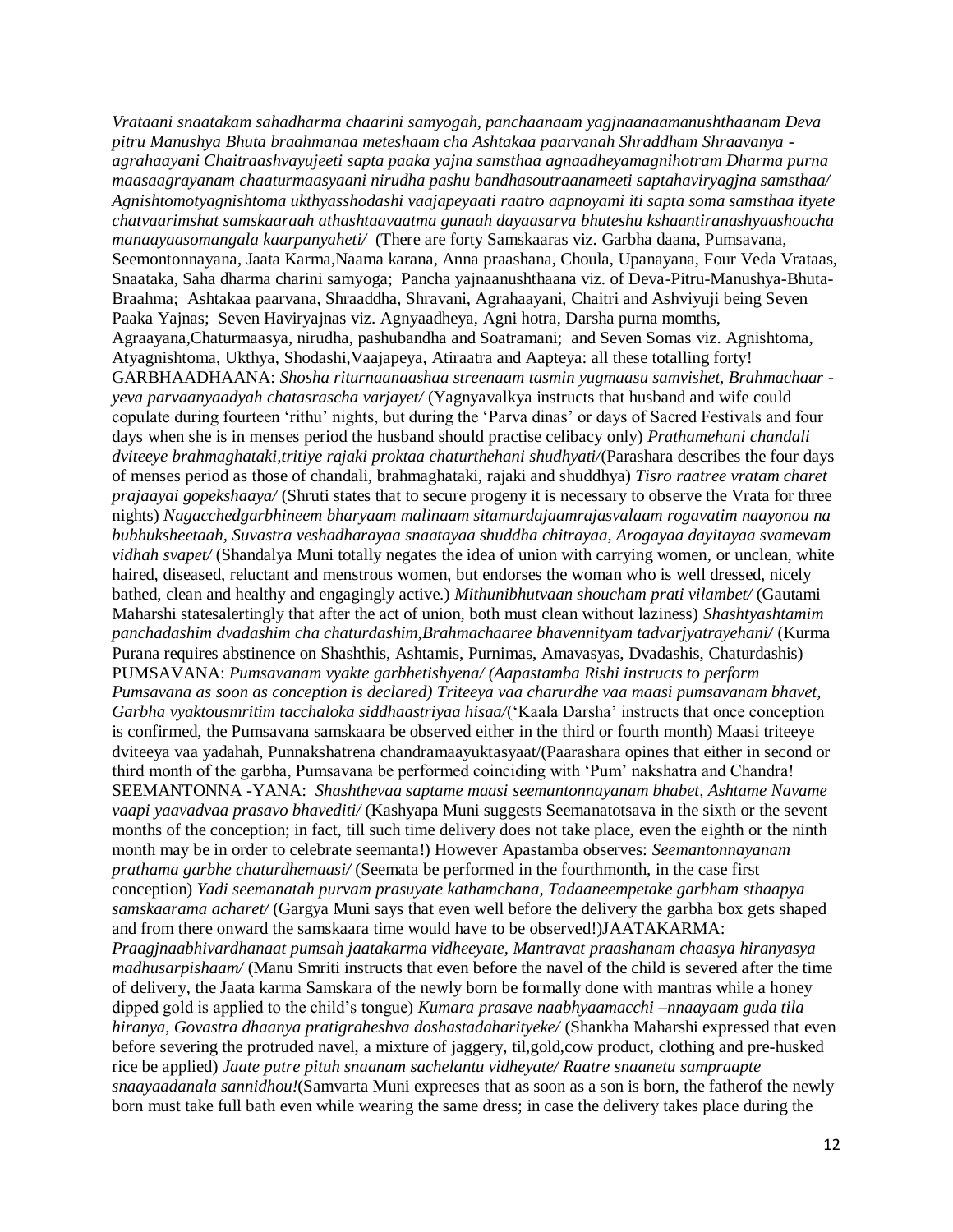night hours, then the bath be performed before Fire as an evidence!)NAAMAKARANA: *Ahanyekaadashi -naama charudhe maasi nishkramah, Sashtennapraashanam maasi chudaakarmayathaakulam/*  (Yagjnyavalkya instructs that pursuant to the new arrival, namakarana be done on the ekadashi of the fourth month; and anna prashana and chuda karmaa or removal of head hair at the birth time be observed during the sixth month as per one's own family tradition) *Sharmaanam Brahmanasyoktam Varmaanaam Gupta- Daasa padaantousyadabhidhaa Vaishyashudra yorititu/* (Ashvalaayana Maharshi suggested that the name of Sharma for Brahmanas, Varma for Kshatriyas , Gupta for Vaishyas and Daasa for others be duly incorporated for male issues) *Streenaam sukhodyam akruram vispashthaardham manoharam, Mangalyam deergha varnaantam aasheervaadaabhidaanavat/* (The names to be provided to a she-child must be easy to pronounce, unoffensive, meaningful, auspicious and the last word to be elongated, said Manu.)ANNAPRAASHANA: *Janmanodhi shashthe maasi brahmanaan bhojaitvaa aashishovaahayitvaa dadhi madhughrita modanamiti, Samsrujya uttararairmantraih kumaaram praashayet/* (Aapastamba Sutra requires that food intake to a child be initiated by blessings and with a mix of honey,curd and ghee during a suitable day during the sixth month of the birth with appropriate mantras followed by Brahmanabandhu bhojana)CHUDAKARANA: *Janmanodhi triteeyo varshe chaolam punarvasyaah iti Adhi triteetga ardhaadika triteeye// Soono maatari garbhinaam chudakarma nakaarayet// Soono Maatari garbhinyaam chuda karma nakaarayet/* (While the former stanza by Aapastamba requires that the first hair-cut be executed either on the first or third year, the same be done to those born during the punarvasu after three months; Narada Brahmarshi states that in case of another confinement the samskara of the earlier birth be postponed)STREE JAATA KARMA: *Tooshnimetaah kriyaam streenaam vivaahastu samantrakah/* (Yajnyavalkya instructs that the Jaatakarma etc. for girls be done without mantras on informal basis, excepting in respect of weddings)VIDYARAMBHA: *Praaptetu panchame varshe hyaprasupte janaardane, Shasthim pratipadam chaivavarjayitvaa tathaashtamim/ Riktam panchadasheem chaiva Sourabhouma dinetathaa, evam sunischite kaale vidyaarambhantu kaarayet//* (On the attainment of five years, Vidyabhyaasa be initiated on an auspicious time, leaving however the Chaturmaasya viz. from Sukla Ekadashi Ashadha till Kartika Shukla Ekadashi as also avoiding Shasthi, Prathama, Ashtami, Rikta, Pournami and Amavasya besides Sundays and Tuesdays.)]

# Further Stanzas of Vyasa Smriti Pradhamodhyaaya continued:

*Viprogarbhashtime varshe kshatramekaadashe tathaa, dwaadashe vaishyajaatastu vratopananankriya/*  As regards brahmana baalakaas, upanayana samskaaraas be performed in the eighth year of his birth while kshatriya boys be accorded the upanayana in the tenth year of birth and for vaishyas in the twelfth year.

*Tasya praapta vratasyaayam kaalah syaat dwigunaadhikah, vedavratachyuto vraatyah sa vraastasto mamarhati*/ As the boys once after the upanayana karma be duly performed, then if do not succeed in their practice properly, then vedaadhyayana be not necessarily speeded up through and be gone through the drill of vatsaayana yagjna.

*Dwejanmane dwijaataanaam maatuh syat prathamam tayoh, dwiteeyam cchhandasaam maatur grahanaad vidhvivad guroh/* The dwijas are stated to have been twice born, fore most from the mother and once again from his guru the father on learning gayatri mother formally.

*Evam dwijaanitimaapanno vimukto vaanyadoshatah,shruti smriti puraanaanaam bhavedhyayana kshamah/* Thus having accomplished 'dwijata', the 'balya krita doshas' are annuled and he becomes eligible for shruti-smriti-puraanaadhyayana.

*Upaneeto gurukule vasennityam samaagitah, bibbhruyaaddhandakoupeenopaveetaajina mekhalaa/* On attaining the upanayana samskraara, the vidyaarthi would need to take to gurukula vaasa and be duly attired with danda-koupeena-yagjnopaveeta, mriga charma and mekhalaa dharana.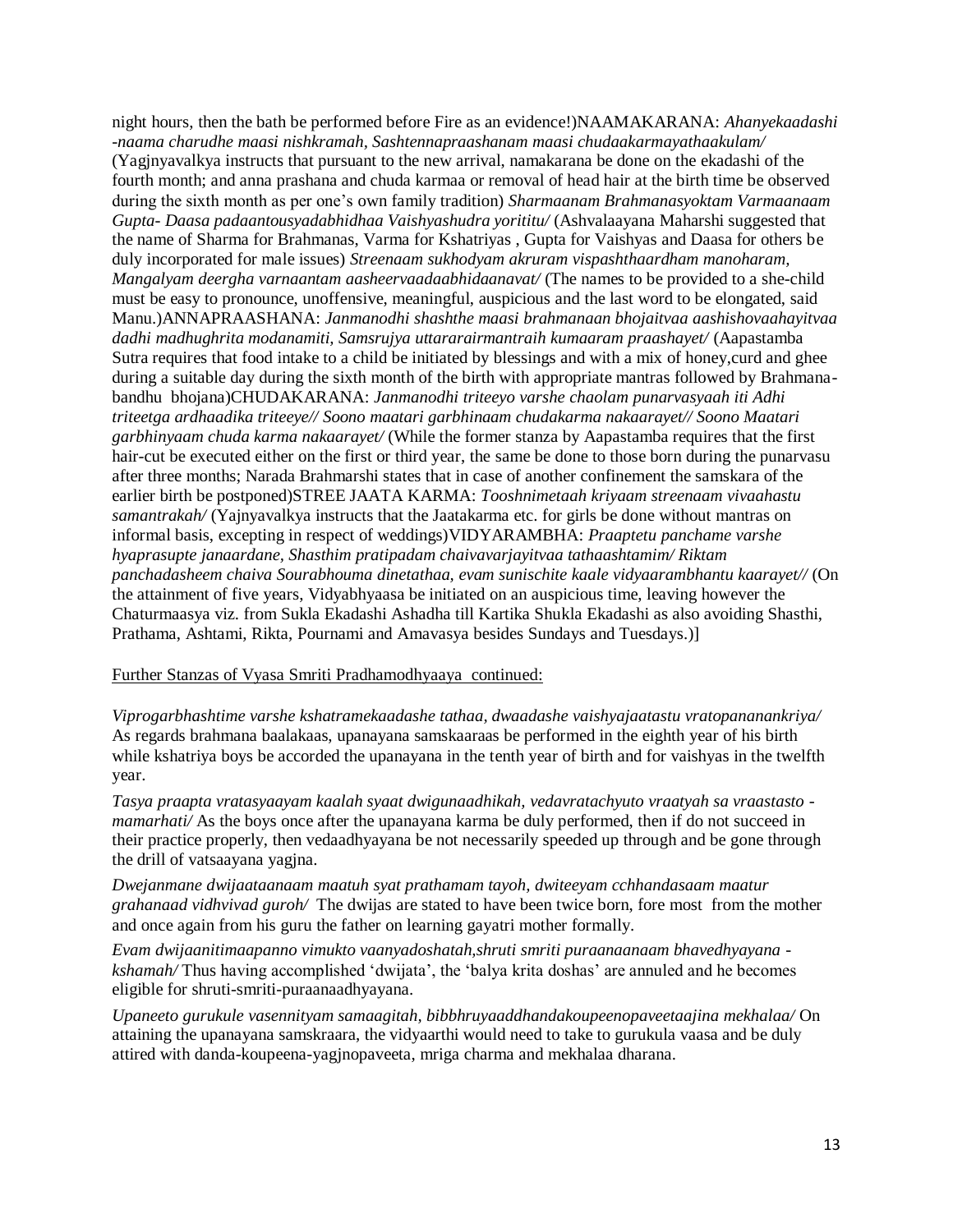*Punyehni gurvanugjnaatah kritamantraahutikriyah,smirtyonkaaraccha Gayatromaarambhed vedamaaditah/* On an auspicious day, manntrccharana sahita agni-aahutis be performed, and along with omkaara and gayatri smarana be initiated.

[ Vishleshana on a) definition of Upanayana- b) Padaardha Sankalana-c)Yagjnopaveeta Dhaarana vidhid) danda, mekhala dharana and bhiksha vandana e) Nitya Sandhya Vandana Vidhana:

a) *Guhyotta karmanaa yena sameepam neeyatey Guroh, Baalo Vedaaya tadyogaad Baalasyopanayam Viduh/* ( Upanayana literally means that a Guru sits in the physical and visual presence of a boy and teaches Vedas and such Yogaas in the form of Gayatri Mantra). Those Gurus who perform Upanayana are defined as: *Pitaivopanayet Putram tadabhaavey PithuPitaa, Tadabhave Pitrur bhraataa tadabhave tu Sodarah/ Tadabhavey Sagotra sapindaah tadabhavey Maatulaadayo Sagotra Sapindaah, Tadabhavey Asapindasagotrajaah/ Sarvaabhaavey Shrotriyah/* (Father, Paternal Grand Father, Father's brother, elder brother, or Sagotra-Sapindaka or close paternal relatives, Maternal Uncle or an Agotra Sapinda or Sagotra Asapinda; but in any case, he should be younger to the 'Vatu' or the boy to whom Upanayana is scheduled. As a last resort, any 'Shrotriya'/ Purohita might assume the duty. Shrotriya is defined as follows: *Janmanaa Brahmano jneyat Samskaarai Dwija ucchatey, Vidvatwaachaapi Vipratwam Tribhissrotria Uchatey/* (A Brahmana by birth becomes ' a Dwija' after the Samskaaraas like Upanayana are applied to him; he becomes a 'Vipra' once he is a learned person; only then a Brahmana becomes a 'Shrotriya'. He who is eligible to perform Upanayana should have recited Gayatri Mantra twelve times of thousands each; some persons are stated to perform the Japa twelve lakh times!

b) *Koupeenam Praavaaram cha kaarpaasajamahatam sampaadya Ishadhoutam navam shwatam sadasham vastramahatam samjnam praavaaraartha majinam vaa/* (Koupeenam and Upaveeta made of new white kapaas or course cotton cloth which is 'Ahata' or duly washed and dried be procured; the Upaveeta could be of 'Krishnaajinam' or the outer Skin of a Deer of the dimension of four inches width and fortyeight inches length in 'valayaakaara' shape. In case of three Khandaas, then three pieces must be of twenty four inches, eight inches, and sixteen inches. As regards Yagno- paveeta, it has to be of 'kapaas' thread woven either by Brahmanas or Brahmnis or Brahmana widows; the measurement of nine of three groups of three-threaded Upaveeta should be of ninety six of 'Samhata chaturanga -moolas'or each thread of four finger folds tied up in clusters of three each, thus totalling 3+3+3 ie 27 threads in each. Yagnopaveeta should never be short as above the chest or as long as below the navel. If there is cut of a thread or hangs down the navel, then that should be discarded.

c) *Kaarpaasamupaveetam syat viprasyordhvavritam trivrit, Shonasutramayam raagjno vaisyasyavika sutrakam/*(Manu Smriti describes the three types of Yagnopaveetam viz. that made of raw cotton for Brahmanas, red thread made of horse hair and sheep hair thread for Vaishyas) *Yagnopaveetam kurveeta sutramtu navatantukam, Trishta dhuravatvam kaayam tantutrayamadhovritam/*(Maadhaveeyam states that yagnopveeta should be of nine sutras, as three threads made of each cluster, of which three such clusters are woven up and three more of such clusters are woven down.) *Upaveetam vatorekam dvetadhetarayoh Smritao, Ekameva yateenaam syaaditi shastrasya nishchayah/ Triteeyam uttareeyam syadvastraabhave tadipyate// Sadopaveetinaa bhaavyam sadaabaddha shikhena cha, Vishokhonupaveeta -scha yatkaroti natatrutam/* (Bhrigu Maharshi instructs one Yagnopaveeta that for Vatus, to others two and to Yatis one; the third thread serves as Uttareeya or the upper cloth to cover the bare body. One should always were yagjnopaveeta with veneration and any 'Satkarma' or deed of virtue is valid only by wearing it with respect; similarly a tuft too is a must to perform Karmas lest these are called Rakshasa Karmas otherwise!) After Ganesha Prathana of *Suklaambaradharam Vishnum Shashi Varnam Chaturbhujam prasanna vadanam dhyaayet sarva Vighnopashaantaye/* there should be Sankalpa: *Mamopaathaa Samasta duritaksaya dwaaraa Shri Paraneshwara Preetyartham Shrouta Smaarta vihita sadaachaara nityakarmaanushthaana yogyataa siddhyartham Brahma tejobhi vriddhartham yagnopa*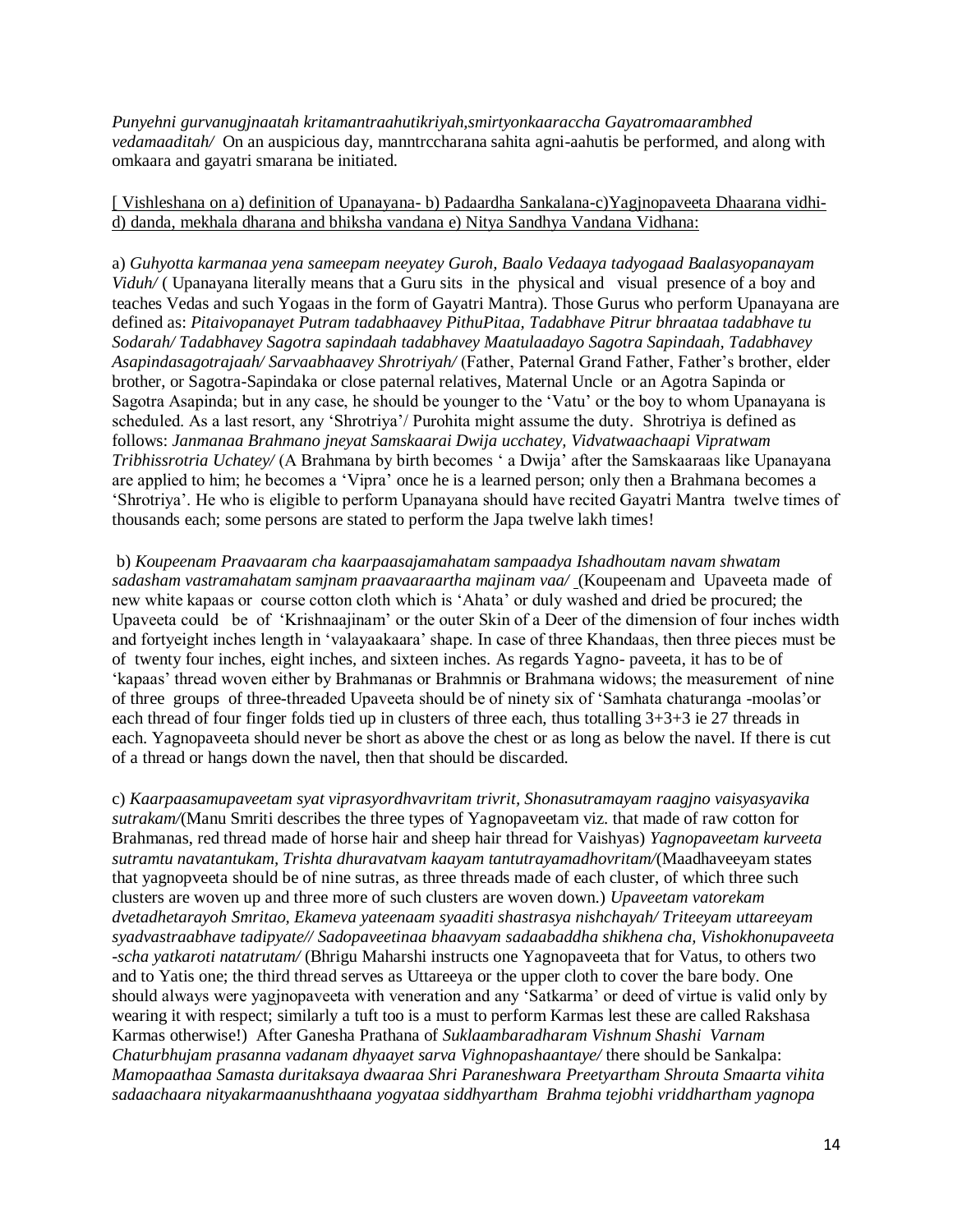*dhaaranam karishye/* After the Sankalpa: *Yagnopaveeta dhaarana Mahaa Mantrasya, Parabrahma Rishih, Trishthup chhandaya Paramatma Devataa, Yagnopaveeta dharanye viniyogah/* Then while wearing each of the three threads separately each time reciting the Mantra as follows: *Yagnopaeetam paramam pavitram Prajaapateryat sahajam purastaat, Ayushyamagriam pratimuscha shubhram yagnopapeetam balamastu tejah/* There-after, prokshana Mantras be recited as follows: *Om Aapohishthaa mayo bhuvah, Taana Urjey dadhaatana Maheranaaya chaksasey/ Yovisshavatamo rasah tasya bhaajayateha nah, Usiteeriva Maatarah tasma arangamaavah/ Yasya Kshayaaya jinvatha Aapo janayathaa nah, Bhurbhuvassuvah/* Then the Sacred Thread is touched thrice by way of Abhimantrana of the Three Brahma Granthis praying to Brahma-Vishnu- Maheshwaras. Some pray to nine Devatas holding the nine threads. This would be followed by ten times Gayatri and Jala prakshalana of the Upaveeta and its exposure to Surya Deva reciting the Ruchas viz. *Uddhutyam Tamasaspari pashyanto Jyotiruttamam*, *Devam Devatraa Suryamaganma Jyotiruttamam/ Uddhtyam Jaatavedasam Devam Vahanti Ketavah , Drushey Vishgvaaya Suryam/* Finally after showing the Upaveeta to Surya, wear it reciting the 'Yagnopaveetyam Paramam Pavitram' Mantra again from the left shoulder around the neck down to the right side of the back. This posture is called 'Upaveeta', while the revese is 'Praacheenaa veeti' and wearing it around the neck as a Maala or garland is callewd 'Niveeta'.

d) *Danda-Mekhala dharana- bhiksha vandana vidhis:* Danda dharana: As an integral part of Upanayana, 'Danda Dharana' is required. Manu Smriti states as follows: *Brahmano bailva paalaasho kshatriyo vaata khaadiraa, Paippaloutumbarou Vaishyah dandaa narhanti dharmatah/* The danda or stick be made of bilva or palaasha trees for Brahmana vatus, for kshatriyas vata or khadira while for Vaishya vatus the danda be made of Pippala orAodumbura trees. Vyasa gives the specifications: *Shiro lalaata naasaagraa pramaana yupavannataah/* (The danda should be of the size of the Vatu's head, or forehead or nose in the shape of the wooden piece holding the Sacrifice Animal tight) Another material required would be 'Vastrajina'or a pair of clothes one as actual body garment and another as loin cloth: Vasishtha Muni prescribed white cotton cloth for draping Brahmana boys, munji grass woven cloth for kshatriyas and Kusha darbha woven cloth for Vaishyas while a similar loin cotton cloth to all the three classes. Besides an upper covering be worn by all as krishnajina or the dried and treated skin of deer. Manu prescribed a 'kati sutra' or loin thread: *Mounji trivrit samaashlaokshou karya viprasya mekhala,Kshatriyastu mourveejyaa vaishvasya shaanataantavi* ie, three stringed mounji grass material to Brahmanas, twisted sring made of mourvi material and to Vaishyas a shaana made string. Samvarta stated that without a kati sutra, no male is qualified to perform Shrouta Smaarta Karyas! Manu Smriti instructs that without kati sutra, danda, yagnopavita, kamandala with water be secured as soon as possible!) Mekhala or Kati Sutra or waist string should be made of Mounji grass made into three-some soft ropes with one or three or five Grandhis or bonds with one or three or five knots ie in uneven numbers. If Munja grass is unavailabe then Darbha could be uesed instead or even Ashmanta Vriksha Skin or Balbaja grass. As regards, danda of a Brahmana it could be of Palaasha or Ashvathha or Bilwa or Chandana. The length of the stick should cover the height of Vatu from foot to nose and is to be suitable for the Yagna. The next important item by way of the preparatory arrangement for the Upanayana would be a Vedika or platform raised from Bhumi by four feet of square size with steps on all the sides. The Veika needs to be decorated with four plantain tree trunks in the corners with tender mango leaf 'toranaas.' After the Vatu's readiness for the Upanayana with Vasrtaadi dharana, Aachamana vidhi is to collect water from his palm in Shankha Mudra keeping behind a very small speck of it behind in the palm as Aachamana or sipping in small quantities thrice. This is a Loukika Achamana since the formal one would be done later after Yagnopaveeta dharana. The Vatu would be seated to the north of the Ajya Patra and asked to do Aachamana. Praneeta Patra is at the west of the the Tirtha and the Vatu should be seated to the right side of the Acharya. Then the tasks of Kusha arrangment, Sruta Patra marjana, Yagnopaveta daana and Aachamanaadi would be done by the Acharya's Sishya. Then would follow the tasks of pouring water in the Anjali of the Sishya, Samidaadhana and Gayatri Upadesha to the Vatu are done by Acharya as the latter is faced to the East and the Vatu is seated to face the West. Bhiksha Vandana: Equally important are Pratyabhi-vaadanas or return blessings by those elders with *Ayushmaan bhava Soumya Dataaa* etc.Where required the end of the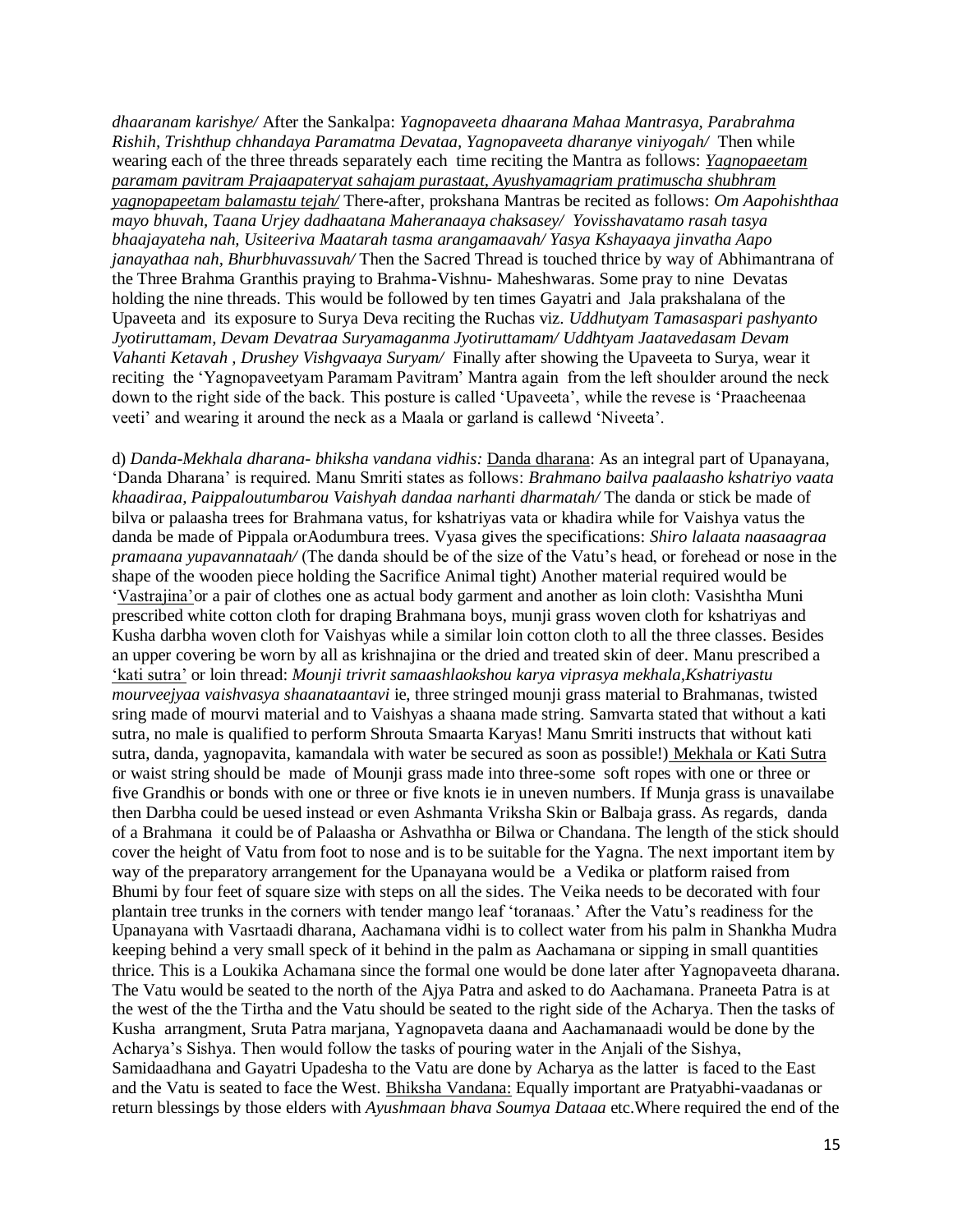sentence should be in medium svara(plut). For eg for Hare it should be recomposed to Hara  $+$  I and for Shambho it should be reduced to Shambha  $+$  u. In this connection, a clarification was quoted from Manu Smriti: Brahmana Brahmachari would state *Bhavati Bhikshaam Dehi;* a Kshatriya Vatu would say: *Bhikshaam bhavati dehi* while a Vaishya Vatu would say: *Bhikshaam debi bhavati/* Since the general statement in respect of 'Tandula Bhiksha' or request for Food Grains, the Pratyabhi –vaadana would be *Bhikshaan bhavaan dadaatu, Bhikshaam bhavati dadaatu/*

#### f) *Nitya Sandhya Vandana Vidhi:*

Sandhya is the intermission of 'Ahoraatras'or day and night as signified by Sun Rise and Sun Set. *Poorvaa Sandhyaa tu Gayatri Savitri madhyaa smritaa, Yaa bhavet paschimaa sandhyaa saa Vigjneyaa Saraswati/* The pre-noon is dominated by Devi Gayatri, noon time by Devi Savitri and the Sun set by Devi Saraswati and hence the respective Goddesses need worship at these times. Gayatri is of blood red complexion, Savitri of pure white Varna and Saraswati of black colour and they represent Brahma-Rudra-Vishnu Swarupas of Paramatma. Meditation of these forms of Almighty is basically through the representation of Aditya: *Udyantamastam yantamaadityam/* (Taittiriya Brahmana Upanishad). *Uttama Taarakopetaa madhyamaa Lupta Taarakaa, Adhamaa Surya sahitaa Praatah Sandhyaa Tridhaamata/ Uttamaa Surya sahitaa madhyamaa lupta Bhaskaraa, Adhamaa Taarakopetaa Sayam Sandhyaa Tridhaamataa/* **(**Praah-sandhya is best performed in the presence of Stars on the Sky; when Stars are invisible then the time of Sandhya is of medium type but when Suryodaya has taken place then the Sandhyopaasna is of minimal value. Conversely, the Saayam Sandhya is best done while Surya is still present, after Sunset the Sandhya is of medium worth but when Stars appear on the Sky the Sandhya worship is of poor quality.) Maadhyaahnika Sandhya is scheduled at half prahara of the Sayamkaala Samaya.After bath, 'Arghya' (Water) / Dhyana (meditation) are offered to Surya Deva; the devotee would then wear clean, two white robes, settle down on a 'kushasana'(mat) facing 'Ishana'(North-East) direction, commence 'Achamana' with *Harih Om* and Pavitra Mantra *viz. Apavitrah pavitrova sarvaavasthaangatopivaa, yasmaret Pundareekaaksham sa Baahyaantarah suchih* (Let me remember the name of 'Pundarikaaksha'always-whether physically clean or otherwise-with cleanliness from within or without); while doing 'Achamana'or sipping spoonfuls of water thrice with Gayatri Mantra, utter the Mantras viz. *Om Rutamcha Satyam cha abheedaat tapasodhyajaayata, tato Ratrasya Jaayata tatassamudro Arnavah* (Even before meditation, the Self-illuminated Para Brahma created the authentic Truth and from that Truth generated darkness which created the waters of the Oceans); *Samudraarnavaat Adhi Samamvatsaro Ajaayata, Ahoraatraani vidadhat Vishvashya mishato vashee/* (Days/ nights as also Years and the concept of Time got materialized only after the waters of Oceans were generated and Paramatma held the Universe in His full control); *Suryaa Chandra masow Dhaata Yathaa purvam kalpayat, Divamcha Prithiveem chaaantariksha mathosvah/* (As in the past, Dhata (Paramatma) created Surya Chandras, Celestial Region including Heaven, besides the Sky and Earth). Aachamana three times: *Om Keshavaaya svaaha, Om Narayana svaaha,Keshavaaya svaaha/* [ Note: Brahmanas take in the sip so as to reach the navel, Kshatriyas upto the throat and Vaishyas upto the mouth corners. There after *Om Govindaaya namah, Vishnave namah-* wipe both the palms with water; *Om Madhusudanaaya namah, Om Trivikrayaaya namah:* wipe both the lips from left to right with right hand; *Om Vaamanaaya namah, OmShridharaaya namah/* sprinkle drops of water on head with right hand; *Om Hrisheekeshaaya namah, Om Padmanaabhaaya namah/* sprinkle drops of water on feet with left hand; *Om Damodaraaya namah/*  sprinkle water drops on head; *Om Sankarshanaaya namah/* touch the chin with all the fingers; *Om Vaasudevaaya namah, Om Pradyumnaaya namah/* touch the right and left sides of the nose with right hand; *Om Aniruddhaaya namah, Om Purushottamaaya namah/* touch both the eyes; *Om Adhokshajaaya namah, Om Naarasimhaaya namah/* touch both the ears; *Om Achyutaaya namah/* touch the navel; *Om Janardanaaya namah/* Touch the heart with right hand; *Om Upendaraaya namah/* touch the head; *Om Haraye namah, Om Shri Krishnaye namah/* touch both the shoulders. *Triraachamet-dvih parimrijya* : three aachamanas- wipe right foot thumb and both the lips from right to left sides. *Sakrudupasprushya:*  Touch both the lips with right hand; *Savyam Paanim paanim paadou prokshati/* Sprinkle water with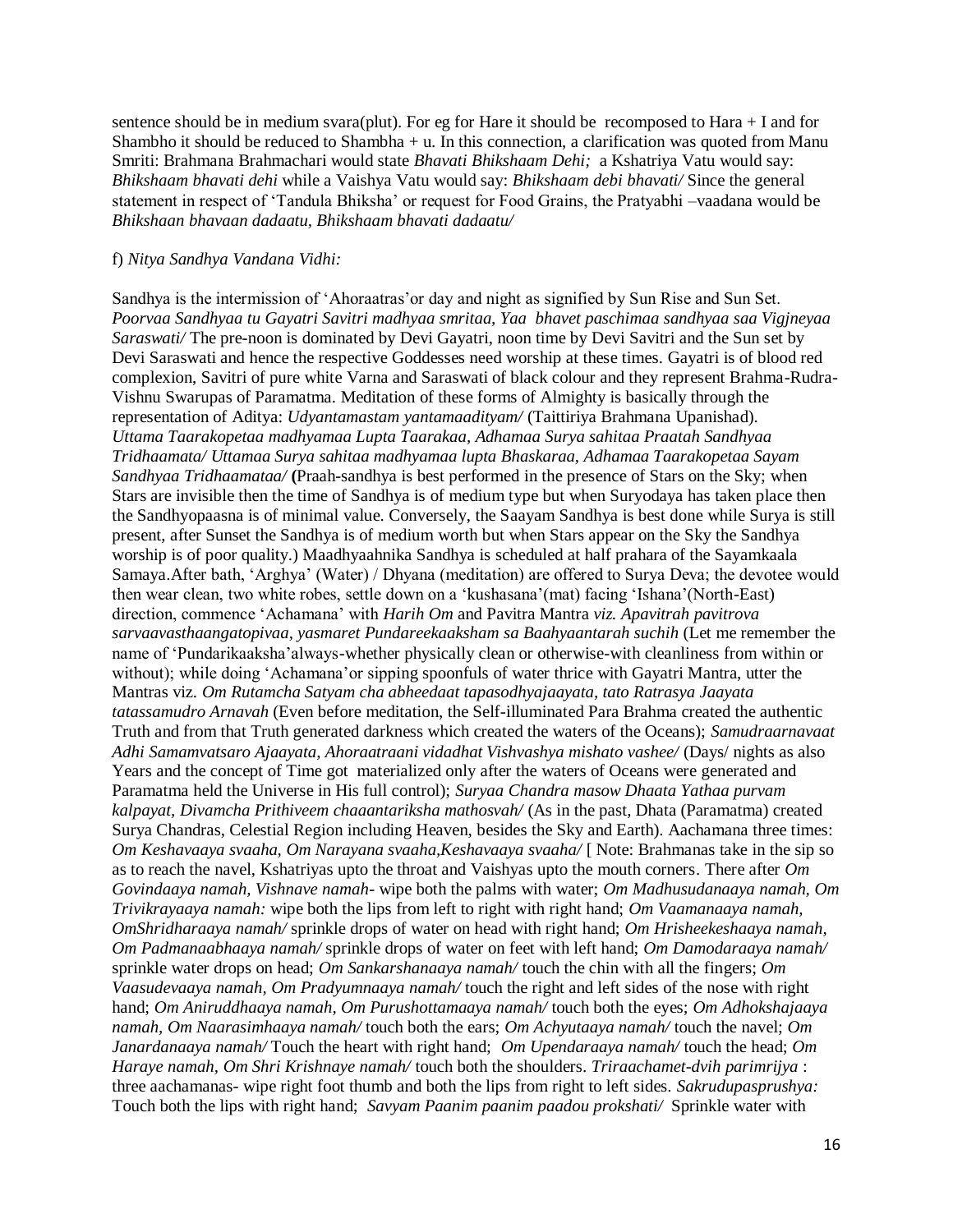right hand around left hand on both thed feet. *Shirah chakshshee naasike shrotre shirah/* Sprinkle water drops on head-eyes-nose-ears and head/ Then the devotee performing Sandhya Vandana sips water by way of 'Achamana' once again. Thereafter, the devotee is to spray water in all the directions as also on the self while performing 'bhutocchhaatana' with the mantra : *Uttintashtantu Bhuta Pishaachaah ete bhumi bhaarakaah, eteshaamavirodhena Brahma Karma samaarabhe/* May 'bhuta pishaachaadi' evil spirits fly way as well as the Aishadvargaas like Kaama-krodha-lobha-moha-mada- matsaraas be cleared. Then, he readies himself to do 'Praanaayaam' and recites Pranava while proposing the seven 'Vyahritis'(relevant expressions of Gayatri) viz. Om Bhuh, Om Bhuvah, Om Suvah, Om Mahah, Om Janah, Om Tapah, Om Satyam, Om tatsavatir varenyam bhargo devasya dheermahi dhiyo yonah prachodayaat, Om Apo Jyoti rasomritam Bharma Bhurbhuvatswarom/ simultaneously sprinkle drops of water on one's own head. Pranayama (Control of Prana) is performed by touching the nose by the thumb and second finger and air must be taken in slowly through the left nostril and sent out by the right nostril; inhalation is known as 'Puraka', retaining is 'Kumbhaka' and exhalation is Rechaka, the three tasks done by 1:3:2 ratio, completing one Pranayama. Viniyoga or attributions of Gayatri / Shiro Mantras are as follows: Gayatri Mantra -*Omkaarasya Brahma Rishih, Devi Gayatri Chhandah, Paramaatmaa Devataa, Sapta Vyahriteenaam Prajaapatirrishih Gayatri ushnik anushtup Brihati Pankti trishtup jagatyah chhandaamsya AgnirVaayu Surya Brihaspati Varunendra Vishvadeva Devatah/* ( Praanaayama Viniyogah) Shiro Mantra -*Tatsavituriti Vishwamitra Rishih Gayatri chaandah Savitaa Devataa Apojyotiriti Sirasah Pajapatirishi yajuschhando BrahmagniVaayu Suryaa Devataah/* (Praanaayaamey Viniyoga. After the Pranayaama Viniyoga, the devotee has to perform Kara Nyasa and Anga Nyasa as follows: *Kara Nyasa:* Om Angushthaabhyaam Namah (Touch both the thumbs); Om Bhuh Tarjanibhyam namah (Touch both thumbs with both fore-fingers); Om Bhuvah Madhyamaabhyaam Namah (Touch both thumbs with both middle fingers); Om Swaha Anaamikaabhyaam Namah (Touch the thumbs with ring wearing finger); Om Bhur bhuvah kanishtikaabhyaam namah (Touch the thumbs with little fingers) and Om Bhur bhuvah swah karatala hastaabhyaam namah (Touch both the back sides of the palms) *Anganyasa:*: Om Hridayaa Namah (Touch the heart with right hand); Om Bhu Sirasey swaha (Touch the head); Om Bhuvah Shikhaya vashat (Touch the tuft); Om Swah kavachaaya hum (Touch shoulders with both the hands); Om Bhurbhuvaha netraa -bhyaam voushat (Touch the eyes with respective handfingers); Om Bhurbhuvah swaha Astraya phat - take the right hand behind the back and clap to rest it on left palm). After Pranayama as above, then *Gayatri Avahana Sankalpa* states: *Mamopaattha Samasta duritakshaya dwara Shri Parameswara preetyartham Praatah Sandhyaamupaasishy/* or *Maadhyaahnikam Karishey/* or *Saayam Sandhyaamupaasishey* (May I begin to worship Goddess Sandhya in the morning/afternoon/evening by destroying all of my sins by the grace of Parameswara). In the morning Gayatri is in the form of 'Tryaikshari', Veda Maataa and Brahma Vaadini: *Aaagachha varade Devi Tryaiksharey Brahma Vaadini, Gayatricchandasaam Maata Brahmayoney Namostutey;* In the afternoon she arrives as Savitri by a vrishabha (bull) with white robes as Rudra Vaadini: *Madhyaahney Vrishabha aruudhaam Savitreem Rudra yonim chaavaahayerudravaadineem;* in the evening Gayatri appears mounted on Garuda as Sarasvati with crimson robes as VishnuVaadini : *Saayamtu Garudhaarudhaam Peetaambhara samaavitaam, Sarasvatim Vishnuyoni maahvayed Vishnu Vaadineem/* After the Sankalpa follows *Maarjanam* by the Mantra : *Aapohishta mayo bhuvah, tana oorje dadhaatana/ maheranaaya chakshase, yo vah Shiva tamo rasah/ tasya bhajayateha nah/Usiteeravah Matarah, Tasma arangamama vah, yasya kshayaya jinvath/ Apo janaa yahta cha nah/ Om bhurbhuva suvah*/ (Aapohishtha: The Goddesses of Water indeed; Mayo bhuvah: are the causes of granting happiness; tah nah: Such Goddesses; Mahe Ramaaya chakshasey : are Great and charming to view; oorje dadhaatana :provide nourishment ; sivatamo rasah: most propitious bliss; Usitih Matara iva: like loving mothers; Bhajayateha yasya kshayaaya: make us worthy of that bliss; Jinvatha tasmaa vah aram gamaamah :we go in for that bliss with great eagerness; Apo janaayata: may we be born in rebirth with pure knowledge.

*Pratah Sandhya* (Morning) Mantra Sandhya states: *Suryascha ma manyuscha manyupatayascha manukriteebhyah/ Paapebhyo rakshantaam/ Yadraatriya paapamakaarsham/ manasaa vaachaa*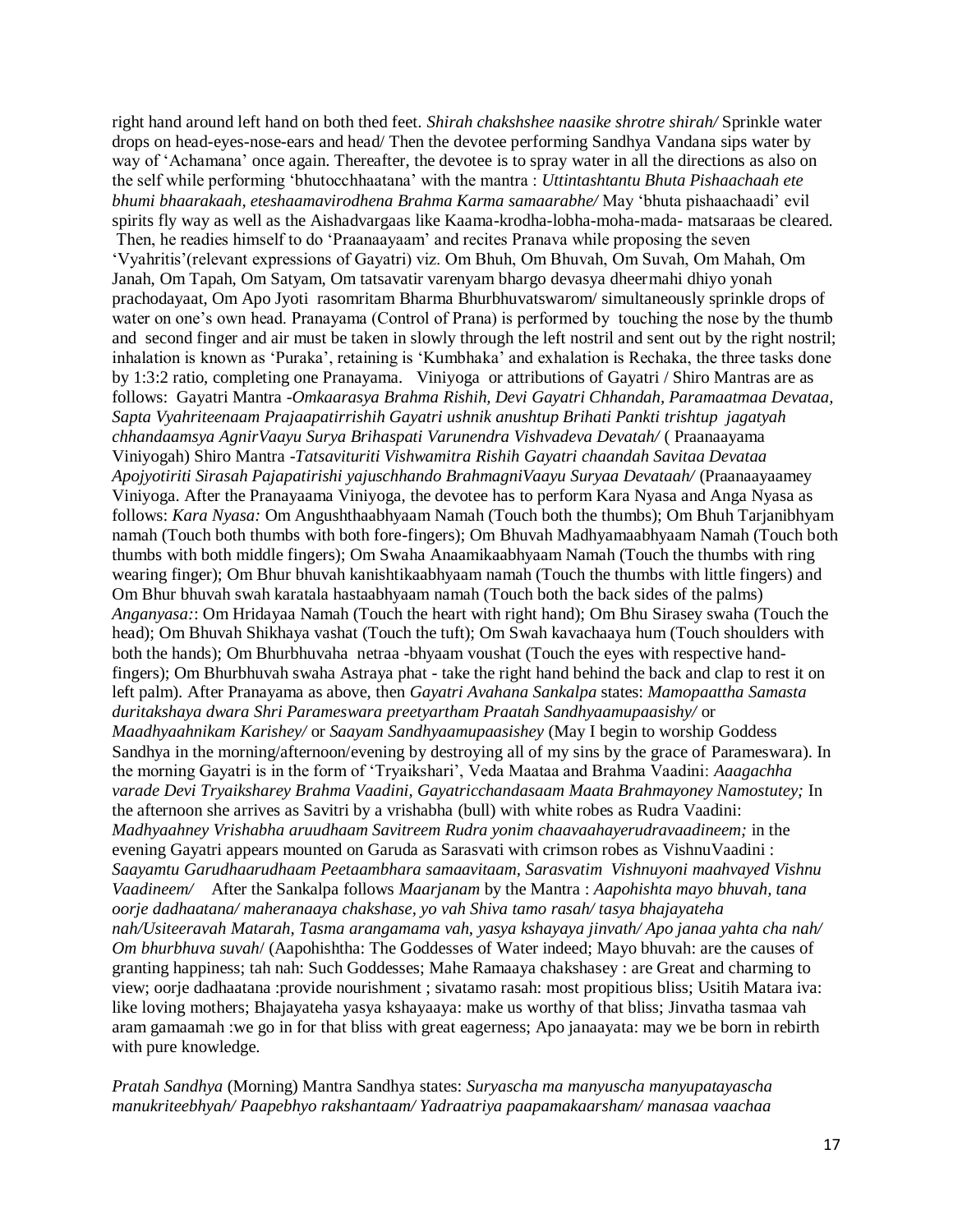*hastaabhyaam/ Padhmyamudarena sisna/ Raatristadavalumpatu/ yat kimcha duritam mayi idamaham mamaamritayanau/ Surye Jyotishi Juhomi swaha* (Protect me from sins committed due to rage and temper as also by the Sun and the Deity of Fury apart from the wrongdoings by my mind, conversation, limbs, stomach and sex; once such sins are excused, may the Great Radiance of Sun God make me worthy of Salvation).By so saying, sip water from the hollow of right palm.

*Madhyaahna Sandhya* (Noon time) Mantra : *Apah punantu Prithivim Prithivi puta punatumaam, Punatu Brahmanaspatih Brahma puta punatu maam, Yaduchhistam abhojam yadva duscharitam mama, Sarvam punatu maamaposatam chapratigrahagg swaha* ( Let the Deity of Water clean up the Earth, me and my Guru who is a depository of Vedas and let Vedas sanctify me. May the wrong food that I consumed, the questionable deeds that I did or the dubious presents that I received from doubtful characters be all mollified, as I propose myself to get purified by the flames of the Swaha or Paramatma.) After this Mantra, the devotee should sip water signifying it as a vow.

*Sayamkala Sandhya* (Evening) Mantra states: *Agnischa ma manyuscha manyupatayascha manyu kritebhyah Paapebhyo rakshantaam yadanha paapamakaarsham, Manasa vaachaa hastaabhyam Padbyaam udarena sishnaa Ahastadalumpatu, yat kincha duritam mayi idamaham maamamritayonau satye jyothishi juhomi swaha/* ( Let all the Deities of Fire, fury and ferocity safeguard me from their attack on me due to the unpardonable sins perpetrated by me by the day by my mind, stomach, sex organ; may I be purified me of despicable deeds and qualify me to proceed on the path of Moksha. *Achamana-Punarmarjana and Marjana* be followed with the Mantra viz. *Dadhikravinno akaarisham jishnorasvasya vajinah, surabhi no mukha karat prana Aagumshi tarishat/* (May the Lord who is the Sustainer, Administrator and Evaluator in the form of Hayagriva the Victorious and the Seat of knowledge be worshipped to facilitate our Life without any obstacle). This Mantra may be followed by the aforementioned Mantra Aapo hi shtha while sprinkling water on the head of the devotee and touching the feet and thereafter recite *Apo janayata cha nah* while water is thrown round the head. *Arghya pradaanam:* Recite the Gayatri Mantra pour water thrice to the East in the morning, face north and pour water twice in standing position and face west in sitting posture as follows: *Om Bhurbhuvassavah, Tat Saviturvarenyam bhargo devasya dhimahi, dhiyo yo nah prachodayaat*/ Praanaayama should be done there after.

*Deva Tarpana:Adityam Tapayami, Somam Tarpayami, Angaarakam Tarpayami, Budham Tarpayami, Brihaspatim Tarpayami, Sukram Tarpayami,Shanaischaram Tarpayami, Rahum Tarpayami, Ketu Tarpayami// Keshavam Tarpayami, Narayanam Tarpayami, Govindam Tarpayami, Vishnum Tarpayami, Madhusudanam Tarpayami, Trivikramam Tarpayami, Vaamanam Tarpayami, Shridharam Tarpayami, Hrishikesham Tarpayami, Damodaram Tarpayami. Gayatri Avahaana*: *Omityekaaksharam Brahma, Agnirdevata Bhrahma ityaarsham Gayatreem Chhandam Paramaatmam Swarupam, Sayujyam viniyogam/* (The unique word AUM is of Parabrahma form, Agni is Main Devata, Brahma is related to Rishi, Gayatri is related to Chhanda, Paramaatma is all-pervasive and the terminal point of Moksha); *Aayaatu varada Devi Akhsharam Brahmasammitam, Gayarim chhandasaam Maatedam Brahma jushaswa me* (May I humbly request Gayati to guide me about Brahma); *Yadannaatkurutey paapam tadhanaat pratimuchyatey, Yadraatrikurutey paapam tadraatriyat pratimuchyateyi*( let the sins committed during the day be destroyed in the day itself; let the sins done during the night be destroyed on the same night) *Sarva varney Mahadevi Sandhya vidyey Sarasvati, Ojosi Sahosi Balamasi Bhraajosi Devaanaam Dhaamanaamasi Vishvamasi Vishvaayuhu sarvamasi Sarvaaurabhibhuurom Gayatriimaavaayahayaami Savitreemaavaahayami Saraswateemaavaahayayami, Shriya maavaahayaami, Balamaavaayaha yaami* ( Sarva Varna! Sandhya Vidya! Sarasvati! Maha Gayatri! You are the embodiment of Radiance, the Grip Holder and of the Strength; the Shakti of Devatas, the Life of the World, the Veritable Universe and the Totality! May I invoke You Omkara Swarupa Savitri! May I invoke Chhandasas, Rishis and Lakshmi!); *Gayatryah Gayaree Chhandah Vishwamitra Rishih, Savitaa Devataa, Agnirmukham, Brahma Shiro,Vishnur hridayam, Radrah Sikhaah, Prithivi Yonih, Praanaa*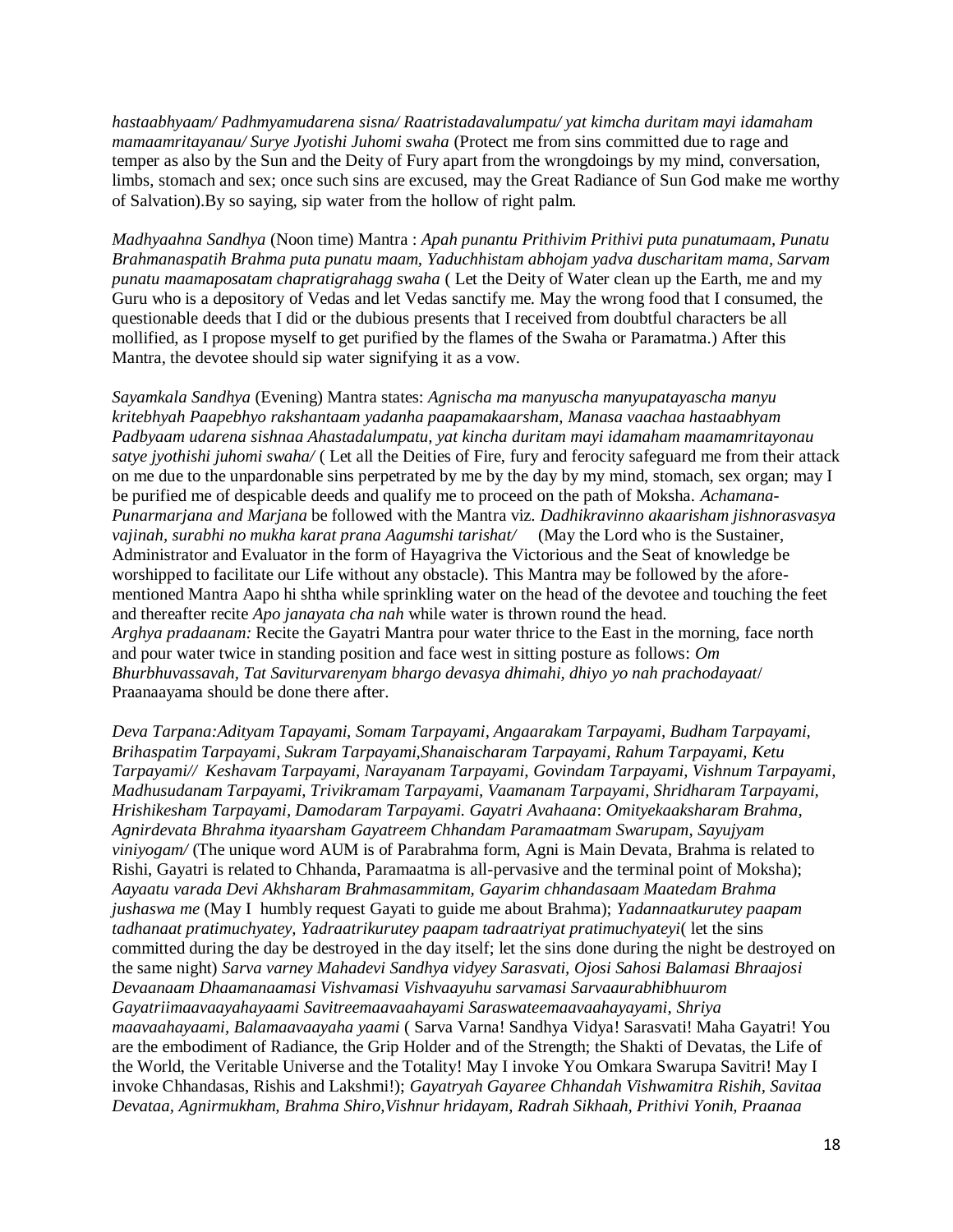*paana vyaanodaana samaanaa sa praanaa swetavarnaa saamkhyaayana sa gotra Gayatree Chaturvimsatyaksharaa Tripadaa Shatkukshih, Panchaseershopanayaney viniyogah* (I invoke Gayatri, whose Chhanda is Gayatri, Rishi is Vishwamitra, Agni is Face, Brahma is head,Vishnu is heart, Rudra is the tuft, Prithi is the generator as also Gayatri with Five Praanaas viz. Praana, Apana, Vyana, Udana and Samaana; white coloured; with the Gotra of Rishi Samkhyayana; with twenty four Alphabet Letters; Three feet; six bellied; five heads and the main deity of 'Upanayana'). *Gayatri Karanyaasah: Om tatsavituh Angushthabhyaam namah, Om varenyam tarjanee –bhyam namah, Om bhargo Devasya Madhyamaabhyam namah, Om Dheemahi Anamikabhyam namah, Om Dhiyoyonah kanishthikaa bhyaanamah, and Om Prachodayaat Karatalaprishthaabhyaam namah*.

*Gaytri Anganyasah: Om tatsavituh hridayaayanamah; Om Varenyam Sirasey Swaaha; Om Bhargo Devasya Shikhaayavoushat; Om dheemahi kavachaayahum; Om dhiyoyonah netratrayaaya voushat; Om prachodayaat Astraaya phat; Om Bhurbhuvassurom iti dikbhandhayah.- Dhtaanam: Muktaa vidruma hema neela dhavala cchaayair mukhyai stryakshanair yuktaamindu nibaddha ratna makutaam tatvaartha varnaatmikaam, Gayatreem varadaa -bhayamkusa kasaa shrubhram kapaalam gadaam shankham chakra madaara vinda ugalaam hastairvaham teem bhajey/* (I pray to Gayatri who has five faces with the colours of Pearl, coral, golden, blue and white; three Aksharas or Letters, Moon-ornamented headgear, tatwas and varnaas, seated on kusha grass mat denoting purity and also possessing Kapaalam or skull, Gada or mace, Shankham or conchshell, chakram or wheel and two lotuses).In the morning Gayatri is of Rigveda Swarupa as a baby Girl with Brahma Shakti possessing four faces, seated on a soft hamsa (swan) and with shining jewellery; in the afternoon she is called Savitri as a grown-up youth with Rudra Shakti, three eyes, tiger skin, having Mudras of khatvanga (cut-limbed), trishula, Aksha valaya and Abhaya/ Protective Mudras; as mounted on a bull. In the evening, Gayatri assumes the form of Saraswati with Vishnu Shakti wearing purple silk dress exuding black colour as an elderly woman seated on a 'Garud'. Visioning Devi Gayatri according to the timings, the devotee would then commence the recitation of Gayatri Mantra saying *Mamopaattha samasta duritakshayadwara Sri Parameswara preetyartham : Pratah Sandhya Gayatri Maha Mantra japam karishye/ Madhyahnika Gayatri Maha Mantra Japam karishey/ Saayam Sandhya Maha Mantra japam karishey* viz. *OM BHUHRBHUVASSAHA TAT SAVITUR VARENYAM BHARGO DEVASYA DHEEMAHI DHIYO YONA PRACHODAYAAT/* Each time, Gayatri Japa is best performed one thousand and eight times which is reckoned as Uttama; one hundred and eight times as Madhyama or fifty four /twenty eight times as heena / minimum.

*Gayatri Upasthaanam:* First perform Pranaayama and recite: *Uttamey Shikhare Devi Bhumyaam parvata murdhani, Brahmanebhoy hyanujnaanam gahha devi yathhaa sukham/* ( Devi Gayatri, You have the clearance to stay on top of the Meru Mountain by Brahmanas); *Stuto maya varadaa Vedamataa prachodayanti pavaney dwijaataa, Ayuh Prithivyam dravinam Brahma varchasam mahyam datvaa prayaatum Brahmalokam* ( Devi Gayatri! You are the bestower of our desires and the epitome of Purity, Veda Rupa and of two forms; kindly bless me on Earth to provide me long life, prosperity, Brahma Teja!)

*Surya Upasthanam (Pratahkaala): Mitrasya charshani dhritah shravo devasya sanaasim/ Satyam chitrasravastamam Mitro janaan yaayaati prajaanan Mitrodaadhara Prithvee –mutadyaam/ Mitra krishtee ranimishaabhichashte Satyaaya havyam ghritavadvidhema// pra sa Mitra marto Astu Payaswaan yasta Aditya sikshati vratena/ Na hanyatey na jeeyatey twoto nainama gumho Asnotyantito na dooraat*  ( Surya is omni-scient and supports earth, heaven and all Beings vigilantly. May I offer my oblations of ghee to secure lasting blessings to that Supreme God as he is the Univeral friend to sustain Dharma, to insulate us against diseases, worldly difficulties and sins from far and near, as also to give us longevity and happiness.)

(*Madhyahne): Aasatyena rajasa vartamano nivesayannamritam martyam cha/ Hiranyayena Savita rathenaa devo yaati bhuvna vipasyan* (Surya travels all over the Universe by his golden chariot with a special eye at the World and witnesess by the light of the souls of Gods and mortals of each one of their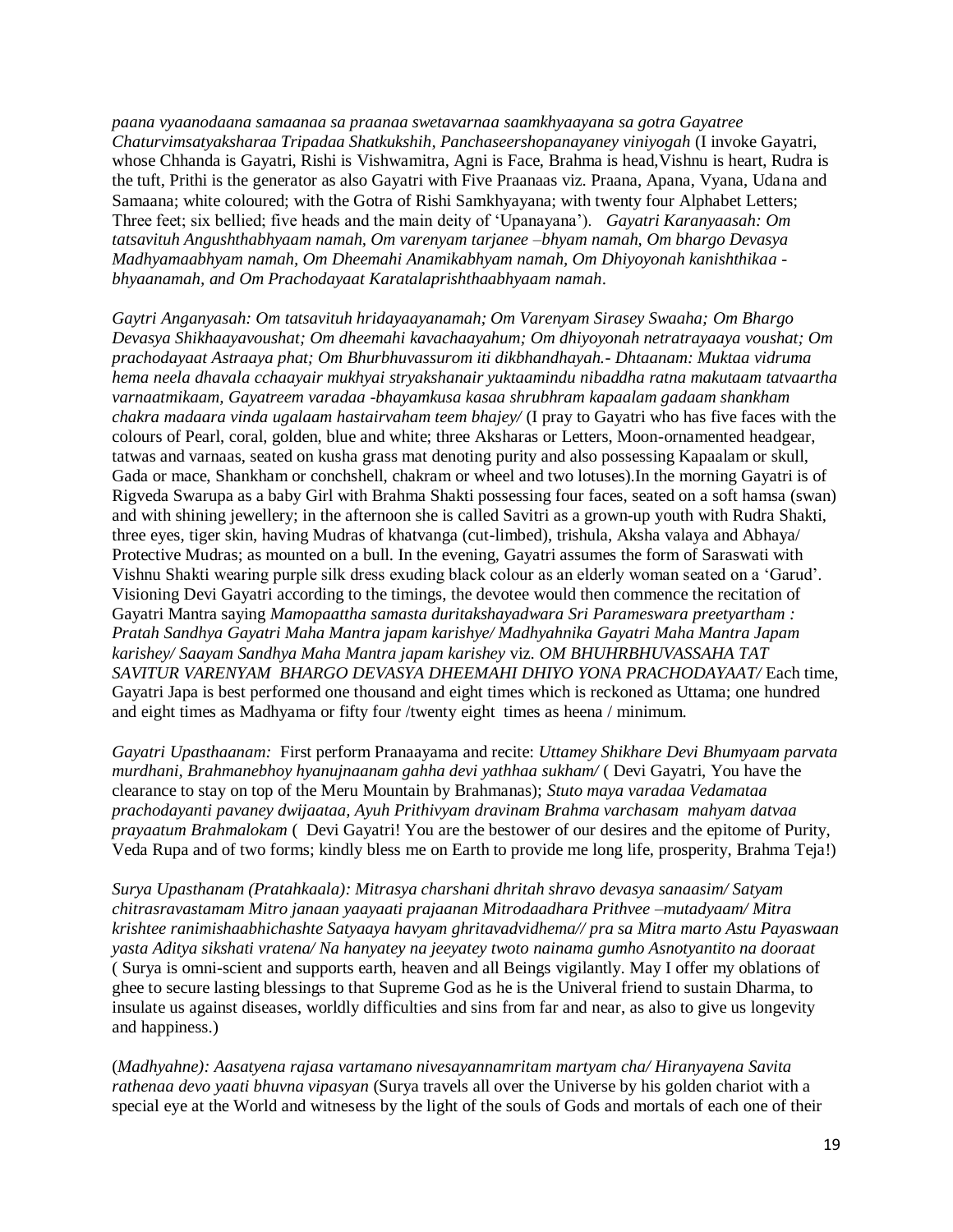activities); ( *Mitrasya Varunasya Agneh Chakshuh Devaanaam chitram Aneekam Jagatastasthushascha Atma Suryah Daivaa Prithiveem Antarihsham Aa Purasthat sukram ucharat Devahitam chakshuh tat Saradassatam pasyama jeevama saradassatam Nandaamaa saradassatam modaamaa saradassatam Bhaavanaa Saradassatam Shrunavaama saradassatam Prabravaamaa saradassatam Ajeetah Saradassatam jyok cha Suryam drsey* (Let Surya who is the embodiment of Mitra, Varuna and Agnideva be empowered to dominate the soul of all moving and non moving Beings on Earth, Heaven and Atmosphere; May we vision and pray to him for hundred years and enjoy life for that time; May we be blessed with fame, hear pleasant things for hundred years, converse good words for hundred years, be victorious for hundred years and be with Sun God for hundred years.)

(*Sayam kaale)*: *Imam me Varuna shrudhee havamadyaa cha mridaya, Tatvaamavasyuraachakey Tatva yaami Brahmanaa Vanda maanastadaasaastey Yajamaano havirbhih Ahedamaano Varuneha Bodhyurusagumsa maa na Ayuh pramosheeh// Yacchhiddhi te visho yataaa pradeva Varuna vratam/ mineemasi dyavidyavi/ Yat kinchedam Varuna daive janebhidroham manushaascharaamasi/ Acchitte yattava dharma yuyopima maa nastamaadenaso Deva Risheeah/ Kitavaaso yadriripurna deevi yadvaaghaa satyamuta yanna vidma/ Sarvaa taa vishya stitireva devataa te syaama Varun priyasaah* / (Varuna Deva! Kindly consider my request and provide me protection as I seek shelter with Veda Mantras; do not ignore my appeal to reduce my life span. I might have omitted my daily prayer knowingly or otherwise but do save me of the sin of negligence. Hereafter, I should be careful). After the 'Upasthana' of Surya / Varuna there ought to be Samishtyabhivandanam or collective salutation to Deities: *Sandhyayai namah Saavitrainamah Gayatrai namah Saraswatyai namah Sarvaabhyo devaatabhyo namo namah/ Kaamo kaarsheen manyurakaarsheen namo namah/* (My prostration to the Deities Sandhya, Savitri, Sarasvati and all others; do forgive my sins done under the influence of passion and fury).

*Devata Vandanam: Praachai namah, Dakshinayai namah, Praachai namah,Urthvayai namah, Atharayai namah Antarikshayai namah, Bhumyai namah, Brahmaney namah, Vishnavey namah Mrityavenamah/*  (Salutationns to the Deities of East, South, West and North as also to those in upper, lower and the Skies, to Earth, Brahma, Vishnu and Rudra). *Aakaasaat Patitam toyam Yatha gachati Saagaram, Sarvadeva namaskarah Kesavam prati gacchati Om nanah iti//* (Just as waters from Sky descend to Oceans, all salutations reach Keshava); *Kayenavaachaa manaserviyairva buddhyaatmanaava prakriteh swabhaavaat karomi yadat sakalamparasmai Naarayanayeti Samarpayami/* (I dedicate whatever has been done by body, speech, mind and senses to Narayana).*Etat phalamParameshwaraarpanamastu/* ( May this Sandhya Vandana Karma be dedicated to Parameshwara! ]

#### Further stanzas from 25 onward of the Pradhamodhyaaya as followed

*Shouchochaara vichaaraartham Dharma shastramapi dwijah, pathet gurutah samyak karma tadvishtamaacharet/* Dwija brahmachaari would need to learn from his aachharya about the basics of shouchaachaara and practise the aadishta karmas accordingly.

*Tatobhivaadya sthaviraan guruucchhaiva samaashrayet, swaadhdhyaayardham tadaa yatnanh sarvadaa hitamaacharet,naapakshiptopi bhaashet no vrajettaaditopivaa/* Thereafter after duly venerating 'vriddhha aacharyas' take to the guidance of the guru, seek to practise 'swaadhyaya' under his tutelage and always follow him as the cynosure in the process and after gaining maturity of mind and deed, then only depart thereafter.

*Vidveshamatha paishunyam himsananchaarka veekshanam, touryatrikaanrudonmaada parivaadaan aalinga kriyam/ anjanodvartanaadarshastrigvilepanayoshitah,vrithaatanamasantosham brahmachaaree vivarjayet/* A truthful and genuine brahmachaari ought to be far away from enimity or antogonism towards co-beings, wastefully staring at Surya purposelessly, aimlessly indulging on sing-dance-music sessions, resorting to lying untruthfully ever, carrying tales and propagandas, resorting to self praises,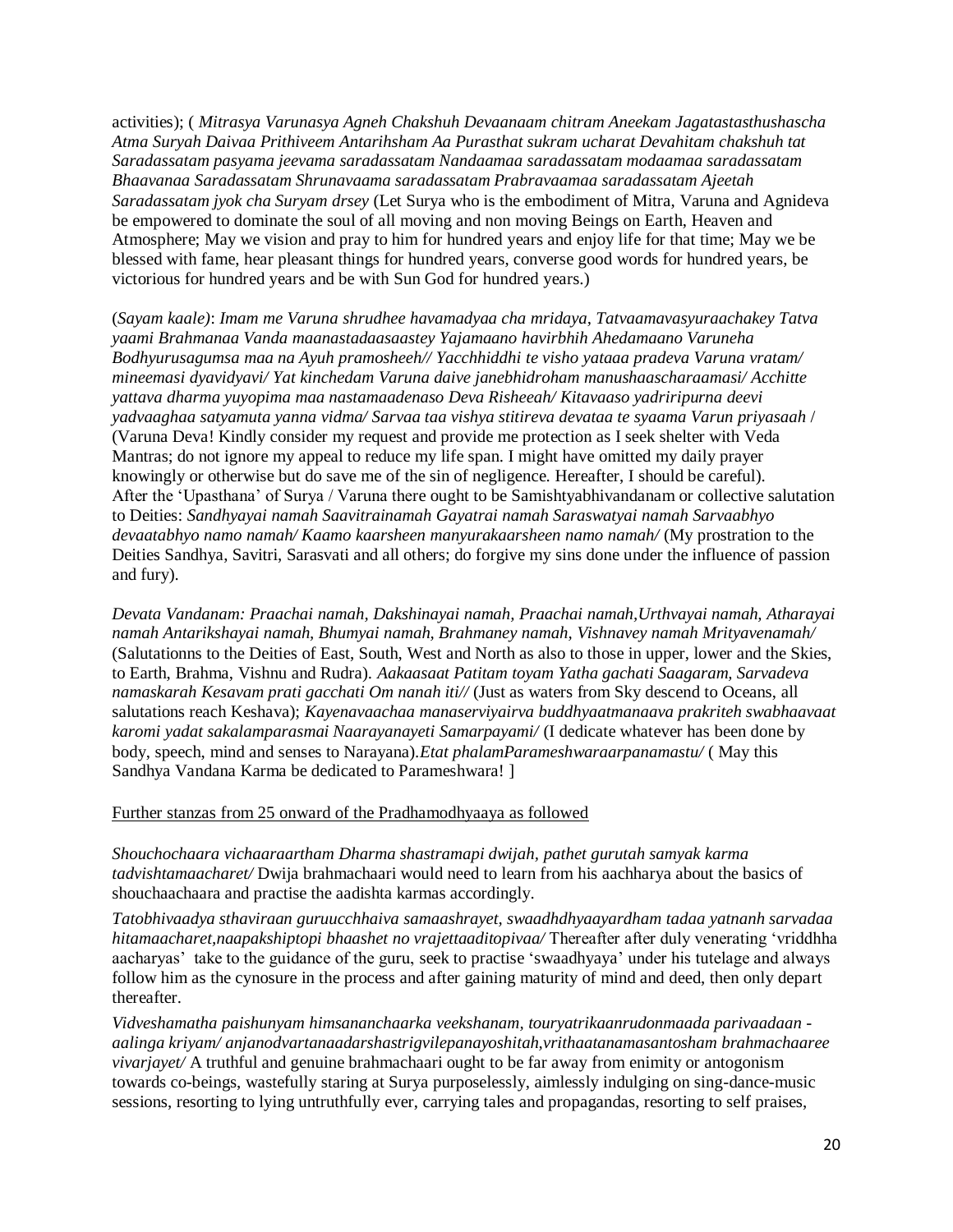lavishing one's own body with scents and seeking to attract attention of the selves with bravados, decorating one's own bodies, always talking of sex and related provocations, wandering wastefully and boasting of being ever busy and such activities of egotism and self centeredness.

*Eeshacchalita madhyaahnenujnaato gurunaa swayam,alolupasharedbhaiksham vratishuttamavritthishu, sadyo bhikshaannamaadaaya vittavittadupasrushet/Kritamaadhyaahnikosneeyaadanugjnaato yathaavithi, naadyaadekaannamucchistham bhuktvaachaachaamitaamiyaat/* Veda Vyasa seeks to exhort the fresh brahmachari to visit sad brahmana kutumbis might rather seek bhiksha by a noon time leaving self significance and as per the behest of his guru and take the bhikshaanna at once; indeed that is the proof of the 'brahmachari's inherent nobility! Such madhyaahna bhiksha as per the clearance of the preceptor be eaten . In case the total quantity be not possible to consume fully, then take in only as much as possible but never wasted nor half eaten as another needy eater be awaiting to consume.

*Ekaannamapya virodhe vrataanaam prathamaashrami, bhuktvaa gurumupaaseeta kritvaa sandhukshana -adikam/* A brahma chaari should thus consume at least one such bhikshaanna bhakshana, and then having taken the blessing of the guru and then only take rest for the day.

*Nityamaaraadhayedenamaasamaaptehi shrut grahaat, anena vidhinaadheeto veda mantro dwijah nayet/ Shaapaanugraha saamartha mrisheenaancha salokataam, payomritaabhyaam madhubi saayujjyaih pronanti devataah/*This kind of veda prapti is possible by 'nityaaraadhana'and this kind of dutifulness is what the vidyarthis's life fulfillment all about. Its negation might however be due to the curse by Rishis. But once accomplished, it would be the blessing of 'saaloka prapti, as Devas would feast such vidyarthis with the abundance of ksheera, amrita, madhu and ghritas all along their lifetime to themselves and families too.

*Tasmaadaharadarva damanaadhyaayamrite pathet, yadanga tadanadhyaaye gurorvachanamaacharet/* This is why the vidyaardhi would need to practice vedaadhyayana besides the shad vedangas viz. Siksha, Vyakarana, Kalpa Grandha, Nirukta, Chhandas, and Jyotisha, under the tutelage of the Guru.

# [ Vishleshana on Shad Vedangas:

(*Siksha* is essentially about Sangeeta or Music the Swara Shastra viz. Sapta Swaras, Gramas or scale or gamut in music, Murchanas or intonations/modulations, ten Gunas , Padas (letters); Kalpa grantha comprises kalpas of Nakshatra or Chandra-Nakshatra movement; Veda for attaining Purushardhas viz. Dharma-Artha- Kaama-Moksha; Samhita about Tatwa Darshi, Mantras Chhandas etc; Angirasa Kalpa about abhichara vidhi vidhana like procedures of magic, charms, benevolent or malevolent karma kaanda and finally Shanti Kalpa, Mantras, Procedures, to ward off dangers, and usher in good tidings from Celestial, Terrestrial, extra terrestrial sources. Griha Kalpa too is significant like Homa Prakriyas, Mudras, Mangala Snaanaas, Abhishekas, Pujas for Deva-Devis and Nava Grahas etc. Vyakarana Shastra is about grammar, vibhaktis or cases, vachanas, naama - sarvanaamas, Pratyaya, Samaasa, Karakas. Nirukta is derived and rhetoric or artificial interpretation seeking to bring our the hidden meaning of Vedas; viz. 'nir' connoting the comprehensive sense that is sought to be conveyed and 'ukta' states that which is revealed more than what is concealed. Chhandas Shastra is stated as the feet ofVedas, being 'Vaidik' and 'Loukik' ; Gayatri-Brihati-Ushnik-Jagati-Trishthup- Anushthup -Pankti being the Chhando Vidhi and the various combinations of 'Ganas' varied basically with 'ya-maa-taa-raa-ja-baa-na-sa-la-ga' and poetry made there of in three letter combinations; the ruling deities of the Ganas are: Ya gana (Water), Ma gana (Prithvi), Ta gana (Sky), Ra gana (Agni/ fire), Ja gana ( Surya), Bha gana (Chandra) , Na gana (Ayu or Life/health) and Sa gana (Vaayu). Jyotisha Shastra is all about Siddantha Ganita,Jaataka/ hora, and Samhita. The means of Jyotisha are Panchanga Sadhana by way of Thithi-Vaara-Nakshatra-Karana-Yoga; Grahana Sadhana of Solar/ Lunar Eclipses, besides Dik-Sadhana. Jaataka Skandha is the Science of Raashi-Shad Varga, 'Maitri Bhaavaabhaavaas' and Graha-Nakshatra compatibilities). ] Further stanzas of the Prathamodhyaaya as follows: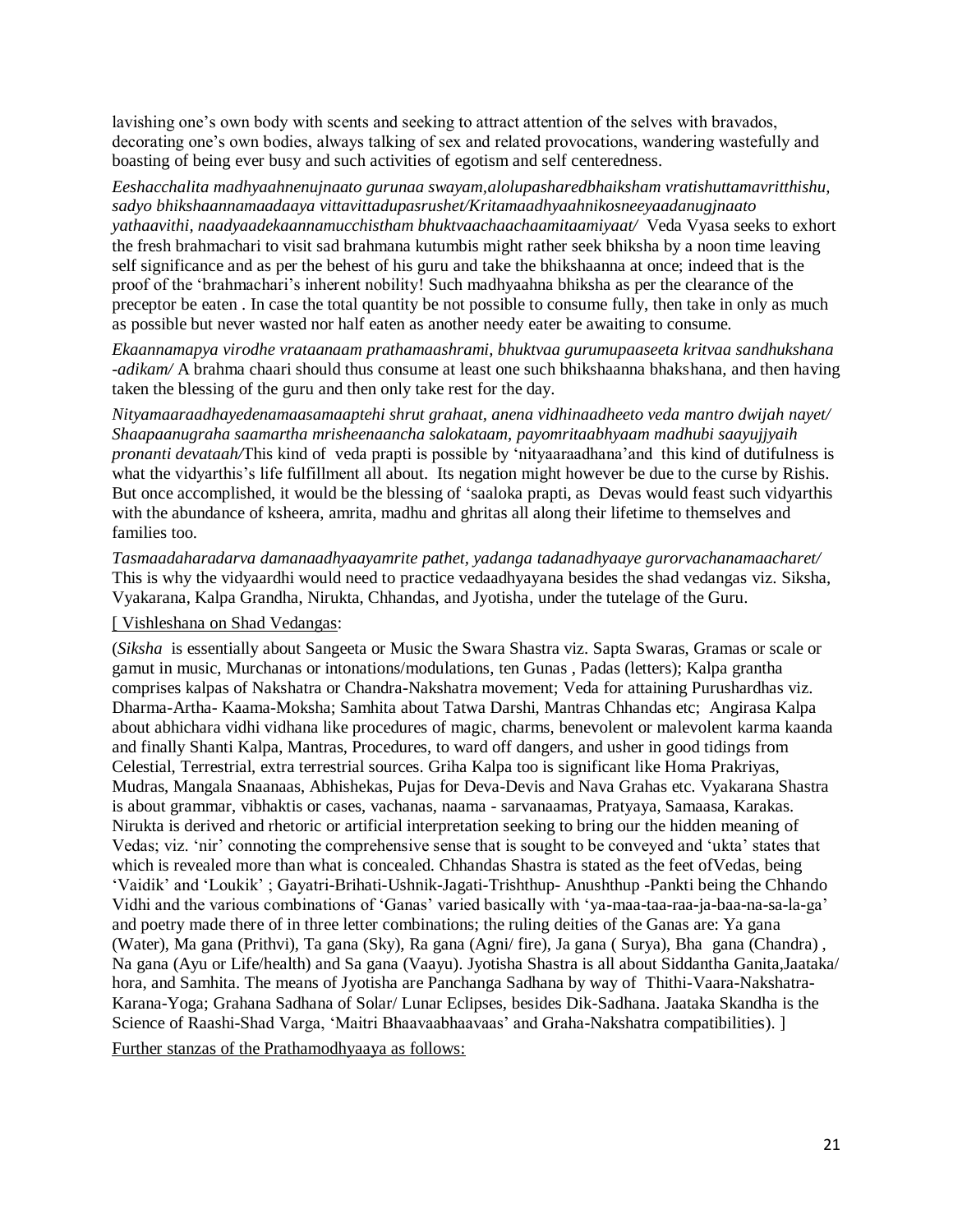*Vyatikramaad asampurnam ahamkritiraacharet, paratreha cha tad brahma anadheetmapidwijam/*If there were to be 'vighnaas' or obstacles faced in the adhyayana of veda vedangaas, the vidyardhi ought to get rid of his ahamkaara and pursue with constant diligence for ihaloka tripti and paraloka prapti moksha.

*Yastuupanayanaadetadaamrityorvratamaacharet, sa naishtiko brahmachaari Brahma saayujyamaapnuyaat/* Thus from the upanayana to the end of one's life's termination, if a dwija could abide by the naishtika brahmachari vrata is certain to accomplish Brahma saayujya!

*Upakurvaanakoyatu dwijah shadvimsha vaarshikah,keshaata karmanaa tatra yathoktacharitavratah, Saamaapya vedaan vedeevaa vedam vaa prasabham dwijah,snaayota gurvangjnaatah pravrittodita dakshinah/ Iti Shri Veda Vyaaseeye Dharma shaastre Brahmacharyaadhikaaro naama prathamodhyaayah/*

Thus for twenty six years once a dwija would fulful his 'yadhokta aacharana vidhis' while teminating gurukula vidhis especially by digesting Tri Vedaas, or two of these or atleast of mastety even of one, then offer guru dakshina while that vidyarthi is famed as an idealmost 'upakurvaaka', indeed!

#### DWITEEYOPAADHYAAYA

Vivaha Vidhi Varnana

*Evam snaatakaam prapto dwteeyaashrama kaankshayaa pratoksheta vinvahahaarthamanidvaayaya sambhavaam/* Brahmachari as being eligible to grihastaashrama, may look out for an eligible kanya.

*Arogaadrushta vamshotthaayam ashulkaadaanadushitaam, suvarna samanaashraam maatru pitru gotrajaam/ Ananyapuurvikaam labhveem shubha lakshana samyutaam, ghrutaadhovasaanaam gaireem vikhyaatadashapuurushaam/ khyaatanaamnah putravatah sadaachaaravatah satah,daaturmicchhor duhitara h praapya dharmena chodvahet/* That brahmachaari as being disease free, free from the habit of the desire for 'kanyaa shulka', being of the same varna, distincive from the 'pravara' of the same Rishi sampradaaya with different gotra of own parentage, never married earlier, shubha lakshana, aarogya vati, sadaachaari, fair complexioned, of famed family background and as selected and fully endorsed by the respective parents be chosen for the mutual compatable and sacred wedding.

*Braahmodwaaha vidhaanena tadbhveparovidhih, daatavyaishaa sadrukshaaya vayovidyaanvayaadibhih/ pitrutapyatru bhraatrushh pitruvyaajnaatimaatrushu, purva bhave paro dadyaat sarvaabhaave swayam vrajet/ Yadi saa aatruvaikalyaadrajah pashyet kumarikaa, bhruna hatyaashcha patitah syaattadapradah/ Tubhyam daasyaamyahmiti graheeshyaameeti yastayo, kritvaa samayamanyonyam bhajate na sa dandabhaak/* Kanya vivaha is stated to be in order by way of Brahma vidhi or Daiva vidhi with one's own way of veda vidya or of another veda vidya. Such kanyaa daanaas or weddings performed by a father, or granfather, brother, uncle, or such a close relative are in order too and further forwarded to her husband's home. But a kumari's kanya daana even before the girl's age of physical maturiy is indeed disapproved. Again mutual declarations of ' I would have your kanya in the wedding of my son', or 'I would accept your kanya in childhood' are detastable by the norms of dharma and nyaaya.

[ '**Dharma Sindhu'** which was exaustively scripted by Pandita Kashinadha Maha Pandita of late 17 the century described about Graha Maitri (Compatibility of Planets) **:** A Dwija needs to wed a woman of one's own Varna with auspicious name , attractive features, delicate physique, thoughtful mind and even temperament. The woman of such ideal characteristics should be selected on considerations of the past family background of the past eight generations but also on the deliberations of Nakshatra- Graha reflections of the Kanya- raashi kutam-naadi vichaara-vadhu lakshanaas-gotra-pravara compatability-and most essentially graha bala of Vadhu Varaas; Guru Bala is significant to the Bride and Ravi Bala is essential to the Bride Groom. The Second, Five, Seven and Eleven Places of the Lagna is propitious to the Kanya. The third , sixth and tenth Places from Lagna are of medium value provided Guru is appeased by way of Shanti; but th e fourth, eighth and twelfth positions of Guru would be negative. However the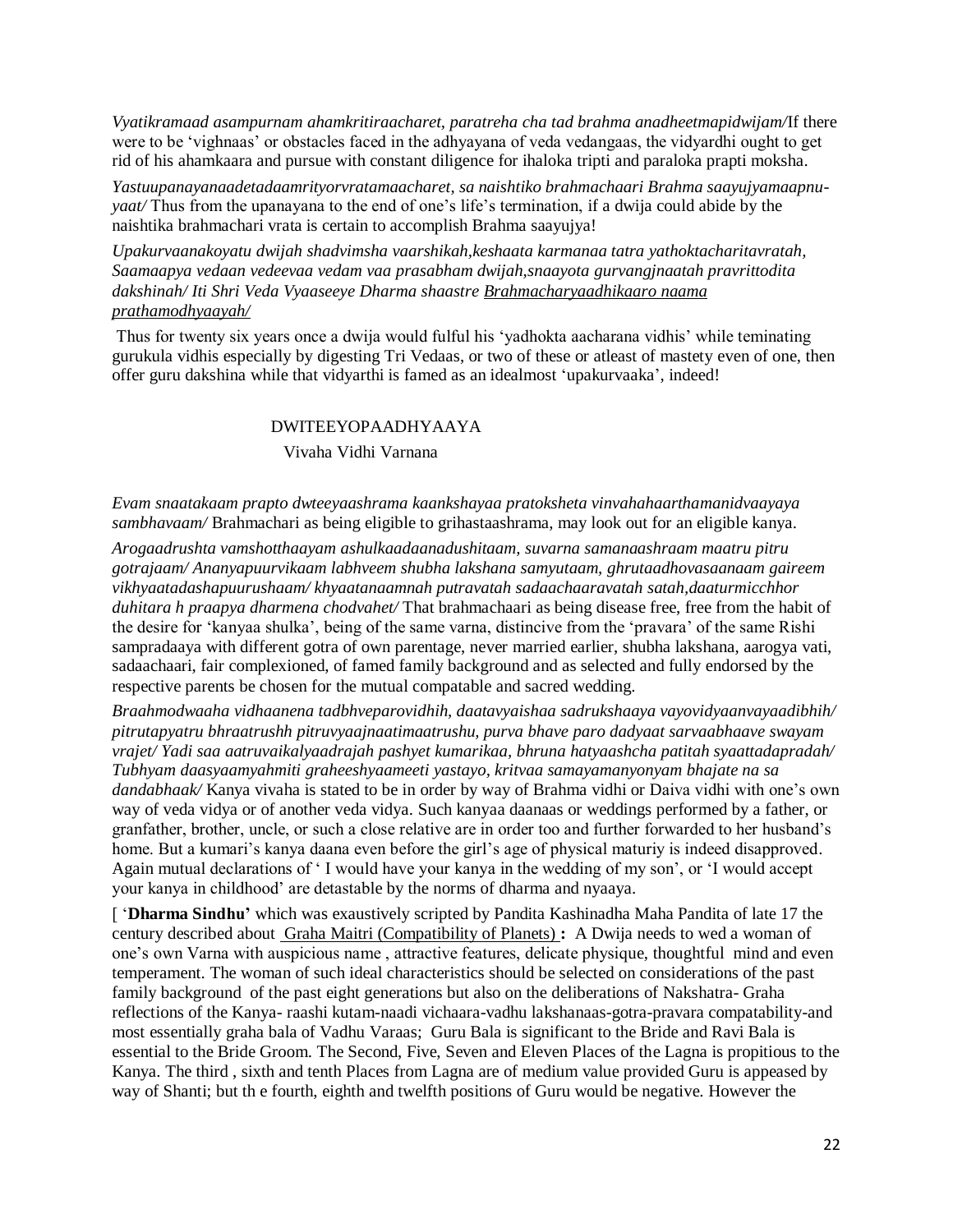fourth Place is passable subject to Puja-Homas which should be doubled in the Twelfth Placement and be twice intensified in the Eighth Position from Guru. As far as the Bridegroom is concerened in his Birth Chart, the third, sixh and eleventh Sthaanaas are good from the stand point of Surya. In other cases Graha Makha Puja would yield good results. As per Dharma Sindhu, Vivaha Yogyata to a girl commences from fifth to eighth year of her birth but it is stated that the Gandharvas and Soma control the girl child for two years each from the sixth to eighth. The time of her ninth to tenth years is stated to be of medium value and her Mada Kaala is in her eleventh year. From her twelfth year onward, there has to be Prayaschitta. [ In India however Sharda Act legally prohibits Balya Vivaha till the Kanya's attainment of eighteenth year!] Some Vivaha Nishedhaas: *Prayudwaaha* or exchanges of Vivahas by way of giving one's son in wedding to else's daughter and vice versa are to be strictly avoided unless due exreme economic and such other compulsions as the married life of either or both the parties concerned might be affected or the progeny might miss health, longevity and fulfillment. Also two weddings by a couple without gap of at least a year is preventable unless inevitable. In the case of an unfortunate death of a married daughter precipitating another marriage of the deceased with her younger sister with the same son-in-law has been a common practice in the days of yore or even now. Similarly the son-in- law concerned seeking to marry elsewhere even within a reasonable time of atleast a year would be a sign of curse and eventual misfortune. Again Samana Sanskaraas like Upanayana or Vivaha or even the earlier ones to brothers of the same parentage must not be performed within a year or so. Half way through the construction of a house and performance of a Vivaha in the family are also avoidable. Any wedding in the family of a nephew or niece or son or daughter must necessarily have a gap of minimum six months. In oher words, three Auspicious Karyas in the same family should have a gap os six months. Much less that three Agni Karyas or Shubha Karyas like Upanmayana or wedding must be spaced by at least three months. Again there must be a gap of six months between Son's wedding and that of the daughter. Also, do not perform bigger Shubha karya and then a small one on the same Mandapa since the Mandapa size and significance of the former function would be appropriate but not so with the smaller function. However necessary functions though smaller and inevitable like Naimittika Shantis and Garbha daanas be performed as they are time bound, but Griha Praveshas, Vratodyaapanas etc could be perhaps postponed. Nirbhandha Parishkaara: The normal Ruling is that Samaana samskaaraas should not be accomplished to two brothers in a family, much less like Vivahas without a gap of a year or so. But in case of necessity or requirement, this 'Nirbhandhana' could be waived by Dina Bheda, Mandapa Bheda, Kartru Bheda, and if possible Lagna bheda. However, for step children the basic requirement itself is a gap of six months. Pratikula Vichara**:** In the unfortunate eventuality of death of a 'Sagotra Tripurusha' or 'Sagotra Tripurushi' either on the Vara or Vadhu's side after Vivaha-Lagna Nirnaya there would naturally be a Dosha as one needs to take views in the perspective of both Vaidika and Loukika view point ie Theoretical and Practical manner. There is 'Vaagdaana Rupa Vidhi' and another is 'Tithi Lagna Nischaya-Tambula Pradaana Vidhi'. One has to take into account the 'Sagotra Tripurushis' ie. Vadhu's parents, Grand parents and unwed aunt, while Sagotra Tripurushas on the Varu's side are his Parents, Grand parents, brother/ sister in law who are all Sapindikas and the rest are called the Para Tri Purushaas.If any of them is no more, the possibility is that they are aged or in advance stage if sickness and the wedding be postponed and Shanti Karya be performed after the obsequies and Ashuchi. If both the parents are gone, then the wedding bev abandoned. The Ashuchi in the event of the father's death is for one year, for mother it is for six months; if it is a brother or his son or any other Sapindakas then the Ashuchi is for a month. If father's brother or grand father or grand mother or Unmarried Sister died then also the waiting period is one month etc. Once the obstacle in terms of waiting time is over, then revival of the wedding proposal be done and after prerforming Vinayaka Shanti, Shri Puja and other required Shantis, the wedding be duly accomplished. In this context, Shri Pujanaadi Shanti is performed by organising hundred and eight Tilaajya Homaas with the Mantras viz. *Shriye Jaata* addressed to Shri Devi, *Idam Vishnu* invoking Bhagavan Vishnu, *Triambakam Yajaamahe* Mantra to Rudra and *Param Mrityo* in favour of Yama Dharma Raja. At the end of the Tilaajya Homa, the Mantra be recited: *Om Bhuh Swaahaa Mrityur nashyataam Snushaayai Sukham Vardhataam Swaaha/* Then there should be Go daanaas. Precautions before Vivaha**:** Before Upanayana and Vivahaas, one should take the precaution that during the Shubha Karyaas starting from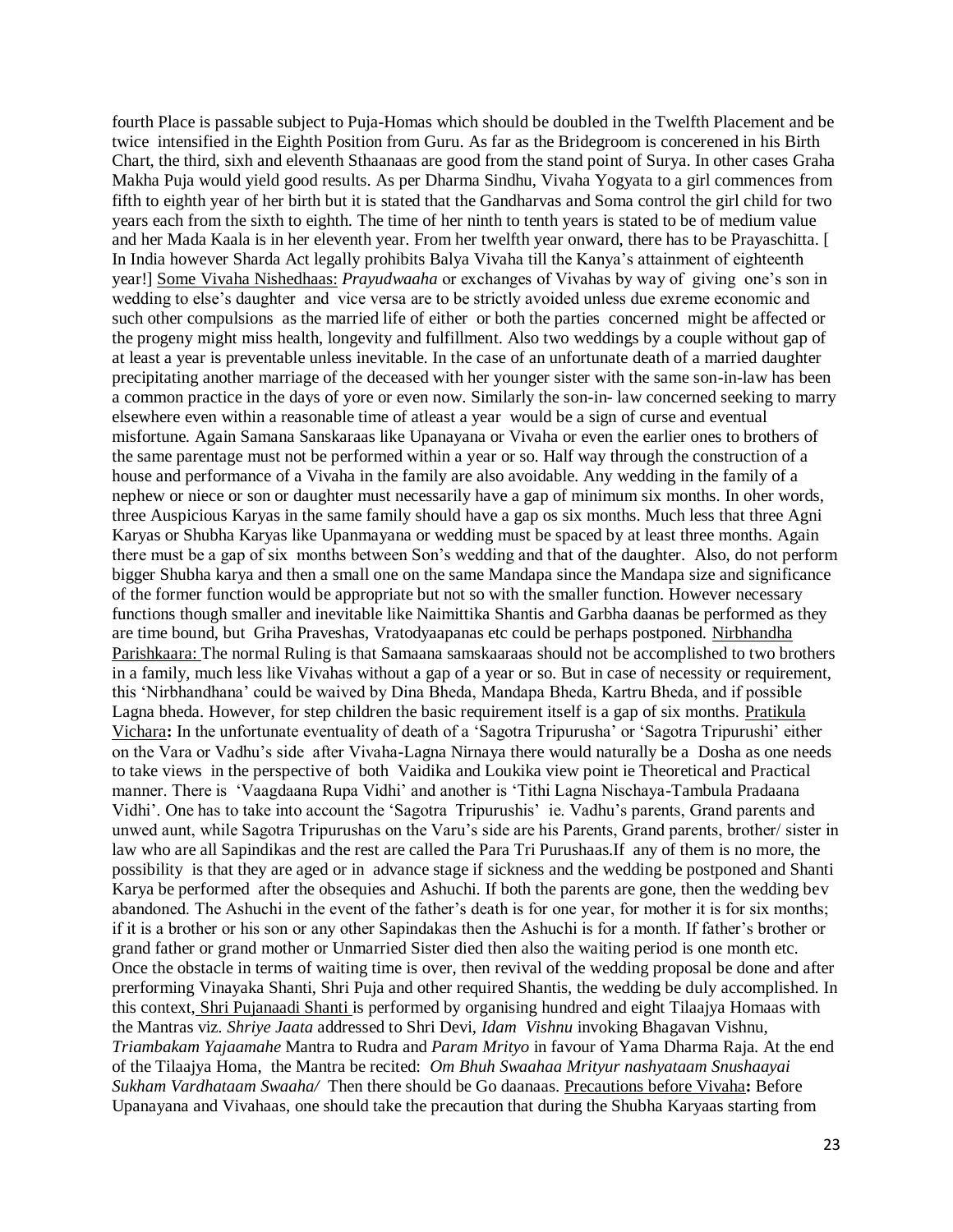Naandi Shraadha Puja upto Mandapo -dvasana, no predictable clashes of ensuing dates should intervene like Pitru-Maatru Shraddha Tithis, Darsha Shraddhas, Maasa Sankranti –Manvadi Shraddha / Tarpanas. It is stated that Nanndi Puja be performed upto ten days before the Vivaha: *Eka vimshatyahrayagne Vivahey Dasha Vaasaraah, Trishatchoulopanayaney Naadi Shraadhaam vidheeyatey/* (Naandi Shraaddha be performed within twenty one days before Yangaas,within ten days before Vivaha, three days for Choula Karma and within six days before Upanayana. Once Nandi Shraddha is performed, Vivahas would be free from Jaata marana Mrita -ashoucha etc. This is in view of the Ruling: *Vivaha Vrata Yagneshu Shraaddhey Homaarchaney Japey, Aarabdhey Sutakam nasyaadanaarabdetu sutakam/ Prarambho varanam yagney sankalpo vratasatrayoh, Naandimukham Vivaahaadou Shraadhey paaka parikriyaa/* ( In the context of Vivaha, Vrata, Yagnya, Shraaddha, Homa, Pujana and Japa, no 'Sutaka' could affect once these Karyas are in progress; the commencement of Yagna occurs with Varana, Vrataadis are intiated with Sankalpa, and Vivahaadi like Upanayana are initiated by Naandi Shraaddha once 'Paaka Parikrya Prokshana' or the formal offering of the cooked Prashada.). Thus after Naandi Shraaddh is accomplished, one could safely take the Bhojana of the Vivaha even if the Aashoucha occurs. Rajo dosha sutaka nirnaya: It is highly essential to ensure that the bride should be free from the apprehension of the occurrence of menses period any where in the vicinity of the wedding programs. If this does happen unfortunately, the parents and the brothers of the bride would be adveresly affected with the risk of misfortune and Naraka Paata. The Kanya and the husband might become infertile . Reeligibility of marriage after the menses period of the Kanya would be restored by the Kanyaa Data on Go daana and Brahmana Bhojanas. On her part, the Kanya has to observe a day's Upavasa and after breaking the fast by Go-Ksheera performm Ratna Bhushana Daana for revalidating her eligibility to wed. The Bride groom on his part might also perform Klushmanda Mantra Homa. In the event of the occurrence of menses of the Vadhu during the course of the Vivaha, then she should be given bath at once and a Prayaschitta Homa be performed by chanting *Unjaana* Taittireeya Mantras. Graha Bala to Vadhu-Varaas: *Mukhyam Guru Balam Vadhwaa Varasyeshtam Raverbalam/* (Guru Bala is significant to the Bride and Ravi Bala is essential to the Bride Groom. The Second, Five, Seven and Eleven Places of the Lagna is propitious to the Kanya. The third , sixth and tenth Places from Lagna are of medium value provided Guru is appeased by way of Shanti; but the fourth, eighth and twelfth positions of Guru would be negative. However the fourth Place is passable subject to Puja-Homas which should be doubled in the Twelfth Placement and be twice intensified in the Eighth Position from Guru. As far as the Bridegroom is concerened in his Birth Chart, the third, sixh and eleventh Sthaanaas are good from the stand point of Surya. In other cases Graha Makha Puja would yield good results. As per Dharma Sindhu, Vivaha Yogyata to a girl commences from fifth to eighth year of her birth but it is stated that the Gandharvas and Soma control the girl child for two years each from the sixth to eighth. The time of her ninth to tenth years is stated to be of medium value and her Mada Kaala is in her eleventh year. From her twelfth year onward, there has to be Prayaschitta. [ In India however Sharda Act legally prohibits Balya Vivaha till the Kanya's attainment of eighteenth year!] Vivaaha Bhedaas**:** There are eight types of Vivahas: Brahma-Daiva-Aarsha-Praajapatya-Asura-Gandhrava-Rakshasa and Paischacha. 'Yogya Vadhu Vara Vivaha' or a decent arranged marriage is of the Braahmika type. Daiva Vivaha is defined as selection for wedding of a Ritwija in the course of Yagna. Accepting at least a cow by way of Kanya dana is that of an Arsha Vivaha.; since this is expected for Kumari Puja it might not be construed as 'Kanya Vikraya' or dowry. Praajaapatya Vivaha emphasizes that the Vadhu would live with the husband through the stages of Grihasthya and Vanaprastha and the husband should not take to Sanyasa. Aasura Vivaha is to extract all possible money from the Kanya's family. When both the Vadhu and Vara get married with mutual consent, irrespective of all other considerations is called Gandharva Vivaha. 'Balatkara Vivaha' in battles or by coercion otherwise is Rakshasa Vivaha and marriage by sheer force is the worst viz. of Paisachika Vivaha condemnable as rape. In case a bride groom makes the commitment of wedding and does not turn up with satisfactory response for six months, the proposal of wedding may be taken as invalid. If Kanya Shulka is accepted by the male then the Vadhu might wait for at least a year. In the case of forced weddings and subsequent abandonment or due to consideration of Sagotratwa or napumsatwa, remarrriage might be approved; contrarily if the male partner was tricked into wedding due the bride's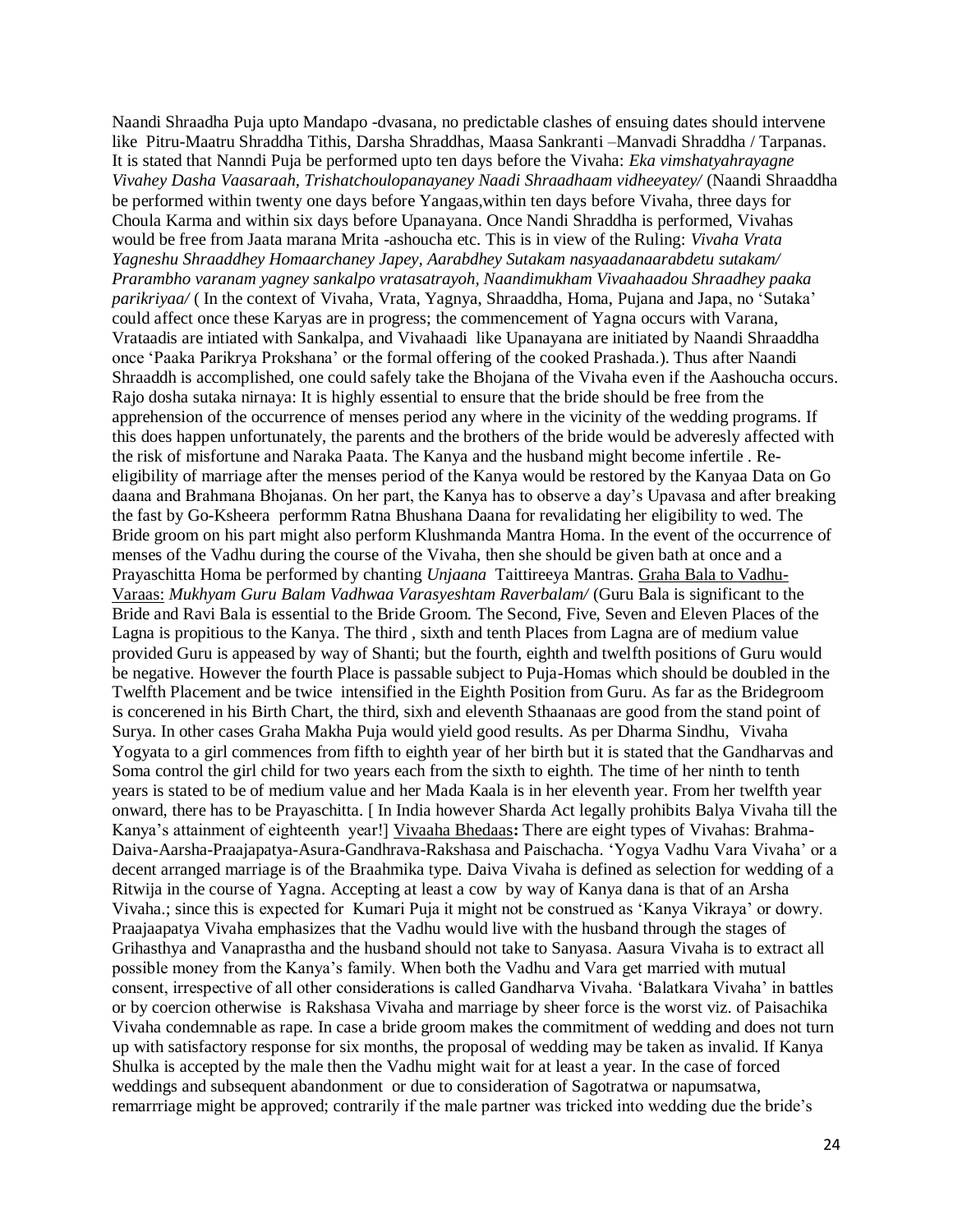congenital diseases, or bad character, or of barrenness, the bride's parents should be penalised by the Law of the Land. Those Brahmanas who take part in Asura-Gandharva Vivahas would have to undergo Prayaschitthas of Eka Dina or Tridina Upavasaas respectively. But such Brahmanas who were parties to Rakshasa Paisachika Vivahas ought to observe Chandrayana Prayaschitta.]

## 'Vyasa Smriti- dwiteeya adhyaaya' continues

*Udvahet kshatriyaam vipro vaishyaancha kshatriyo vishaam, na tu shudraam dvijah kashchinnaadhamah purvavarnjaam/ Naanaa varnaasu bharyaasu savarnaa sahachaarini, dharmaa dharmeshu dharmishthaa tasya svajaatishu/ Paatitosyam dwijaah purvameva dehah swayambhuvaa, patayodwena chaardwena patnayobhuvanniti shrutih/ Yaavann vidante jaayaah taavadaardho bhavet puman, naardam prajaapati sarvam prajaayetyapi shrutih/* Brahmana- Kshatriya kanyaa with Vaishya kanyaa would be in order, and so be kshatriya vaishya kanyaa vivaaha too. But a dwija and low class vivaha is certainly rejected. Inter caste weddings among the dwijas are approvable as dharma patnis. Hey dwijaas! Even on the remote past, Brahma had allowed half of his body as stree and half as purusha as vedaas declared. Till such time a purusha does not accomplish a stree as the wife till then there is no concept of a stree![ Purusha Sukta is quoted *Yat Purusham vyadadhuh katidhaavyakalpayan, Mukham kimasya kou baahoo kaavuuroo paadaavuchyetey/* As Devas made the Sacrifice of Brahma, of what all Forms were manifested; of which type was His Face; of what kind were His hands and of form were His thighs and Feet?) *Brahmanosya Mukhamaaseet Baahoo Raajanyah krutah, Vooroo tadasya yadvyshyahi Padbhyaagum Shudro Aajaayata*/ From the Lord's face emerged Brahmanas, His hands came Kshatriyas, His thighs the Vaishyas and His feet the Shudras] As long as the concept of strees and purushas are defined as husband and wife as two distinct parts of the Union, furtherance of 'santaana' and the deleniation of offpring is not possible.

#### [ Dharma Sndhu is quoted again:

Vivaha Sankalpa**:** The tradition has been that on the day of Vivaha or a day prior to it, the Vadhu Varas are given a Mangala Snaana in their respective houses by applying fragrant oil and Haridra on their heads and bodies; similarly the concerned parents too have the Mangala Snaanas and along with the bridegroom or bride as the case may be are seated together. The parents of the Groom make the following Sankalpa: *Mamaasya Putrasya Daiva Pitra Runaapaakarana hetu Dharma Prajotpaadana Siddhi dwaara Shri Parameshwara preetyartham Vivaahaakhyam samskaara karma karishye/ Tathangatwena Swasti Vaachanam Maatrukaa pujanam Naandishraadham Nandinyaadi Mandapa Devataa sthaapanamcha karishye tatraadou nirvighnataa siddhyartham Ganapati pujanam karishye/* (In order to accomplish the blessings of Parameshwara by way of promoting 'Dharma-Prajotpaadana' and the Daiva-Pitru indebtedness of my Vamsha, I resolve to accomplish the Vivaha Samskaara of our son and as the components of the same will perform Swasti Vachana, Maatrukaa Pujana, Naandi Shraadha, Nandiniyadi Mandapa Devataa Sthaapana, and much before all these the Nirvighnata Puja of Shri Ganesha Deva). In respect of the Kanyaa Vivaha, the parents of the Kanya would make the Sankalpa: *Mamasya Kanyaah Jaata Karma Nama Karma Suryaavalokana nishkramanopavesha—naanna prashana choula samskaaraanaam buddhi purvaka lopa janya praatyava parihaaraartham prati samskaaramartham krucchram tatpratyaamnaaya Go nishkrayee bhuta yathaa shakti rajata daaneynaahamacharishye/* (Since I failed to perform either inadvertently or otherwise the series of Samskaraas to this Kanya of mine like Jatakarma, Naama Karma, Suryavalokana, Nishkramana, Upaveshana, Anna Praashana, Choula Karma etc. considerable sum of sins was collected against me and as such am now prepared to prayaschittas like Artha Kruccha, full Kruccha, or in place there of am prepared to offer Daanas of Silver as per my capacity. In case the brother of the Kanya, or other near relations perfom the Sankalpa, suitable amendments be made; in extreme cases, the Vadhu Varas themselves could take the lead too in making the Sankalpa with appropriate amendments. There is a tradition of not performing the Pradhana Sankalpa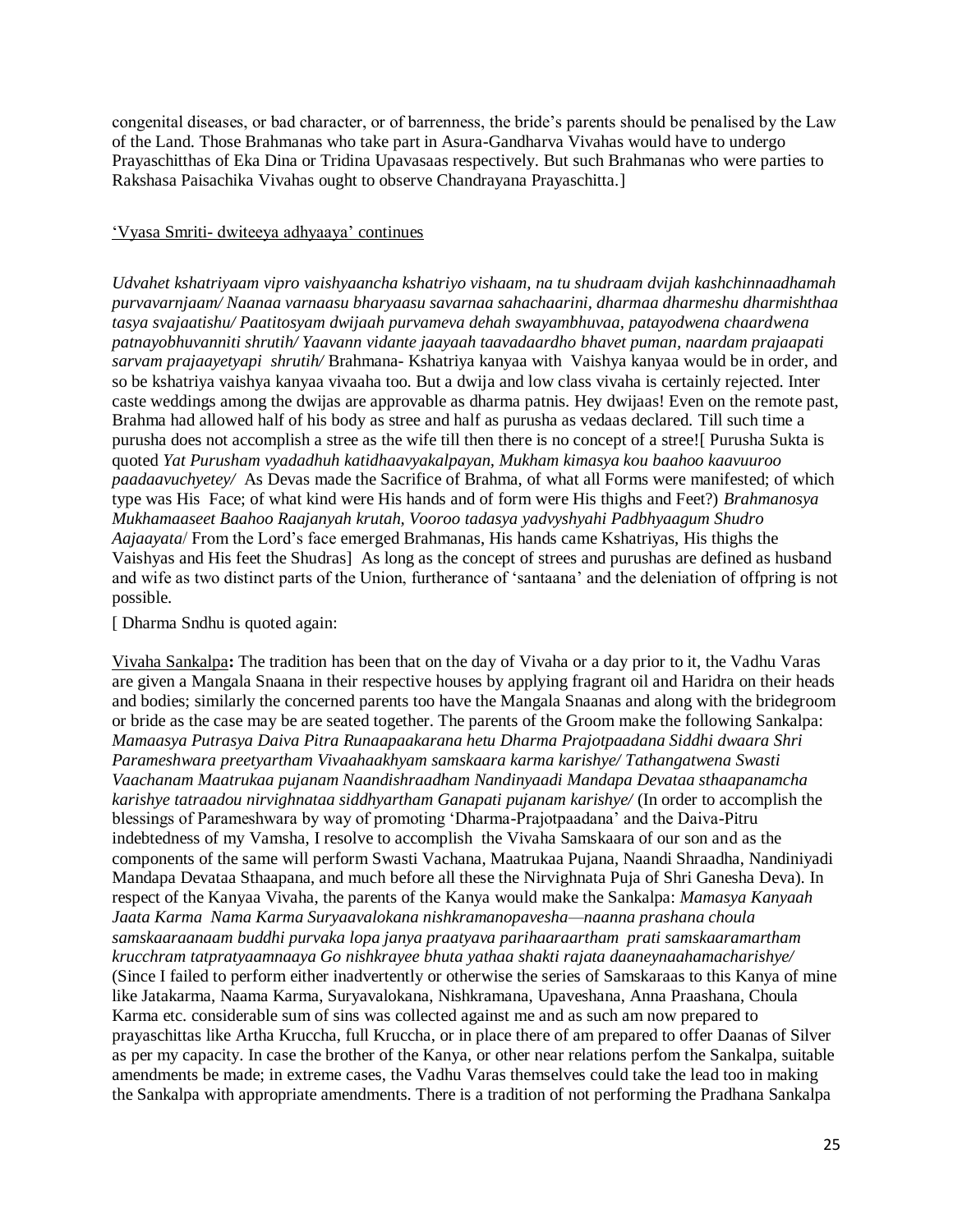or the Main Resolve to be done by the Kanyaa Daana Karta along with Swasti Vaachana before the Vivaha as they believe that this occasion is as good as and an initial part of the Vivaha; where as a large Section of persons think otherwise. In any case following Matrika Pujana, the bridegroom's father or who soever is the chief Representative of the Vara has to perform the Naandi Shraaddha addressed to Pitrus with 'Parana traya' as the offering depending on whoever is alive. For instance if Matamaha or Matuh Pitamaha are alive or Pitamaha Prapitamaha are alive the Naandi mukha Uccharanas would vary suitably.From the bride's side Garbhadharana Prakarana needs to be performed before Mandapa Devataa Shtapaana, Graha Yagna, Swasti Vachana or after Nandi Shradda; the Kanya Daata has to visit the bridegroom's house and make the Sankalpa : *Karishyamaana Vivaahaangatwena Varasya Seemaanta Pujaam karishye/* and after Ganesha puja, the father-in-law has to perform 'Paada prakshaalana' of the groom and facilitate him with Vastra-Pushpa Gandha-Dhupa-Nirajana and 'Dugdha Prashana' or offering him milk. Then the Groom is escorted by aVahana amid Mangala Vaadyas and taken to the Vadhu Griha. The bride's father has to be decorated by his counter part with 'Vastraalankaaras' with due respects. He would then join the Puja of Arthanaareeshwara, Katyayani Devi, Maha Lakshmi and Shachi Devi Pratimas paced on a pre arranged Platform with Kalasha's placed on a Square Vastra all around and then initiate the Gauri Hara Puja to Shiva Parvati Pratimas in a 'Parasparaalingana'form or of mutuallyembracing pose; the Prayer to Gauri Haras states: *Gouri Hara Maheshaana Sarva Mangala Daayakaa, Pujaam gruhena Devesha Sarvadaa Mangalam kuru/* A Deepa with the length of threads measuring the height of the Kanya be lit and offered to Gauri Haras and 'shodashopachaaraas' executed whereafter Suvasini Puja and Brahmana Bhojanaas be followed. Snaatakam: *Grihaagatam Snaatakam Varam Madhuparkenaarhayishye/* ( As the Snaataka Vara and his Party have arrived at the bride's house, Madhuparka be offered). Curd and Honey are called Madhuparka; milk and honey or even Gudodaka **/**Jaggery water could be the alternatives. The Hindu tradition is that as and when the Guru or Elders, or King visits one's house, he is received with madhuparka as a sign of respect and veneration. In a yagna also, Rutvijas are venerated with Madhuparkas. On the arrrival of the bridegroom's party, the bride's father offers Gandha-Pushpas and light refreshments or Bhakshya Bhojana and till that time has to observe Upavasa and thereafter till the Vivaka Prakriya ie till the offer of the Kanya again he should be on empty stomach. Lagna Ghati Yantra Sthaapana: A Ghati Yantra be got ready by Brahmanas as per prescribed specifications and kept in a copper or Earthen vessel full of water either at half Sun Rise or half-Sun Fall in between any of the sub- Directions viz. Agneya-Nairruti etc or in the main Directions of North-South etc. This Ghati Yantra is a 'Kaala- Sadhana Karana'. After setting the Yantra, Ganesha-Varuna Puja be performed. *Abhimukha-Vara Vadhu* **:** As the Shubha Kaala is decided by the Jyotirvettaas, the Vadhu is seated looking east and the Vara is seated facing west with a new cloth curtain smeared with Sindhuri or Kunkuma decorated by Swastika Emblem in between; there would be two heaps of rice before their seats from a comfortable distance of which they could pick the grains. Both the Vadhu-Varas who are provided with the rice filling up either's two palmfuls get ready meditating their Kula Devatas with the recitation of the Mantra : *Aamuka Devataayai namah* and the Jyotirvetta would recite Mangala -ashtaka Shlokaas till the Shubha Lagna arrives when the curtain in between is removed towards the northern direction with the Mantra stating *Sumuhurtestu Pratishtha* . Just at that moment, the Vadhu and Vara exchange glances of each other and are made to deposit the rice already placed in their both palms on their respective heads: this major act on the Vivaha is called ' Paraspara -akshtaa shiro dhaarana'. The Vara then would place 'Darbhaagraas' or the tops of the Darbhas in between the eyebrows of the Vadhu with *Om Bhurbhuvasswah* and leave away the darbha after wetting it with water. This would be followed by Veda Pathana led by Veda Vettas and at each break of the Mantra Khanda, Brahmanaas sprinkle Akshatas on the heads of the Vadhu Varaas. Kanyaa Daana Prakriya**:** The Jyotirvetta would rearrange the seating arrangement as a preliminary to the key act of Kanyaadaana; the groom would face east and the bride would face west while the Kanya daata and his wife would be seated on the southern side and having taken 'Kushaas 'in hand accomplish the act of Kanya daana as follows : [*Mamopaatta duritakshaya dwaraa Parameshwara preetyartham shubhey shobhaney muhurtey Shri Vishnoraagnayaa Adya Brahmanah Dwiteeya ParaardheyVaivaswata Manvantarey Kali yugey pradhamey paadey Jambu dwipey Bharata VarsheyBharata Khandey Meror dakshina digbhaagey*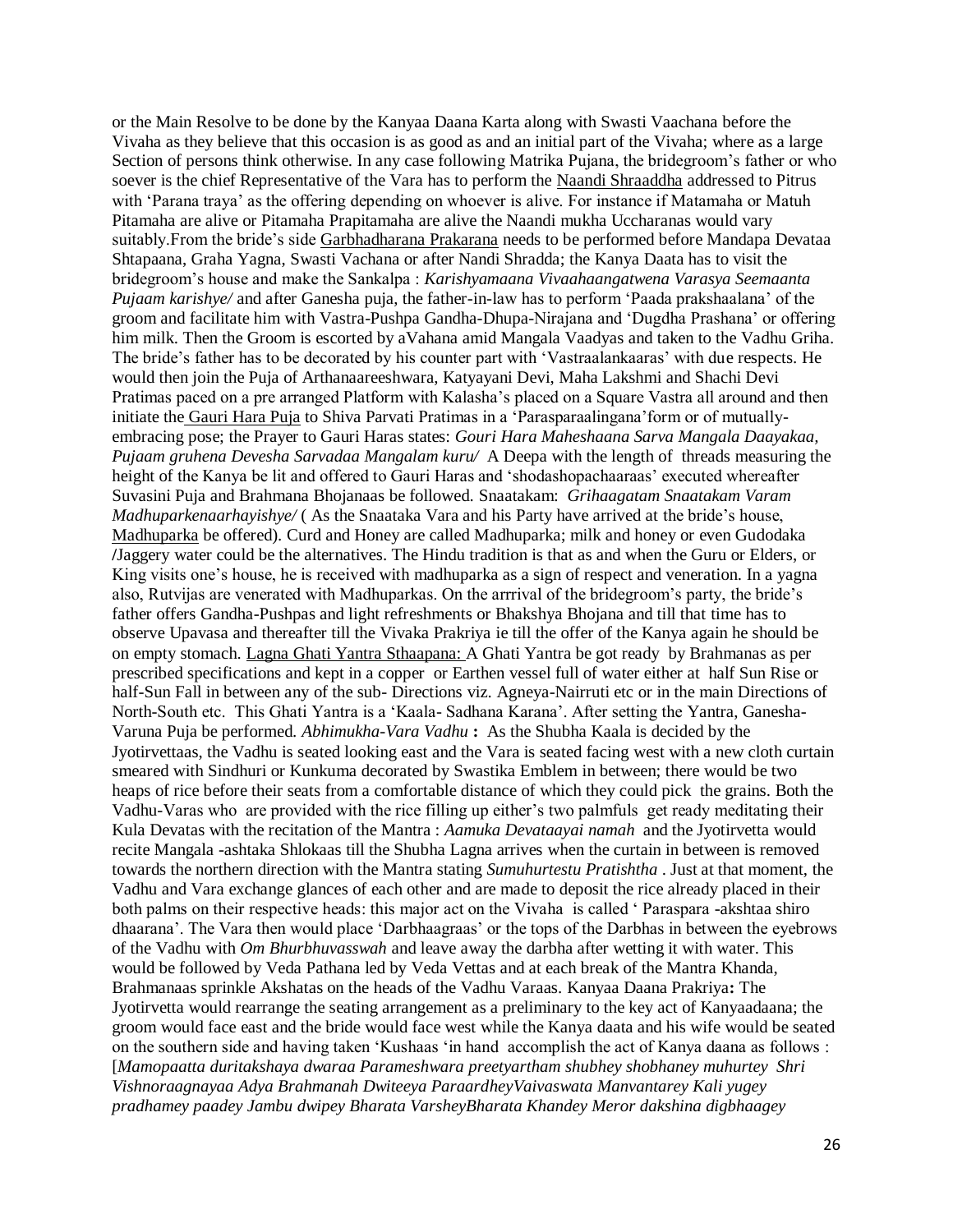*Aryaavartey or Shri Shailasya Ishanya orVayavya or Agneya pradeshey etc. Samastha Devataa Brahmana Guru jana sannidhou Asmin Vartamaana Vyavahaarika Chaandra maanena or Surya maanena --- Samvatsarey, --Ayanye—Rutou,--- Maasou,--Pakshou—Shubha Tithou—Shubha Vaasarey— Shubha Nakshatra---Shubha yoga-Shubha Karana Evam guna visheshana visishtaayaam] Amuka Pravaraamuka Gotromuka Sharmaaham Mama Samasta Pitrunaam Niratishayaananda Brahma lokaavaaptyaadi Kanyaa daana kalpokta phalaavaaptaye Anena Varenaasyaam Kanyaamutpaada ishyamaana santatyaa Dwadashaa Varaan Dwadasha paraamscha Purushaan Pavitrikartum Atmanascha Lakshmi Narayana preetaye Braahma Vivaaha vidhinaa Kanyaa daanmam karishye!* ( After announcing the details of the Desha kaala details on the lines of [----] above, the 'Kanya Daana Karta' would recite the following : I, of Amuka Pravara Aamuka Gotra Amuka Sharma, am performing this Kanya Dana so that this auspicious act would facilitate the Phala prapti to let my Pitru Devaas to attain lasting happiness and Brahma loka Nivasa as also to pave way for the prospective generations out of the union of these Vadhu-Varaas to sanctify me and my wife as also twelve brides and twelve grooms in future besides pleasing Bhagavan Shri Lakshmi- Narayana !) The Kanya Daata would then leave the Sankalpa-Kushaakshatas on the ground with water and stands up and hands over the Kanya to the Vara stating: *Kanyaam kanaka sa sapannam Kanakaabharanairyutaam, Daasyaami Vishnavey tubhyam Brahmaloka jigeeshayaa/ Vishwabharam Sarva Bhutah Saakshinyah Sarva Devataah, Imaam Kanyaam pradaashyaami Pitrunaam Taaranaa- ya cha/* ( I am now handing over this perfect Kanya of mine who is duly ornamented with golden jewellery and Sadgunas to the Vara who is of Vishnu Swarupa with the objective of attaining Brahma Loka after my life-term. This memorable and auspicious action of mine is evidenced by the Whole Universe, Sarva Bhutas, Sarva devataas and is being performed to liberate my Pitru Devataas.). Having stated thus, he keeps filling up the Vadhu's folded palms with Shuddhodaka or pure water through a golden ornament even as his wife standing to his right side enables him to do so and theVadhu in turn pours the water uninerruptedly into the folded palms of the Vara as the free flow of the water falls in a 'copper' plate kept underneath. The Kanya Daata then states: *Kanyaa taarayatu punyam vardhayantu Shaantih Pushtistushthischaastu punyaaham bhavanto bruvantu/* and the Vaak chatushtaya or the Four Statements. Principal Kanyaa daana Statement: *Aamuka pravaropetaamuka gotromuka Sharmaaham mama Samasta duritakshaya dwaaraa----[as in the Kanyaa daana prakriya above]* and *Amuka pravaropetaamuka gotraaya Amuka Sharmanah Parpoutraayaamuka Sharmana, Poutraayaamuka Sharmanah putraayaamuka Sharmaney Shridhara rupiney varaaya, Amuka Pravaraamuka -gotrasyaamuka Sharmanah Prapoutreem Amika Sharmanah Poutreem Amuka Sharmano mama Putreem Amuka naamneem Shri Rupineem Prajapai Devatyaam prajotpaadanaartham tubhyamaham sampradadey/* Following the long recital of the above Moolokta Sankalpa, the Kanya Daata leaves the 'Shoddhodakaakshatas' by his 'Suvarnayukta hasta' into the palms of the Vara; he further states: *Prajaapatih preeyataam Kanyaam Pratigruhanatu Bhavaan/* three times. The Vara would say *Om Swasti* and touches the right palm of the Kanya and states thrice: *Idam Kasmaa Adaat—Prithivi pratigruhnaat, Dharma Prajaa Siddhyartham Gruhnaat/* The Kanyaa Daata then bids farewell to the Vadhu and states: *Gourim Kanyaamimaam Vipra Yadhaa Shakti Vibhushitam, Gotraaya Sharmaney tubhyam dattaam Vipra samaashraya/ Kanye mamaagrato bhuyaah Kanye meyDivi Paarshvyayoh, Kanyey mey Pushthito Bhuyaastwadaanaanmoksha maapunuyaam/ Mama Vamshakuley jaataa Paalitaa Vatsaraashtakam, Tubhyam Vipra mayaa dattaa utra poutra pravardhini/ Dharmeycha-arthecha kaameycha naati charitavyaa twayeyam/* ( This Kanya who was born to us in our Vamsha and brought up for eight years by us is being provided as Kanya daana. On Kanyaka! Do save us from all our sides by way of bringing good reputation to us and ensure our Salvation as also by way of your prospering with children and grand children; never ever cross the limits of Dharma-Artha- Kaama). The Vara then confirms too: *Naati charaami/* or I too never ever transgress the limits, as implicitly agrees and accepts the gift with the pronounciation of *Om Swasti/* The Daata would be then seated again and gifts away : *Kanyaadaana pratishthaa siddhyardham idam Suvarnam sampradadey/* Then the Vara nods his head and accepts the gifts with *Om Swasti!* ]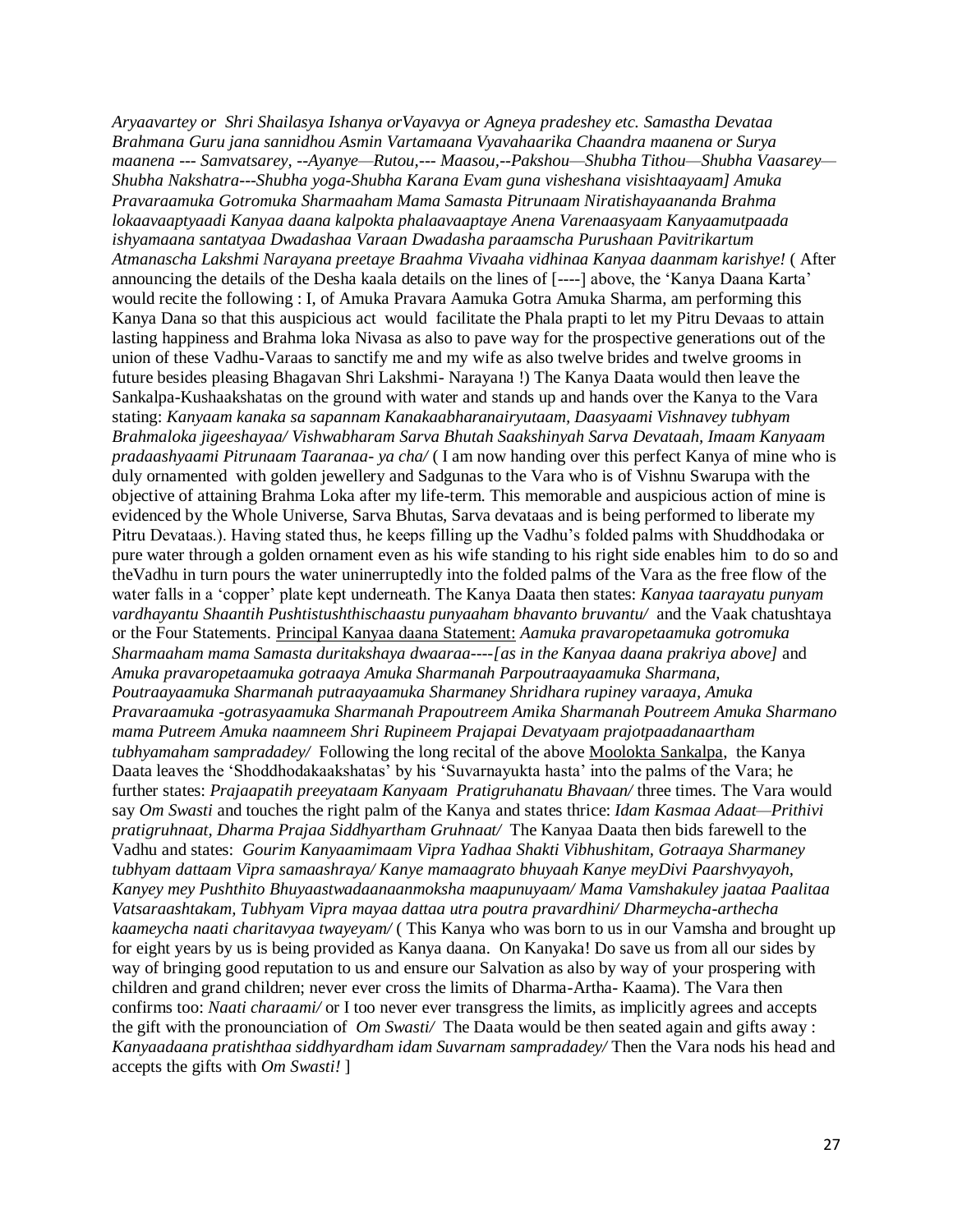## Vyasa Smriti Vivaha Vidhi Varnana of Dwiteeyodhyaaya continued

*Gurvee saa bhustrivargasya vodhu naanyena shakyate, yatastatonvaham bhutvaa svavasho vibhayaaccha taam/ Krutadaarogni patneebhyaam kritaveshmaa gruham vaset, svakrityam vittamaasaadya vaitaana agni na haapayet/ Smaartam vaivaahike vahnee shroutam vaitaanikaagnishu karma kuryaat pratidivam vidhivat proti purvatah/ Samyag dharmaartha kaameeshu dampatibhyaamaharnisham, ekachittatayaa bhaavyam samaana vratavrittitah/ Na prithagvidhyate streenaam trivargavidhisaadhanam, bhaavato hyaatideshaadaa iti shastra vidhih parah/*

An ideal 'patni' is a trivarga swarupi mahaa bhumi or of the representation of Dharma-Artha- Kaama's three folded fulfillment of life. Indeed her husband is truly anchored to these three planes every day and each minute. Having been married happily and contentedly, a house holder would need to lighten up the agni pradesha mutually and thus never leave the 'Vaitaanaagni'. May the vaivaahika agni be lit up daily and regularly as prescribed. The dharmaartha kaama vishyaas be followed daily as prescribed by the Shaastrokta vidhi always. Either due to 'prema' or 'atishya', the 'dharmaatha kaamaas' might be tampered with occasionally.

*Patyuh purvam samutthaaya dehashuddim vidhaayacha,uthaapya shayanaadyaani kritvaa veshma vishodhanam/ Maarjanaih lepanaih praapya saagnishaalam swamangalanam,shodayedagni kaaryaani snigdhaanyuvarnena vaarinaa/ Prokashanoreeti taanyeva yathaa sthaanam prakalpayet, dwandwa paatraani sarvaani na kadaachidviyojayet/* Then the 'pati' having stood up readied, cleansed himself having lifted off his cot and the surroundings especially the yagjna shaalaa and the proximities, washed the yagjna paatraas and duly perfomed the prokshanas and recite the relevant aforesaid mantra viz. *Anjanovarta naadarshastrigvilepanayoshitah, vrithaatanamasamtosham brahmachaaree vivarjatet/* The mantra means that a truthful and genuine brahmana ought to be far away from enimity or antogonism towards co-beings, wastefully staring at Surya purposelessly, aimlessly indulging on sing-dance-music sessions, resorting to lying untruthfully ever, carrying tales and propagandas, resorting to self praises, lavishing one's own body with scents and seeking to attract attention of the selves with bravados, decorating one's own bodies, always talking of sex and related provocations, wandering wastefully and boasting of being ever busy and such activities of egotism and self centeredness.

*Shodhayitvaa tu paatraani puuraitvaa tu dhaarayet, mahaanasyasya paatraani bahih prakshaaslya sarvathaa/ Mridbhischa shodhayecchulleem tatraagni vinyasettatah, smritvaa niyogapatraani rasaamscha dravinaanicha, kritapurvaahni kaaryaa swaguruunavhivaadatet/ Taabhyaam bhatrupitrubhyaam vaa bhraaturmaatula baandhavaih, vastraalankaara ratnaani pradattaanyeva dhaarayet/*Having washed and cleaned, let the vessels be filled up with clean water. The kitchen vessels too be cleansed likewise. Let the mrittikaa pradesha be cleaned up too and install agni there at. Then the paatraas be filled up with fresh milk and curds and let half of the stock be tilised for the puja. Then the housewife, her father and mother, the paternal and maternal uncles by greeted and decorated with vastraas and gifts along with 'chandanadi lepanaas'

*Manovaakkarmabhih shuddhaa patdeshaanuvartini, cchaayevaanugataa swacchaa sakheeva hita karmasu, daaseevaadishta karyeshu bharyaa bhatruh sadaabhavet/ Tatonna saadhanam kritvaapataye vinivedya ta, vaishvadevakritairannair bhojaneeyaamsha bhojayet/Paticharyetdanujnaataa shishtamanvaadyamaatmana, bhuktvaa nayedahah sheshamaayavyayavichintayaa/Punah saayam yathaapratargriha shuddhim vidhaayacha kritaannasaadhanaa saadhvi subhrusham bhojayet patim/ Naati triptyaa swayambhuktwaa grihanet vidhayacha,aasteerya saadhushayanam tatah paricharet patim/ Supte pato tadabhyaashe swapettadgatamaanasaa, angnaa chaapramattaa cha kishkaamaa cha jitendriyaa/*

A housewife would need to be pure and clean by heart-statement-as well as per the directive of the husband like a shadow; she should be of the qualities of swacchhata-kaarya hita mitrata and ever subservient like a daasi. [Proverbially stated an ideal wife should be : *Karyeshu dasi, Karaneshu manthri; Bhojeshu mata, Shayaneshu rambha; Kshamayeshu dharithri, Roopeshu lakshmi; Satkarma*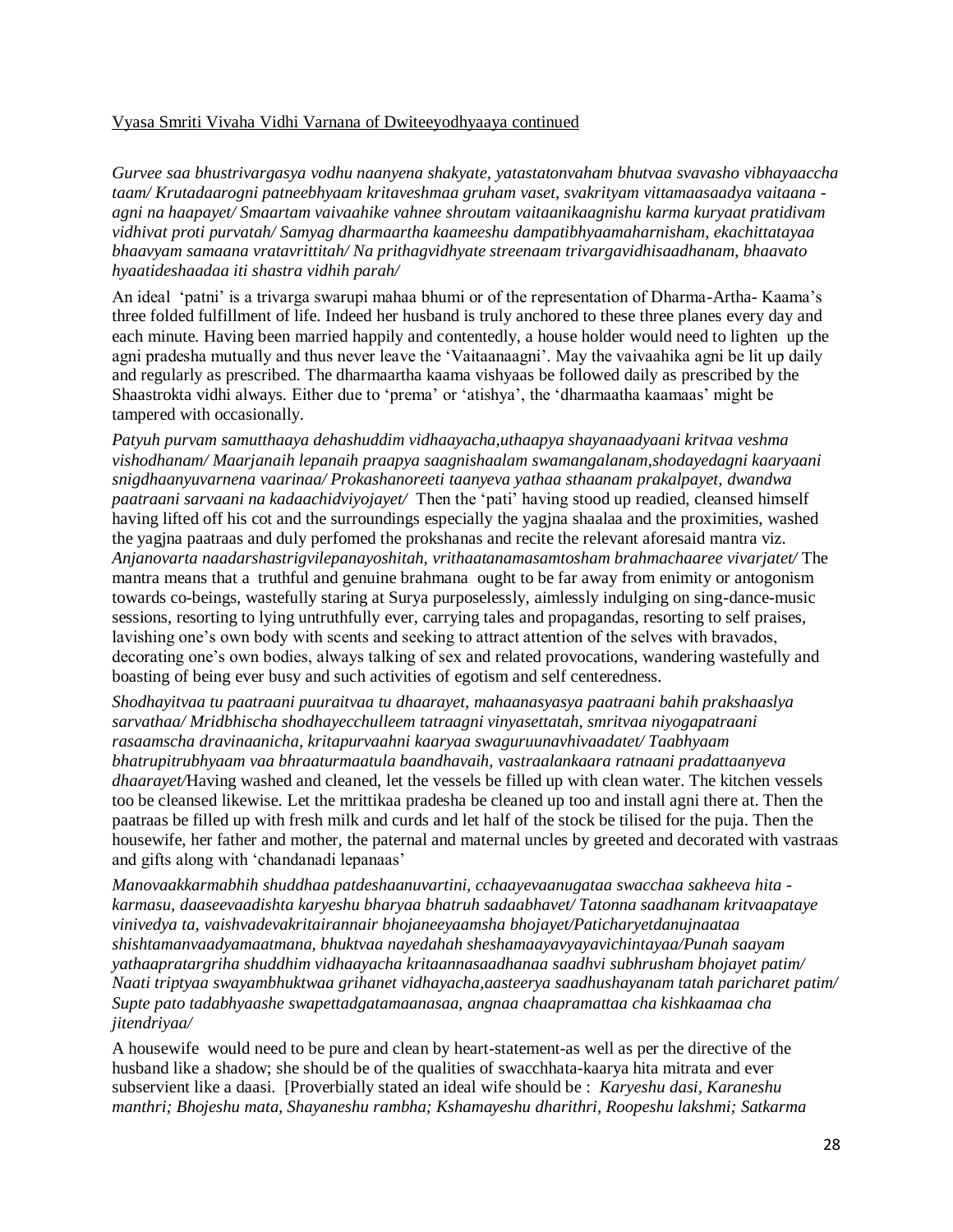*yukta, Kuladharma patni/* like a loyal maid for service; an inteligent adviser; a mother like with affection while feeding food; a romantic- proactive and comforting woman like a damsel; a woman of beauty, charm and richness like Goddess Lakshmi Herself with dedication and humility; and above all be ever forgiving with compassion and ready understanding like Bhudevi Herself!]Having prepared bhojana, the ideal wife cooks food, dedicates to the husband, after vaishva deva yagjna, offers bali haara, parivaaras, bhrityas and to herself. There after the bhojana the house wife be responsible for the upkeep of the house as also proceed with pati seva. After putting the husband to sleep, then duly dressed, being 'saavadhaanakaama rahita, indriya jita and pati sevaa nimagna'.

*Nocchairvadenna parusham na bahuun patyurapriyam, na kenachid vivadeccha apralaapa vilaapini/ Na chaativyayasheelaa syaanna dharmaartha virodhini,pramadonmaadaroshopyar vinchannan chaatimaa nitaam/ Paishunyahimsaavisveshamahaahankaara dhurtitaah,naasrtikya saahasasteya dambhaan saadhvi vivarjayet/ Evam paricharantee saa patim parama daivatam, yashah shmiha yaateva paratra cha salokataam/*

An ideal housewife is such as not to raise her voice and tone, nor speak disparagingly, blabber and never hurting her husband's feelings, neither be boastful nor crying away and certaunly not to get into controversies. Neither the housewife be wasteful nor be against the tenets of dharma and artha. A true pativrata stree be ever rid of weaknesses of procrastinative, meanminded, ever irritable,envious, deceiptful, avaricious, opinionated, exessive narured, boastful and of anti-godliness. As an ideal 'saha dharmacharini' of a dharmatma pati accomplishes self contentment in the' iha loka' and bliss in the 'para loka'.

#### [ Parashara Smiti is quoted in this context:

#### *a)* Grihasti dharma:

*Grihastu dayaa yukto Dharmamevaanuchintayet, Poshya vargaartha siddhyartham nyaayavartaa su buddhiman*/ (It is expected of Grihasthaas or house holders to be always engaged in compassion, just conduct, and observance of Virtue as also the upkeep of the family members on the path of worthy upbringing, training and of justice). *Nyaayoparjita vittena kartavyam hyatma rakshanam, Anyaayena tu yo jeevet sarva karma bahishkrutah/* ( The grihasthi is never ever to deviate from the practice of living with well earned money within his means and maintain his family with uprightness being far aloof of undeserving temptations of life). *Agnichit Kapila Satree Rajaa Bhikshur Mahodadhih, Drushta maatraah punantyete tasmaan pashyettu nityashah/* (Even the visions of those who observe nitya Agni homas, Kapila cows, performers of Satra Yagnya, kings and nobilities, Bhikshus or those who renounce the worldly activities and the profound Oceans would inspire and motivate such right minded persons). *Arani Krishna marjaalam chandanam Sumanim ghritam, Tilaan, Krishnaajinam, Chhagam gruhey chaitaani rakshayet/* (Every house holder is advised to keep an Arani or double stones with which to create fire, black cat, chandanam, good quality gem stone, ghee, tilas, black deer, thick butter milk and a goat for the security and auspiciousness in his house). Also bulls and cows are of immense benefit and even a place to let a pair of these stand if given as a charity to a good Brahman would bestow the fruits of warding the most heinous sin of Brahma hatya perpetrated by way of mere thought, speech and the worst still by a deed! In fact such a daana if given to a very poor and helpless but 'Vedaadhyaayi'would instantly add several years of healthy and contented on going life itself! But he who mismanages to gain houses, fields or even barren land by foul means from another party would not recompense by acts of digging wells, performing yagjnas, and giving away charity of several cows! Even a touch of a low caste person, a woman of a just born child, a woman during the menses period and a fallen woman would warrant impurity for two, four, six, and eight days respectively. *Tatah saannidhyamatrena sachailam snaanamaacharet, Snatwaavalokayet Suryamajnanaat sprushyateyyadi/* (Even going across such a person requires bathing with the dress as worn and thereafter look at and greet Surya deva.) Drinking water from a well, or a water body straight into the mouth without using palf fulls would land up the person as a dog in the next birth. A person out of anger shouts and declares that at his wife was unfit for him even privately and then once again seeks to approach her for rapprochment, then there should be a public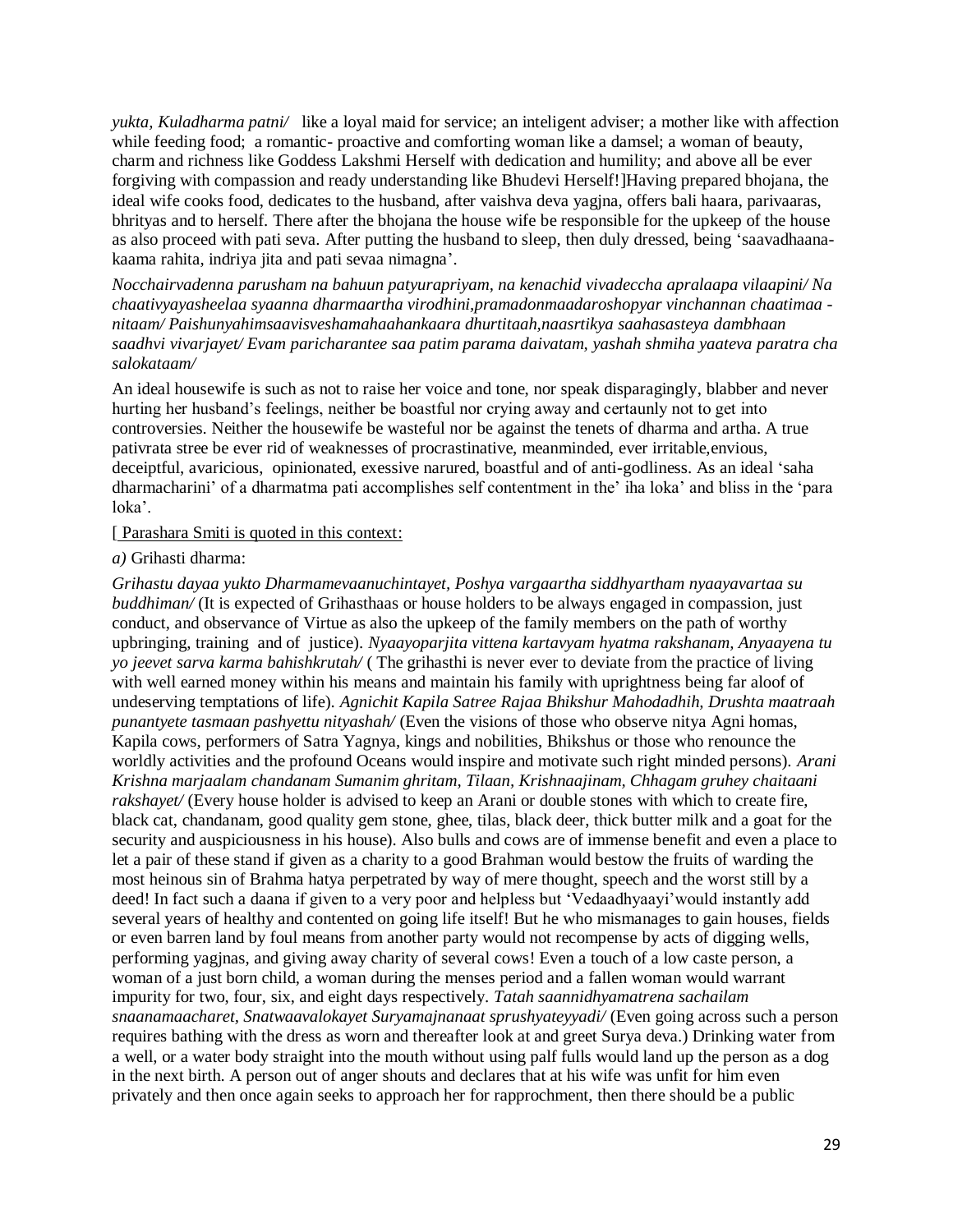apology to remove the blemish; this is equally applicable both ways! *Swaantah kruddhastamondho vaa khsutpipaasaa bhayaadhritah, Daanam punyamakrutwaa cha praayaschittam dinatrayam/* (When a person gives away a charity to a quality Brahmana, while in a mental frame of tiresomeness, anger, ignorance, hunger, thirst, or under compulsion, then such a charity would be no only ineffective but warrants a three day prayaschitta or sin retriever as prescribed below); the payaschitta includes Nadi Snaana and Brahmana bhojana and Go daana. *Duraachaarasya Viprasya nishidhaacharanasya cha, Annam bhuktwaa dwijah kuryaad dinamekam abhojanam/* (In fact any Brahmana who becomes aware that he has committed a sin, should organize a Brahmana bhojana but obsereve a day's 'upavasa' for rectification). *Sadaacharasya Viprasya tathaa Vedanta vaadinah, Bhuktaannam muchyate paapaadahoraatrantu vai narah/* (If a Duraachaari Brahmana or the sinful Brahmana due to any type of sins, regrets his sin, observes a day-night abstinence of food besides entertains with food to a sadachara Brahmana and gets him contented, then the former should be free from all blemishes!).

#### b) Stree Dharmas :

*Ashta varsha bhaved Gauri nava varshaa tu Rohini, Dashavarshaa bhavet Kanya atha urthvam Rajasvala/* Samvarta Muni defines: an eight year old girl is called Gauri or the Fair one, a ninthyear old is known as Rohini or a Cherry, a ten year aged is a Kanya or a maiden and thereafter a Rajasvala) *Prapte tu dwadashe varshe varsha ah kanyaam na prayacchati,Maasi maasi rajastasyaah pibanti pitarah swayam/*  ( In case the Kanya is not married on attaining of age, then pitru devatas are required to consume the menses material). *Maataa chiva Pitaa chiva jyeshtho bhataa tathaiva cha, Trayaste narakam yaanti drushtwaa kanyaa rajaswalaa/* (In case, the mother, father and the elder brother of the girl who has come of age still remains unmarried are destined to go to hell). *Yah karotyekaraanetrena vrishaleesevanam dwijah, Sa bhaikshubhugjapannityasya tribhi varsher vishudyati/* (If a dwija or Brahmana-Kshatriya-Vaishya were to serve a low caste person in a night, then the atonement would be to beg alms and perform japa for three years!) *Astam gate yadaa Suryesta nimna jatyaam patitam striyam, Sutikaam sprushate chaiva katham shudda vivardhheyate/ Jaata vedam suvarnamcha Somamargam vilokyacha, Brahmanaanugataschiva chaiva snaanam krutwaa vishuddhyati/* (If a dwija happens to touch a degraded person, a characterless woman or a woman in confinement especially in the nights or darkness, then the method of purification would be to look at Agni, Gold, Moon's movement on the sky, follow a brahmana and take a Shuddhi snaana or bath). *Spushtwaa rajaslaanyonyaham brahmani brahmani tathaa, Yavattishthenniraahaaraa triratraivena shuddhati/* (In case, two brahmana females in menses touch each other, they need to avoid bhojana three nights to be freed from Ashuddhi). In the event of two females in the periods, belonging to different varnas, the 'shuddhi marga' is to resort to varying types of kruccha vratas as prescribed.). *Snaataa rajaswala yaa tu chaturthehani shuddhyati, kruyaadrajonivrittou tu Daivapitraaya karmacha/* (Those females on the fourth day of the periods are required to take Shuddhi Snaana and perform the normal duties to Devas and Pitru Devas as usual) *Rogena yadrajah streenaamanvahantu pravartate, Naashuchih saa tatastena tat syaadwai kaarikam matam/* (For the reason of illness, in case the 'rajotpatti' persists, then too the Ashuchi Period time is stated to have terminated on the fouth day) *Prathamehani chandali dwiteeya Brahma ghatini, Triteeye rahaki proktaa chaturthehani shuddhyati/* ( On the first day of the period the female is reckoned as a chandaali, on the second day as a Brahmacide, the third day as a washer woman and on the fourth day she gets purified). *Aature snaanamutpanee dashakrutyodnyaaturh, Snatwaa snaatwaa sprushedenam tatah shudyet sa aaturah/* (In case a person is extremely ill, then another person who is heathy takes his snaana many times and then touches the person who is sick, then the latter would get far better!)*Maata chaiva Pitaachaiva jyeshtho bhraataa tathaiva cha, trayaste narakam yaani drushtvaa kanyaa rajasvala/* ( In case, the mother, father and elder brother of the girl has come of age an still remains unmarried the three are desined to visit hell) Manu Smriti is quoted: *Pitaarakshati Kaumare Bhartaa rakshati youvane, Putrastu sthaavire bhaave na stree swaatantryamarhati/ Sookshmebhyopi prasangebhyah striyo rakshyaa visheshatah, Dvayorhikulayoh shokamaavahed arakshitaah/ Imam hi sarva varnaanaam pashyanto dharmamuttamam/ Paanam durjana samsargah patyaacha virahotanam, Svapnonyageha vaasascha*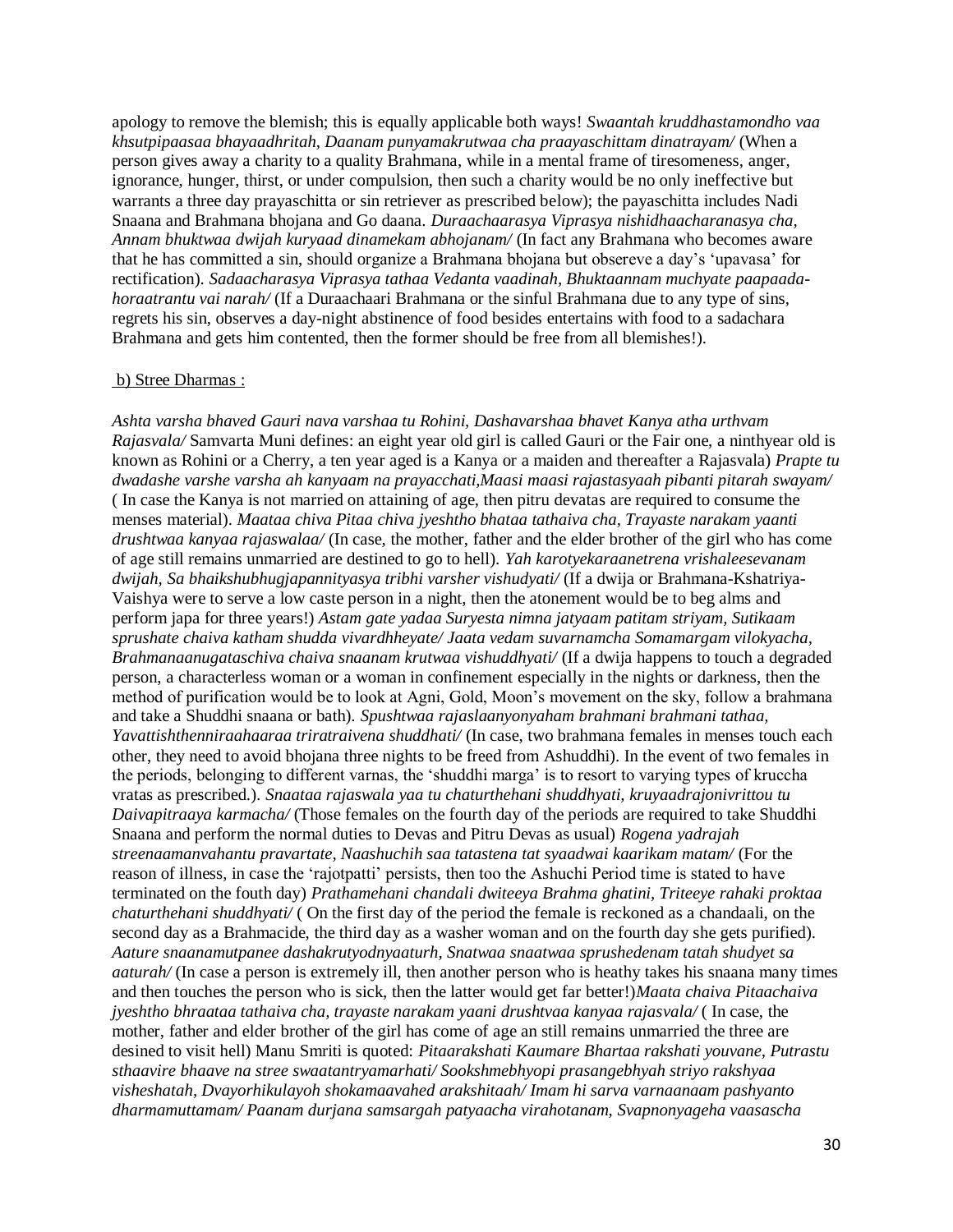*naaree sandushanaani shat/* (During the 'Kaumara dasha' before wedding, the father takes the responsibility, whereafter the husband and in old age the sons, thus a female is always protected though not independent! Even minute expressions might not offend a female and be safeguarded lest there might be unhappiness in eitherof the families of father and husband, and indeed a female plays a significant yet sensitive role of both the families and hence the need for her balancing act! However, a female is normally repudiated for six shortcomings: viz. suspicion of weakness for alchohol, bad company, allofness from a husband, wandering and touring, dreaming away from reality, and staying lonely and living indepentently in other's houses.) Manu Smriti also explains: *Naasti streenaam pridhagyanona vratam naapyuposhanam, Patim shushrushate yattutena svarge maheeyate/ Kamavrittevaa gunairvaa parivarnitah, Nastriyah parivarjyasyaat satatam daiva vatpatih/ Sadaa prahvaashtayaa bhavyam grihakaaryech dakshayaa, Susamskrutopaskarayaa vyayechaamuktahastayaa/* (As women have no yagjnas, vratas and such other acts of virtue, they are happy to share such acts along with their husbands. Notwithstanding the shortcomings of their husbands the wives would do well to with faith to them and concentrate more on their domestic chores with expertise and run the family with wisdom and dedication and be the major force of maintaining peace and happiness home) *Haridraamkumkumamchaiva sindhuram kajjalam tathaa, Kurpaanakam cha taambolam mangalaabharanam shubham/ Kesha samskaara kabari kara karnaad bhushanam, Bhartur aayushyami -cchanti dooshayenna Pativrataa/ Praatah kaaletu yaa naari dadyaadarghyam vivasvate, Sapta janmaani vaidhavyaam saa naari naiva pashyati/*Those women who are interested in the longevity of their husbands should not to ignore the high significance of turmeric powder, kumkuma, eyetex, vastra, jewellery like ear studs, bangles, necklaces etc. As at the early mornings, women offering Arghya or water for worshipping Surya Deva would aviod widow hood for seven births ahead! *Krutvaa mandalakam Braahme tooshneem evaakshataabhih pujayet satatam yaa tu tasyaastupyanti Devataah, Yadgriham raajate nityam mangalairanulepanaih, Tadgrihe vasate Lakshmeernityam purnakalaanvitaa// Pativrataa tu yaa naari bhartru shushrushanotsukaa, Natasya vidyate paapam ihaloke paratracha, Pativrataadharmarataa Rudraanyeva na samshayah, Tasyaah paraabhavam kartum shaknoti najanah kashchit/*( Devatas would be delighted to visit the houses where the home fronts are decorated with 'manadalaakaara'or auspicious designs of varied colours at the Braahmi Muhurta time of early mornings even without mantras! Such home fronts appear that Devi Lakshmi along with her companions has arrived in the house for good enlivening with auspiciousness and brightness! A pativrata who sincerely serves her husband shall qualify with attainment of her current and ensuing lives and eventually attain the status of a Rudrani or Devi Parvati.) In defence of good wives at the hand of evil husbands, Daksha Prajapati states as follows: *Adushtaam vinataam bharyaam youvane yah parityaje, Sapta janma bhavestreetvam vaidhavyam cha punah punah/* ( Husbands who discard wives of good character and discipline would be cursed with widowership and womanhood for the subsequemnt seven lives!) *Na mangalyam vadedvaakyam na cha haasyadikim chana, kuryaachhvashurayornityam pujaam mangala tatparaa tishthet prasanna vadanaa bhatru priya hite rataah*/ Smriti Ratna cautions *Sandhayaayaam nava bhoktavyam garbhinyaatu prayatnatah, nasnaatavyam na gantavym vriksha muleshu saevada/* (Gabhini Strees or women in confinement not to take food at Sandhya timings or the intervals of night-day nor day nights of any day, nor take bath or go near tree foundations) *Naa maangalyam vadevyaakyam na cha ghaasyaadikimchana, Kuryaat shvashurayornityam pujaanmangala tatparaa, tishthetprasanna vadanaa bhartru priyahite rataa/* (Strees should not utter inauspicious words even for fun; they must always worship father and mother in laws and be pleasant with husbands for ever!) Yagnyavalkya stresses : *Dao hridayasyaa pradaane nagarbhe doshamavaapnuyaat, Vairupyam maranamapi tasmaatkaaryampriyam striyaah/*(In case the wishes of a Garbhini woman then the garbha would suffer such blemishes that might deliver babies of physical problems or even abortion and that is why every wish of the woman in confinement be fully fulfilled!) Paraashara Smriti elaborates a few more Stree Dharmas: In the event of married women desirous of shortening their hair for reasons of religion and faith as example of 'Veni Samhara' at Sangama of Rivers, then the husband himself is required to performthe Vrata by scissoring the hair by two inches. Tirtha yatras, temple visits and religious places are congregations if unaccompanied by husbands are considered as a waste and fruitless. Similarly husbands performing any activity of religion without the presence of wives is considered purposeless. Vyasa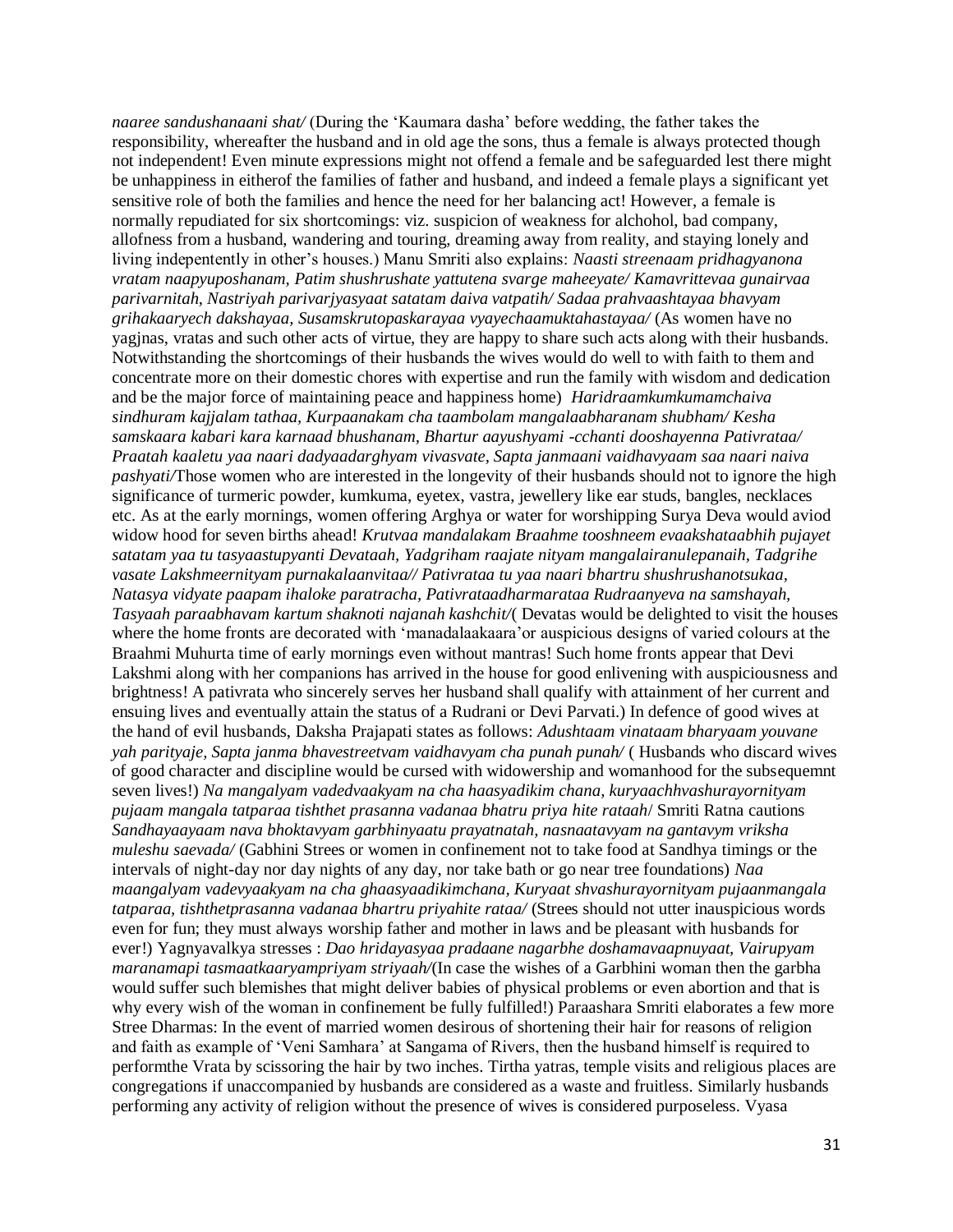Maharshi explains of some features of widows: *Patyaomritepi yo yoshivaidhavyam paalayet kvachit, Saapunah praapya bhartaaram svarga bhogaan sameeshnute/ Vidhavaa kabari baddhah bhartru bandhaaya chaayate, Shirasovasanam tasmaat kaaryam vidhavaatathaa, Ekaahaarah Sadaa kaaryah nadviteeyah kadaachana/ Gandhadra –vyasya sambhogonaiva kaaryastathaa kvachit, Tarpanam pratyaham kaaryam bhartuh kushatilodakaih/ Vishnostu pujanam kaaryam patibudhaana chaanyadhaa, Patimeva sadaa dhyaayedvishnu rupa dharam param, Evam dharma paraanityam vidhavaap shubhaamataa/*( As a husband passes away and the widow observes the regulations of widowhood, the woman concerned shall most certainly enjoys a high level of conjugal happiness in her ensuing life. Since a widow is distinguished as being one, it is preferred that her head hair is removed forever, takes a single meal a day and refrain from a second meal that day! She should not use fragrances and not utilise flowers; every day she should perform tarpana with 'tilodakas' or black Tilas with water using 'darbhas'. Those women who are widowed should consider as the diseased husband as Vishnu himself and then her remaining life would be spent peacefully without problems and even though as of a woman of auspiciousness)].

## Vyasa Smriti stanzas continued on Ritu kaala vyavastha and after effects thereafter

*Yoshito nitya karmoktam naimittikamayochyate, rajodarshanato doshaat sarvameva parityajet/ Sarvairakakshitaa sheeghram lajjitaantagrihe vaset, ekaambaraavritaa deenaa snaanaalankaara varjitaa/ Mouninyadhomukhi chaakshashpaanipadbhiranchalaa, ashneeyaat kevalam bhaktam naktam mrinmayabhaajane/ Swapedbhyu maavapramattaa khsapa devamahantrayam, snaateeya saa triraatraante sachailamudito ravou/ Vilokya bhartru vadanam shuddhhaa bhavati dharmatah, kritashochaa punah karma purvaccha samaacharet/ Rajo darshneeyaah syu raatraya shodashartaivah, tatah purveejamaklishtam shuddhhe chhetre prarohati/ Chatashraschaadimaa raatrouh parvavchha vivarjayet, gacchedyugmaasu raatreeshu pounyapitraksharaakshasaan/ Pracchhaditaadityapathe pumaan gacchhet svayoshitah, kshoumaankagkridavaapnoti putram pujitalakshanam/ Ritu kaalebhigmyavam brahmacharya vyavastitah, gacchhannapi yathaa kramam na dushtah syaanadanyakrit/Bhruna hatyaamavaapnoti ritou bharyaa paraanmukhah,saa tvavyaapyaanyato garbham tyaajyaa partati paapini/ Mahapaadaka dushtaacha patigarbha vinashani, sad vriktachaarinee patneemsyaktvaa patati dharmatah/*

Following is the nitya karma of a woman as the period of menses demands the normal daily activities for three days. As none would be able to see the stree concerned since she would be of a single vastra as of a kind of mourning with neither daily bathings nor 'alankaaraas' or bodily embellishments. The affected female would then assume silence, hanging her head down of shamefulness with her eyes-hands-feet appear to cease action, with a kind of numbness eating perhaps from earthen pots. They are expected to sleep on a mat on the ground for three successive nights. Disallowed even to look at her husband and never a male even she would thus eke out existence for the three nights till the following Sunrise. From the Rajodarshana to sixteen ritu ratris, purusha beeja would easily lead to conception. The male may approach his wife after four ratris or on even nights there after for conception. He may approach the wife at the punya nakshatras for suputra laabha. In the ritu kaala of the stree having since mutually avoided the dosha yukta kaarya might lift off the prohibited smabhogaa then. Those manushyaas who display disinterestedness in mutual union are stated to have committed bhruna hatya mahapaataka while his wife seeks union with another male would be justifiably named as maha papini.

*Vyabhichaarena dushtaanaam pateenaam darshanaadrite, dhikkritaaayaamavaachyaayaanmantra vaasayet patih/ Punastaamaartavastaanaam purvavad vyavahaarayet,dhurtaancha dharmakaama ghneema putraam deergha rogineem/ Sudushtaam vyasanaasaktaamahitaamadhivaasayet, adhivinnaamapi vibhuh streenaantu samataamiyaat/Vivarnaam deenavadanaa deha samskaara varjitaa, pativrataa niraahaaraa shoshyate proshite patou/ Mritam bhaktaarimaadaaya brahmanee vahni maavishet, jeenantee chaityakta keshaa tapasaa shodhayedvipuh/ Sarvaavastaasu naareenaam na yuktam*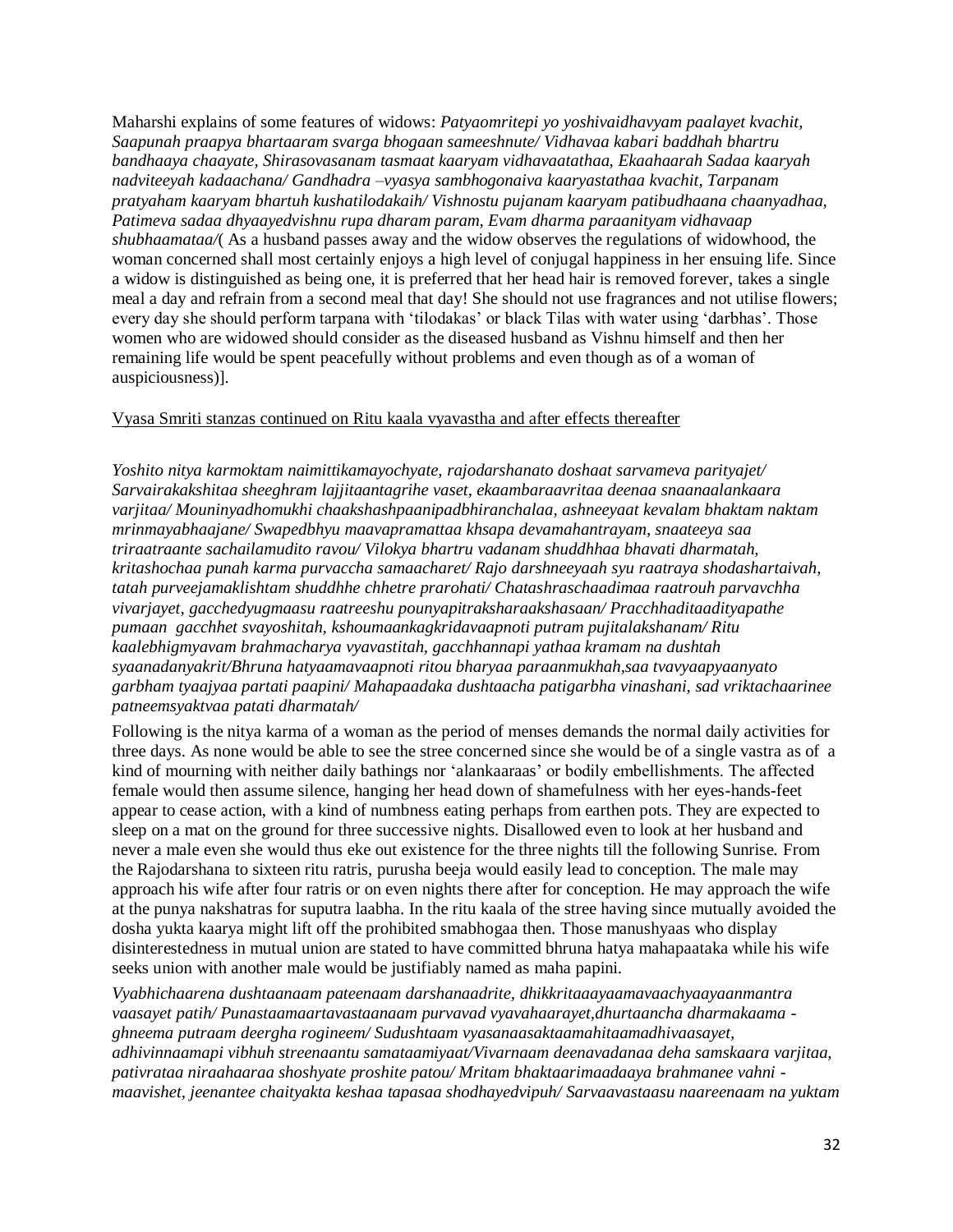*syadarakshanaam, tadevaanukramaat kaaryam pitru bhatru sutaabhidih/ Jaataah surakshitaayaa ye putra poutra prapoutrakaah, ye yajanti putruun yagjnai mokshapraaptimahoryaih/ Mritaam taamagni hotrena daahayedvidhipurvakam, daahayedavilambena bharyaanchaatra vrajet saa/ Iti Shri Vedavyaasoye Dharma shaastre striyadhikaaronaama dwiteeyodhyaayah/*

Shame indeed on such maha paapinis darkened of the whole generation as disowned by the vamsha and existing aloof. Repetitive punah rajasvala vyavahaaras would terminate the vamsha nishkramana and tend to disqualify for dharmaathas, yagjna karyas, suputra yoga, longevity and so on. Eventually repetitive remarriages too would perpetuate disasters. Further the sanctity of the Institution of Vivaahaas would soon fade out and so do the concepts of grihini- pativrata-samskaaraas- sukha santoshas -vamsha vriddhi geting sustained ever. A so called 'brahmani' would then carry the series of husbands to agni and attain widowhood or 'punah mangalya' yet again! In the thrividha streetva of shaishava-youvana-vardhakya, the evel lasting axim of the responsibilities of a female as of father before wedding, husband in the youth and a son in varthakya gets negated! Thus Srishti would get jeopardised with the collapse of the Institution of Sacred Union of Streetva-Purushatva and of Wife and Husband, and the vital link of Pancha Bhutas of the Universe of 'Prithivi - Aapas- Tejas- Vaayu and Aakaasha' rolled by Paramaatma and Parama Shakti.

# TRITEEYODHYAAYA

# (Snaanaadi Vidhi Purva- Aahnika Kritya Bhojana Varnana)

*Nityam naimittikam kaamyamiti karma tridhaa matam, trividham tacchha vakshyaami grihasthasya dhaaryataam/ Yaaminyaah pashchime yaame tvaktanidro harim smaret, aalokya mangaladravyam karmaavashyakamaacharet/ Kritshoucho nishevyaagnim dantaan prakshaalya vaarinaa, snaatvopasya dwijah sandhyaam devaadeeshchiva tarpayet/Veda vedaanga shaastraani Itihaasaani chaabyaset, adhyaapayecchha sacchhishyaan savipraamscha dwijottamah/ Alabdham praapyellabhvaa kshanamaatram samaapayet, samarthohi samarthena naavigjnaatah kvachidvaset/Saritsarasi vaapodhu gartaprastravanaadishu, snaayeeta yaavadurdhulya pancha pindaani vaarinaa/Tirthaabhaavepya shaktaayaam vaa snaanaayaattoryah samaagklataih, grihaangana gatastatra yaavadambara peedanam/Snaanamabdairvatai kuryaat paavanaishchaapi maarjanam, mantrai praanaastrikaraamya souraischarkam vilokayet/*

Karma or what all action is to be duty bound is stated as three types viz. Nitya-Naimittika-and Kaamya.. As one at the end of a night when a grihastha or a householder wakes up then follows Vishnu smarana, Dantadhaavanaadi Shoucha Kartavyaas, Sandhyopaasana, and Deva Puja. Brahmanas recite Veda Vedangas, Shastra, Itihaasa grandhaas and further enable shishyaas to teach and train thm too. Whatever material needs need to be acquired be then fulfilled and having thus contented one self the surplus be distributed to the dependents and further to the needy too.Then one needs to take 'vidhiyukta snaana' by memorising pancha pindaas at rivers-sarovaras-wells-kundaas-water streams. In case teerthaas are not readily present, the waters frim those sources be showered and later discard the vastra with a fresh one.

# [Dharma Sindhu is quoted in this context of Brahma Muhurta as follows:

*Brahma muhurtey utthaaya Shri Vishnum Smrutwaa Gajendra mokshaadi pathitwaa Ishta Devataadi Smaret/ Samudra vasaney Devi Parvatastana manditey/ Vishnu Patni Namastubhyam Paada sparshyam kshamasva mey, Iti Bhumim Praarthya Gavaadi Mangalaani Pashyet/* ( One should rise from bed at Brahma Muhutra, remember Shri Vishnu by uttering Gajendraadi Stanzas and pray to Vishnu and Vishnu Patni Bhu Devi whose Vastra is Samudra and her chest like mountains. I touch your feet Devi! Having said thus one should vision Mangalika Swarupas like Cows.) Not rising from bed at **Brahma muhurta** is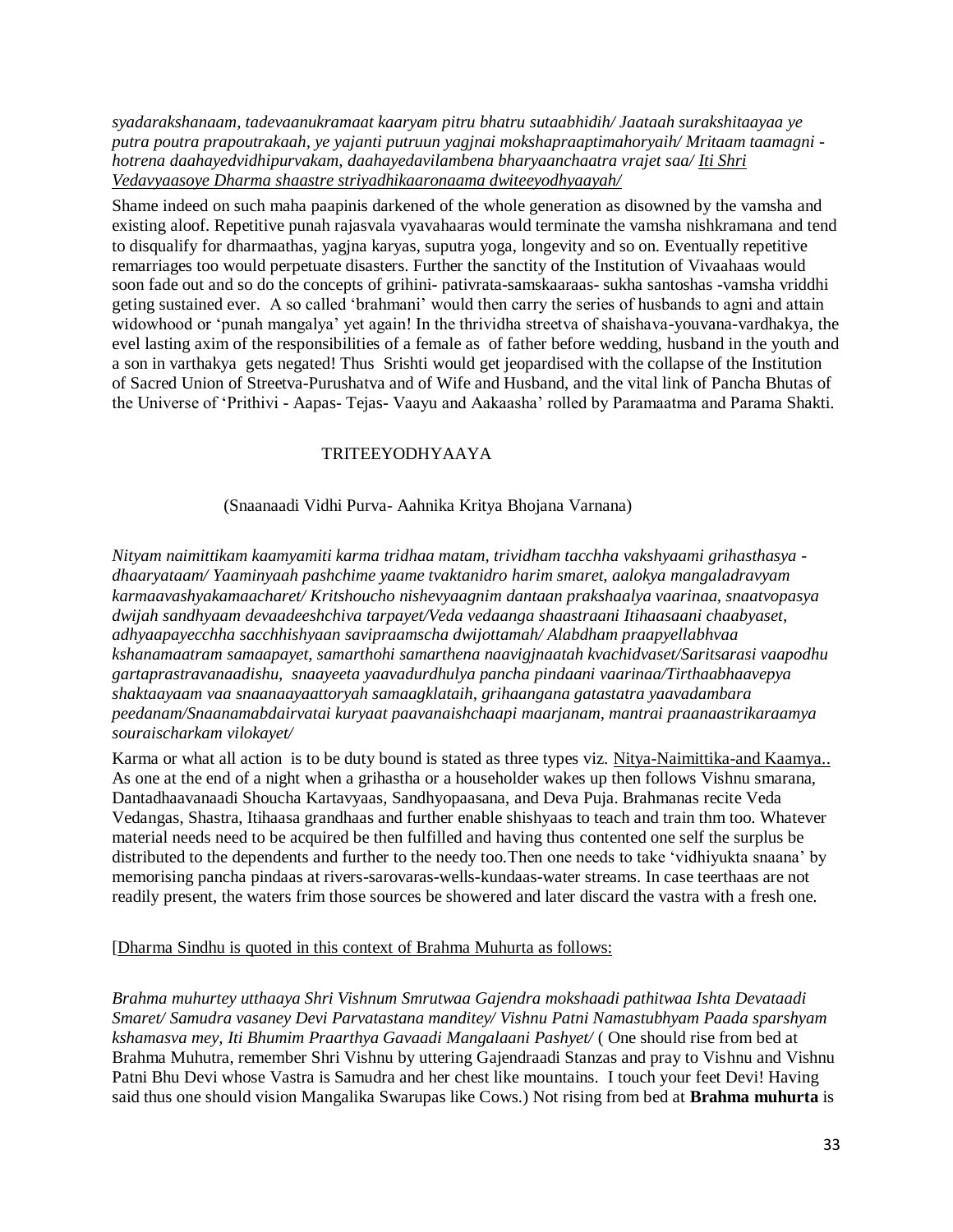stated to be a sin: *Braahmey Muhurtey yaa Nidraasaa Punya Kshaya Kaarini, Taam karti Dwijey mohaat paada krucchrena Shudryati/* ( Not waking up from sleep at Brahma Muhurtha would be an abrasion of Punya and not touching the Bhu Devi's feet would lead to Shudrawa). Vishnu Purana defined Brahma Muhurta: *Raatreh paschima yaamasya Muhurto yastruti-yakaha, Sa Brahmaa iti Vigneyo vihitah sa pabhodaney/ Pancha pancha Ushah kaalah Saptapancha -arunodayah, Ashta Pancha bhavet praatastatah Suryodayah smrutah/* Considering a Muhurta or two ghadiyas or 48 minutes approx. Brahma Muhurta is from 4.08 am to 4.56 am assuming Ushodaya or Sunrise at 5.44 am. Incidentally Amrita Kaala or Jeeva Kaala is stated to be from 2 am to 2.48 am most ideal for Maha Yogis. First view of a person on opening his eyes is at his right palm saying : *Karaagre vasatey Lakshmih Kara madhye Sarasvati, Kara muley sthito Brahma Prabhaatey kara darshanam/* After viewing Lakshmi on top of the palm fingers, Sarasvati in the middle of the palm and Brahma at the bottom of the palm, the person concerned picks up a grass root, proceeds to the Shouchaalaya wearing the Yagnopaveeta around his neck covering his nose around the ear from the rear side to complete the ablutions which should never be done on the road side, water bodies or their banks, inside or around temples nor facing Surya, or cows.

After Danta dhaavana, the **Snaana** in a river or waterbody includes a Sankalpa: *Mama kaayikavaachika maanasika dosha nirasana purvakam Sarvakarma sushuddhi sidhyartham paatahsnaanam karishye/*  (With a view to uproot my physical, vocal and mental borne shortcomings and to achieve cleanliness in all my actions in the day ahead, I shall perform my morning bath). On cleaning the body parts, one should do **Aachamana** ie sipping water three times facing east or north but not west or south , leaving out the right thumb and the forefinger as the other three fingers are bent while reciting the **Marjana Mantraas** of *Apohishthaa mayo bhuvah taanaurjey tathaatana, Maheranaaya chakshasey yo vah shivatamorasah/ Tasya bhajaayatehanah Usiteerava Maatarah, Tasma aranga maamavah Yasyakshayaaya jinvatah/ Aapojanayata cha nah Om Bhurbhuvaassuvah/* Then saying *Imam mey Gangey* perform 'Jalaalodana' or swimming and **Aghamarshana** with the Mantraas : *Rutamcha Satyam cha abheedaat tapasodhya jaayata,tato Raatrasya Jaayataa tatassamudro Arnavah/ Samudraarnava vaadadhi Samvatsro Ajaayata, Ahoraatraani vidadhadviswasya mishato vashi/ Suryaa chandramasou Dhaataa yathaa purvamakalpayat Divam cha Prithiveem chaantariksha mathoswaha/*. This would be followed by the recital of Paapa Vimochana Mantra viz. *Drupaadi vamunchatu Drupaadi venmu- chaanah, swinnasnaatvi malaadiva putam pavitreneyvaajyam Aapahsshuddhantu mainaasah /* (May Paramatma cleanse up my ignorance and demolish my inexcusable sins just as a person is freed from a punishment rock or is profusely sweating and gets sanitised by His grace) as also perform Triraachamana and Tarpana: **Tarpana** is done with 'Savyopaveeta' first to Brahma and other Devatas, then with Upaveeta as a maala / garland around the neck to Dwaipayana and other Rishis and at the end with 'Apasavyopa -veeta' to Somah Pitruman, Yamogiriswaan, Agnishvaattaadi Pitaras. Pursuant to the snaanaadi at a river or water body, the Brahmana takes **Punah Snaana** at his house with hot water if need be reciting the Mantraas viz. *Shanno Devi, Aapah punantu, Drupadaadiva, Rutamcha and Apohishtha/* Griha snaanas might not repeat the Sankalpa-Aachamana-Aghamarshana-Tarpanas once again.Snaanaantara **Vastra dharana:** After removing the wet cloth with which the Snaanaas are done, a dry and white Vastra and Uttareeya are worn. Do not carry the left over wet vastra on one's shoulders but his dress code is stateted to be incomplete without 'Uttareeya' and Underwear and no Brahmana could perform Shrouta and Smarta Karmas without these. ] **Saana Vidhis:** While Praatah-Maadhyaahnika-Saayam Kaala Snaanas are of Nitya or regular nature, quite a few naimittika snaanaas are prescribed such as the Sparsha Snaanaas by touching Chandalas, Sutakaas or after deaths, Prasuti after births, Rajaswalas, Chitaa Kashthas or burnt wood, dead bodies, or just born babies or touch of shadows. Chandalaadi Sparsha requires snaanas by ripple effect ie by way of transfer from person to person. Marana-Janma-Shraaddha-Janmadina-Asprushyataas require cold water Snanaas. In the Nitya Snaana there may not be the restriction of having to perform Tarpana but taking meals after Nitya Snaana certainly calls for Upavasa Vidhi. Grahnas and Sankrantis involve that bhojana without Naimittika Snaanaas would call for eight thousand Gayatri Japa. Even a mere touch of a dog, crow or chandala would require Snaana and without it a meal would entail Upavasa for three nights.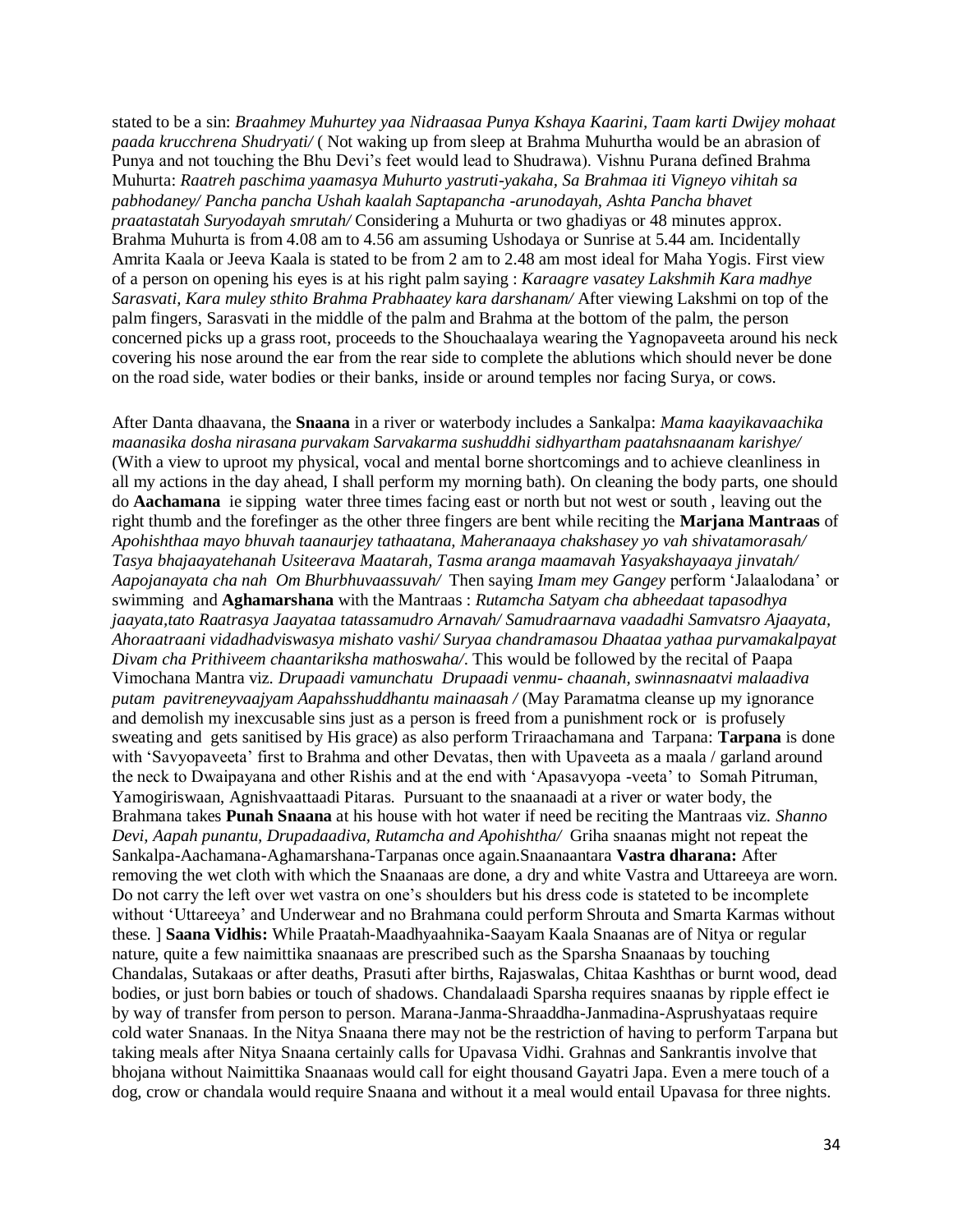In addition to the Nitya Naimittika Snaanas, there is a need for 'Kamya Snaanas' or those Snaanas readying for Karyas in the observance of Amavasya, Vyatipaata, Ratha Saptami, Kartika-Maagha Snaanaas and so on. Further, there are 'Gouna Snaanaas'such as the following: Mantra Snaana is in the context of reciting the Mantras like 'Apohishtha'; Gaayatra Snaana is on account of Prokshana after Dasha Gayatri Japa; Agneya Snaana is smearing Bhasma from Homa Karyaas all over one's body ; Kapila Snaana is to perform 'marjana' all over one's body with a wet piece of cloth'; Vishnu Charana Jala Snaana and Guru Paada Jala Snaana are self-explanatory. Incidentally, all these and such Gouna Snaanaas do bestow Shuddhi or purification but Shaddha Snaanaas do not yield the same kind of Shuddhi. **Tilaka Vidhi:** It is desirable to smear the Pratahkaala Bhu- Mrittika , Bhasma from Agni Homas, Gopi chandana, Tulasi Mula Sindhu or burnt Tulasi Root's powder, Mrittika of Samudra-Bhagirathi Tata, etc.on one's forehead, belly, chest, neck, right hand and ear by left hand, and vise-versa, back and back-bump while taking the name of Keshva on Shukla Paksha , Sankarshana in Krishna Paksha and Vaasudeva on the forehead. **Bhasma Tripundra:** Those Pavitaatma Maanavas who apply Tripundra Bhasma in the context of Shraaddhas, Yagnaas, Japaas, Homaas, Vaishwa Devaas, or Deva Pujaas are stated to the conquerers of Mrityu.]

## Further stanzas of Vyasa Smriti as follows:

*Tishthan sthistvaa tu gaagatree tatah swaadhyaayamaarabhet,ricaancha yajushaam saanmaanaamathar - vaangeerasaamapi/ Itihaasa puraanaanam vedopanishadaam dwijah, shaktyaa samyak pathennityamalpamapuaasamaapanaat/ Sa yagjna daana tapasaamakhilam phalamaapnuyaat, vedebhyonyatra santushtah sa viprah shudrataamiyaat, tasmaadaharaharvedam dwijodheeyaat vaangyatah/ Dharma shaastretihaasaadi sarveshaam shaktitah pathet, krita swaadhyaayah prathamam tarpayecchhaata devataah/*

Having duly secured 'bahyaantara shuchi' and visioning Surya Deva, Gayatri Japa be taken up settled well. This be followed by recitations of the stanzas of Rig-Yajur-Saama-Atharva Vedas and select Itihasa-Purana- Upanishads while performing praanaayaamaas, even for a while. Then yagjna-daana-tapas be duly performed. Indeed, a Vedic Brahmana ignoring Vedaadhyyana would take to other recitations would disqualify himself to a lower caste. It is therefore re-emphasised not to minimise vedaadhyayana and swadhyaaya is the gateway to satiate 'deva samuhaas' with certainty.

*Jaanvaacchya dakshinam darbhaih praagagrah sayavaistataih, purah kshiptaih karaa- graabhyaam nirgataih praagmukho dwujah, ekaikaanjalidaanena prakritisyopaveetakah/Samaajaanu- dwayo brahmasutrahaara udanmukhah, tiryagdarbhaischa vaamaagrairyavaistilavimishthah/ Ambhobhiruttara kshiptaaih kanishthaamulanirgatauh, dwaabhyaam daabhyaamanjalibhyaam manushaamstarpayettatah/ Dakshinaabhimukhah savyam jaanvaaccha dwigunaih kushaih, tailaijalaishcha deshinyaa moola darbhaadvivih sutaih/ Dakshinaasopaveetah syaat kramenaangalibhistribhih,santarpayedviyapirtumscha pitruun swakaan/*

Having settled the right knee on earth and holding the yagjopaveeta in the normal manner, the dwija is to vision Surya Deva in the east direction be seated, hold the kushaagraas with both hands and duly perform tarpana with yava mishrita tilaas with right palms as folded 'anjalis'.Then having rested both the knees on earth, holding the yagjnopaveeta as a necklace, keeping the face as of 'uttara mukha' the 'kushaa mishrita tila tarpana with the kanishthaanguli muula with both anjalis. Resting the left knee being dakshiaa mukha, which the yagjopaveeta be worn in reverse order, double kushaas being used tilaanjalis from the right finger ends three anjalis meant for swarga vaasi pitru ganaas.

*Maatru maataamahaamstadvitreeneevam hi tribhistribhih, maataa mahasya yepyanye gotrino daahavaar - jitaah, taanekaanjalidaanena tapayecchha pruthak pruthak/ Asamskita prameetaa ye preta samskaara varjitaah, vastra nishpeedanaarambhobhisteshaamaapyaayanam bhavet/ Atha piteshu piteshu vastram nishpeedayecchha yah,niraashaah pitarastasya bhavani sura maanushih/ Payo darbhaswadhaakaara*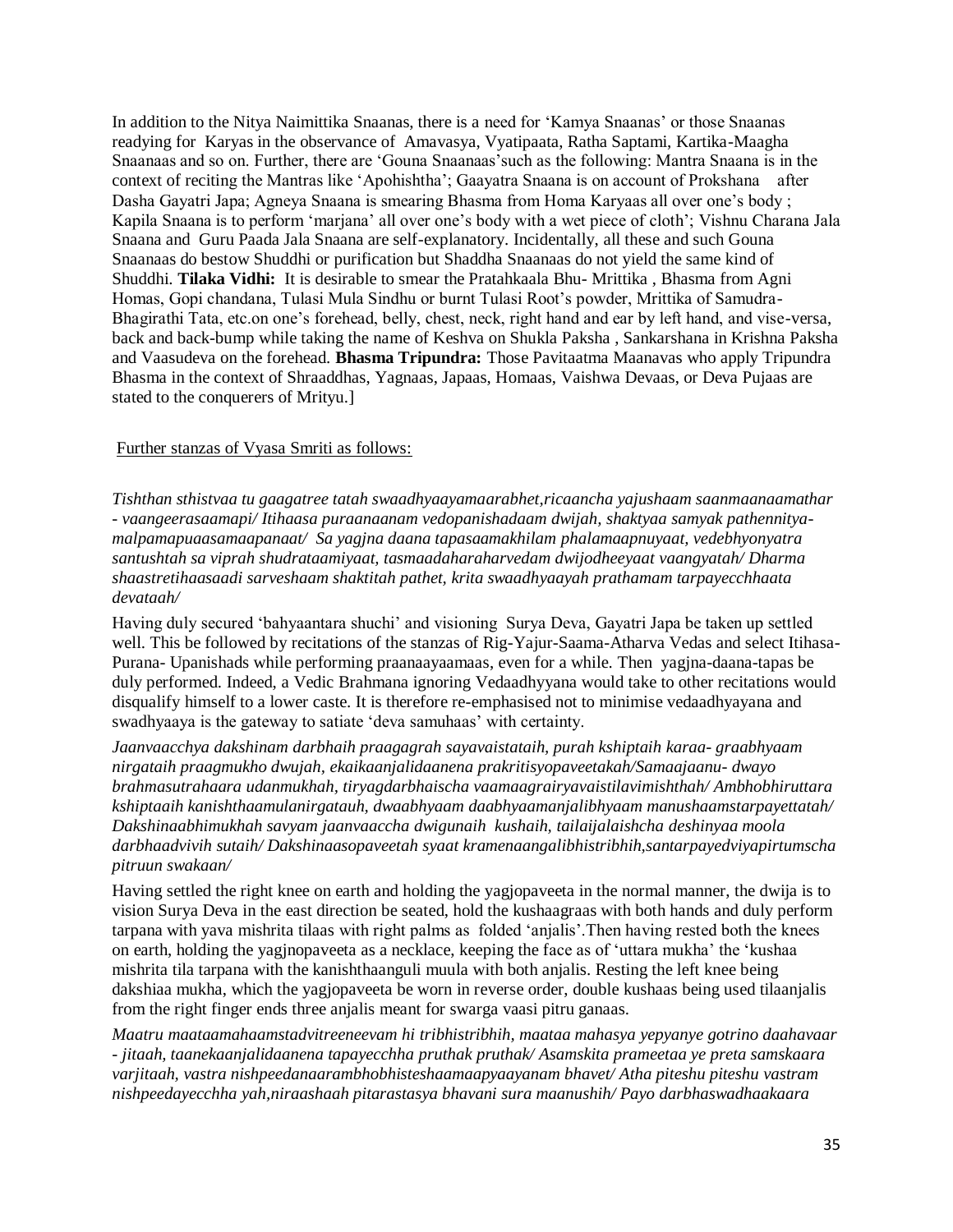# *gotra naama tilair bhavet, sudattam tatpunasteshaamekenaapi vrithaa vinaa/ Anyachittena yaddattam vidhivarjitam, anaasanistayenaapi tajjalam rudhiraayate/ Evam santa pitaah kaamaistarpa kaamstar payanti cha/*

Then three-three tilaa mishra jalaanjalis be executed in favor of mother- father's mother and his grand mother be performed; be it known that fahher's mother and his grand mother be certainly kept contented with single tilaanjalis. Those who died without samskaaraas and were not eligible with preta samskaaraas then then the karta should resort to 'jala nishpeedana vastraas' or removing waters from the vastraas. In case the karta would not disard the vastras with which the tilaanjalis were performed then the pitru devataas would not be contented indeed. The pitru maatru devtaas remain discontented without any one of the lapses viz. kusha-swadhaakaara-gotra naama-tila prayogas and usage of such waters are stated as wasteful. Further, jala tila prayogas without 'vidhi prakaara chitta shuddhi' too are to be declared wasted exercises. This indeed should be the procedure as to be executed since with neither appropriate aashanachittha shuddhi- and nirneeta vidhis are of rudhira samaana karmas!

#### [Vishleshana on 'Pitru Maatru Gana Tarpana Vidhi Samskaaraas':

*Divya Manusha tarpana:* The revised procedure requires change of sitting postion to face the northern direction and wearing the Yagjnopaveeta like a garland and with raised knees and making two oblations in respect of each : *Om Sanakah tripyataam Om Sanakah tripyataam, Om Sanandah tripyataam Om Sanandah tripyataam, Om Sanaatanah tripyataam om Sanaatanah tripyataam, Om Sanatkumarah tripyataam om Sanatkumaraha tripyataam, Om Kapilah tripyataam om Kapilah tripyataam, Om Aasurih tripyataam om Aasurih tripyataam, Om Odhuh tripyataam om Odhuh tripyataam, Om Pancha Sikhah tripyataam om Pancha Sikhah tripyataam/* 

*Divya Pitri Tarpana:* The revised procedure for tarpana to the Divine Devas and Manes requires change of sitting position to face the Southern direction and wearing the yagjnolpaveeta in reverse position as 'praacheenaa veeti', with left knee to be in contact with the ground while the right knee to be above the ground yet not touching it with left leg on the ground and the right leg on top of left leg; pour some black tilas (sesame seeds) in the water pot; now the offerings would be made thrice each time to Agni-Soma-Yama and Aryama ie. Agni the Divine Fire God who carries the soul of the burnt body, Soma the Water God who carries the soul of the drowned body, Yama the Maintainer of Dharma and the Judge of Karmas of the deceased and Aryama the Ruler of the Domain of Souls *:Om Agnih tripyataam idam salilam jalam tasmai swadhaa namah, tasmai swdhaa namah, tasmai swadhaa namah/ Om Somah tripyataam idam salilam jalam tasmai swadhaa namah, tasmai swadhaa namah, tasmai swadhaa namah/ Om Yamah tripyataam idam salilam jalam tasmai swadhaa namah, tasmai swadhaa namah, tasmai swadhaa namah/ Om Aryamaah tripyataam idam salilam jalam, tasmai swadhaa namah, tasmai swadhaa namah/* The next three mantras are for the three Divine Manes-as were associated with the souls who were burnt or drowned and carried to the Skies till the latter are tendered to their destinations: *Om Agnishu aatthaah Pitarah idam salilam jalam tebhyah swadhaa namah,tebhyah swadhaa namah, tebhyah swadhha namah/ Om Somapaah Pitarah tripyantaam idam salilam jalam tebhyah swadhaa namah,tebhyah swadhaa namah, tebhyah swadhaa namah/ Om Barhishadah Pitarah tripyantaam idam salilam jalam tebhyah swadhaa namah, tebhyah swadhaa namah tebhyah swadhaa namah/* 

*Pitri Tarpana: Om aagacchantu me piratah imam gruhnantu jalaanjalim/* (May my ancestors present themselves here and receive my oblations) *Mama Sarva janmeshu Pitarah/ Pitaamahaah/ Prapitaamahaah/trupyantaam idam tilodakam swadhaayibhyah tebhyah swadhaa namah, tebhyah swadhaa namah/ tebhyah swadhaa namah/ Mama Sarva janmeshu Maatarah/ Pitaamahyah/*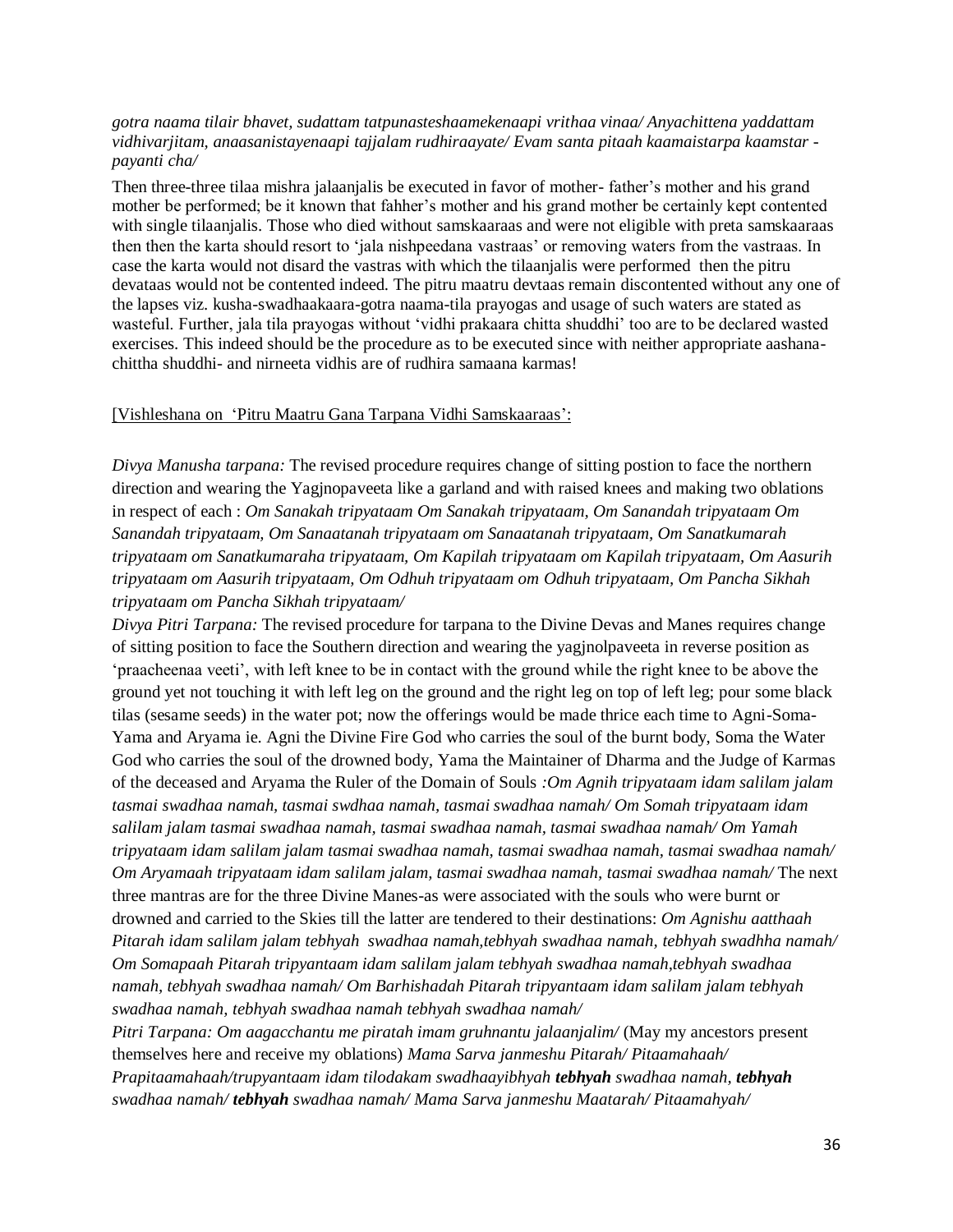*Prapitaamahya/ trupyantaam idam tilodakam swadhaaibhyah taabhyah swadhaa nanah, taabhyah swadhaa namah/ taabhyah swadhaa namah/* On this pattern, replacing 'tebhyah' for males and 'taabhyah' for females, following tarpanas be performed **alternatively.** In respect of Male Pitras: Patayah/ Putraah/ Mataamhah/ Pra mataamahaah/ Vriddha pramaataamahah/ Bhraatarah or brothers/ Pitruvyaah or father's brother(s)/ Swasurah or fathers in law, Maatula or mother's brother; guravah or teacher, sishyaah or disciples, sakhaah or friend/ Aptajanaah or dear ones. In respect of Female Pitris: Wives/ Kanyas/ Mataamahyah or Mother's father/ Pramaataa mahyah or mother's grand father/ Vriddha Pramaataamaha or mother's great grand father/ bhaginya or sisters/ pitru bhaginya or father's sister/ Matru bhaginya or mother's sister/ Swasura patni or mother in law/ and so on. All the above are in reference of *Mama sarva janmeshu---N*ow in reference to the Karta's own Pitru ganas: *Aadou Pitaa tathaa aataa saapatni janani tathaa, Maataa mahi ssapatnikaa Atma Patnyastwanantaram / Sutabhraatru Pitruvyaascha Maatulaascha Sabharyakaah, Duhitaa Bhagini chaiva Douhitro bhaagineyakah/ Pirushvasaa Maatrushvasaa Jaamaataa Bhaukah Snushaa, Shwashurah Syalakaschiva Shwashrushascha Guru rikthinah/* (Following is the line in which Pitru Tarpana is to be performed: Foremost to father, grand father, Great grand father, mother, father's mother, father's grand mother, Co mother if any, datta / adopted putra's parents if any, mother's father, mother's grandfather, mother's mother and the latter's mother in law, wife, sons, self's brothers, father's brothers, mother's brothers and their wives, daughters, sisters, grand sons, father's sisters, mother's sisters, son-in-law, brother's-in-law, and their wives, daughter-in-law, mother's brothers, wife's brothers, mother-in-law, Guru and the Trader, the Supplier of household goods).

Tarpana prayoga: Achamya; *Mamopaattha durita kshaya dwaaraa Parameshwara preetyartham evam guna Pituh Pitrunaam akshayya punyaloka phalaavaapyartham darsha prayukta maha punya kale tila tarpanam karishye/* --*Iti sankalpya, praacheenaaveeti dakshinaabhimukhah savyam jaanvaachya/* ( After achamana and sankalpa, assume praacheenaaveeti, face Southern direction and bend the left knee being seated and commence the tila tarpana). Brahmanas should address the Pitru Devatas as *sharmaanam,*  Kshatriyas as *Varmaanam* and Vaishyas as *Guptam/* Following is the order in which the tarpana is made: *Pitaram-gotram-sharmanam-Swadhaanamah tarpayaami-Swadhaanamah tarpayami Swadhaanamah tarpayaami/ Pitaamaham-----Prapitaamaham----* /*Maataram-gotraam-daam-Swadhaanamah tarpayami (three times)/ Pitaamaheem-gotraamdaam-Swadhaanamahtarpayami* (three times); *Prapitaamahimgotramdaam-Swadhaanamah tarpayaami(3 times)*Likewise, Sa-patni maataram or step mothergotraaamdaam-swadhaa-(3); as also Janaka pitaram/ Janaka Mataram. *Maataamaham* or mother's father*gotram-swadhaanamah tarpayami (3); Maatuh pitaamaham—Maatuh Prapitaamaham---; Maataamahim*  or mother's mother*- gotramdaam-Swadhaanamah tarpayaami (3); Maatuh Pitaaahim- gotram daam-Swadhaanamah tarpayaami (3); Maatuh Praptamahim-gotramdaam-Swadhaanah tarpayaami (3);Atma patnim* or karta's wife- *gotramdaam swadhaanah tarpayaami (3); Sutam* or sons/ *bhraataram* or brothers; *Pitruvyam* or father's brother; *Matulam* or mother's brother; *duhitaram* or daughter; *bhagini* or sister; *Douhitrah / douhitri* or daughter's son/ daughter; *bhaagineyam* or sister's son; *Pitru bhagini* father's sister; *Maatru bhagini* or mother's sister; *Jaamaataram* or son-in-law; *bhaavukam* or brother-in-law; *Snushaam* or wife of brother in law; *Swasura* or father in law; *Swashrum* or mother in-law; *Syalakam* or wife's brother; Gurum; Rikthinam or House hold trader. After duly performing tarpana to all the relatives, the rest of the tilodaka on the vessel be released reciting: *Narakeshu samasteshu yaatanaasu cha ye sthitaah, teshaam aapyaayanaayaitat eayate salilam mayaa, Ye bandhavaa baandhavaascha yenya janmani baandhavaa, te triptimakhisaayaantu yaschaasmattobhi vaanchati/ Ye mey kuley lupta pindaah putra daara vivarjitaah, teshaam hi datthamakshayyam idamastu tilodakam, Aabrahmastamba*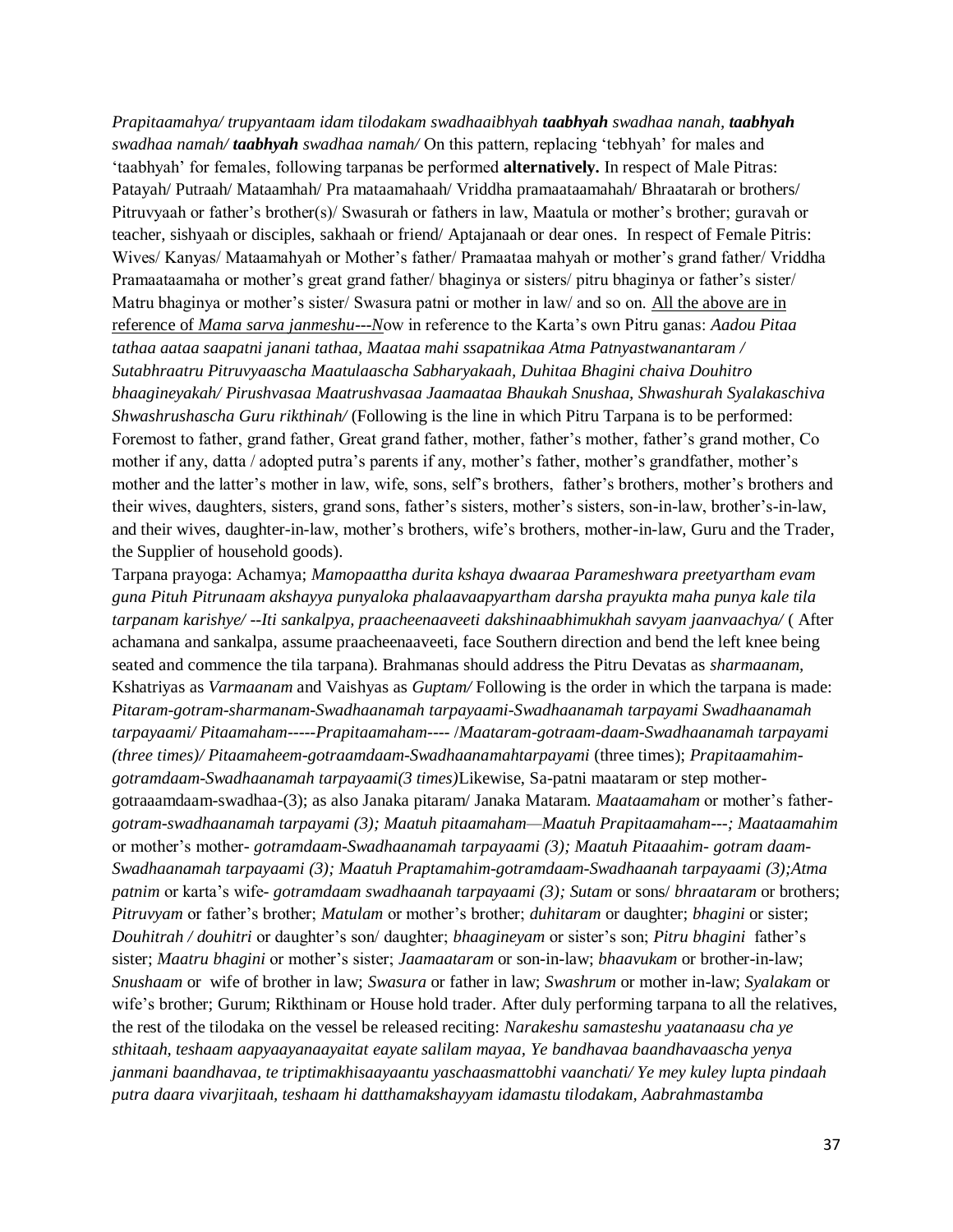*paryantam Devarshi Pitru maanavaah, Trupyantu Pitarah sarve Maatru Maataa mahaadayah, Ateeta kula koteenam Sapta dwipa nivaasinaam, Aabrahma bhuvanaat lokaat idamastu tilodakam/* There after recite the following: *Yekechaasmat kule jaataa Aputra agotrinomritaah, Te gruhnantu mayaa dattam sutra nishpeeda -nodakam/* (In our Vamsha among our gotra dharis, those who died without sons and thus could not perform obsequies, may I offer due homage by way of 'sutra nishpeedanam' or pressing water out of my yagnopaveeta which is being worn as a garland now before wearing normally!) At the end of the Tarpana Kriya as described above, the remaining water meant for tila tarpana be thrown away, fill up the vessel with fresh water, sit in eastward and perform Deva Tarpana by looking at Surya Deva and recite: Om Suryaya namah,Om Agnaye namah, Om Prithivya namah, Om Varunaaya namah, Om Shivaaya namah, Om Vishnave namah/ *Anena yathaa shakti kritena Devarshi Pitru tarpanaakhyena karmanaa Bhagavan Pitru swarupi Janaardana Vaasu deva Parameshwara preeataam na mama/ Om tat sat/ Om Shri Krishnaarpanamastu/Om Lokaah samastaa sukhino bhavantu/ Om Sarve Janaah sukhino bhavantu/ Om Shaantih Shantih Shantih/*]

## Further stanzas of the Triteeyaadhyaaya

*Brahma Vishnu Shivaaditya Mitra Varunamabhih, pujayellakshitairmantrokta Devataah/ Upasthaaya Ravai kaashthaam pujaitvaacha Devataah, Brahmaagneendroushadhee jeeach tilaanjali eva vishnunaamahataam hasaam/ Apaam yatteti satkaram namaskaaraih svanaaamabhih, kritvaa mukham samaalabhya snaanamvam samaacharet/ Tatah pravishya bhanvanamaavasatthye Hutaashane, Paavaka yagjnaamscha charuro vidadhyaadvidhivad dwijah/ Anaahitaavasavyaagniraadaayannam ghritapluktam, shaakalena vidhaanena juhuyaalloukikenale/ Vyasyaabhir vahniteebhyascha samastaabhistatah param, shadbhirdevakritasyeti mantravidbharyathaakramam/*

After the Pitru Devata Tarpana, the mantrokta puja to Brahma-Vishnu-Shiva-Aaditya-Mitra Varuna be executed by the dwijas. At the Suryodaya in the mornings and at Suryopasthaana in the evenings, the dwijas be active with Deva Pujas of Brahma-Agni-Indra-Aoushadhis- Jeevas besides samasta devataas by their respective names. Then on entering one's own household agni kaaryas be duly performed such as 'aavasavyas and paaka yagjnaas' as per 'Rigveda Shaakala shaakhavidhana loukikaagni'. Pursuant to separate vyaahrities followed by relevant six mantras, aahutis be performed in th homa karya. .

*Prajaapatyam svishtakritam hutvaivam dwaadashaahuteeh, Omkaarapurvh swaahaantastyaagah svishtaa vidhaanatah/ Bhuvi darbhaan samaasteeyarya bali karma samaacharet, vishvebhyo devabhya iti sarvebhyo bhutebhya evacha/ Butaanaam pataye cheti namaskaarena shaastravit,dadhyaadvalitra yacchhagre pitrubhyscha swadhaa namah/Paatra nirnejanam vaari vaayavyaam disha nihkshipet, udadhrutya shodasha graasamaatramannam ghrotokshitam, idamannam manushyebhyo hantetyuktavaa samusrujet/Gotraa naama swadhaakaaraih pitrubhyaschaapi shaviktatah,shadabhyonnamanvaham dadyaat pitru yagjna vidhaanatah, vedaaneenaam pathetknchadlapyam brahmamakhaaptaye/ Tato nyadannamaadaaya nirgatya bhavanaad bahih, kaakebyah shvapachebhyascha prakshiped graasamevacha/* 

In that manner 'Praajaapatya swishtakrit dwaadasha aahutis' be performed -initiated by omkaara to swaahaas. Thereafter, the shastra vettaas would spread out 'kushaas' and recite: 'Devebhyo namah, Sarvebhyo namah, bhutebhya pataye namah' three times as followed by reciting 'Pitrubhyah swadhaanamah'. Then the homa paatraas be cleaned up northwest side. Then ghrita graasaas of sixteen times state " 'idamannam manushyah'. Similarly six aahutis be released- three for pita-pitaamaha- and pra pitaamah and similarly three more for Maatrupaksha viz. Mataamaha-Pramaataamaha and Prapramaataamaha gotra-naama wise ending up with swadhaanamah; thus the pitruyagjna -dainandin bhojana. There after some food is offered outside the house in favor of crows and chandaalaas.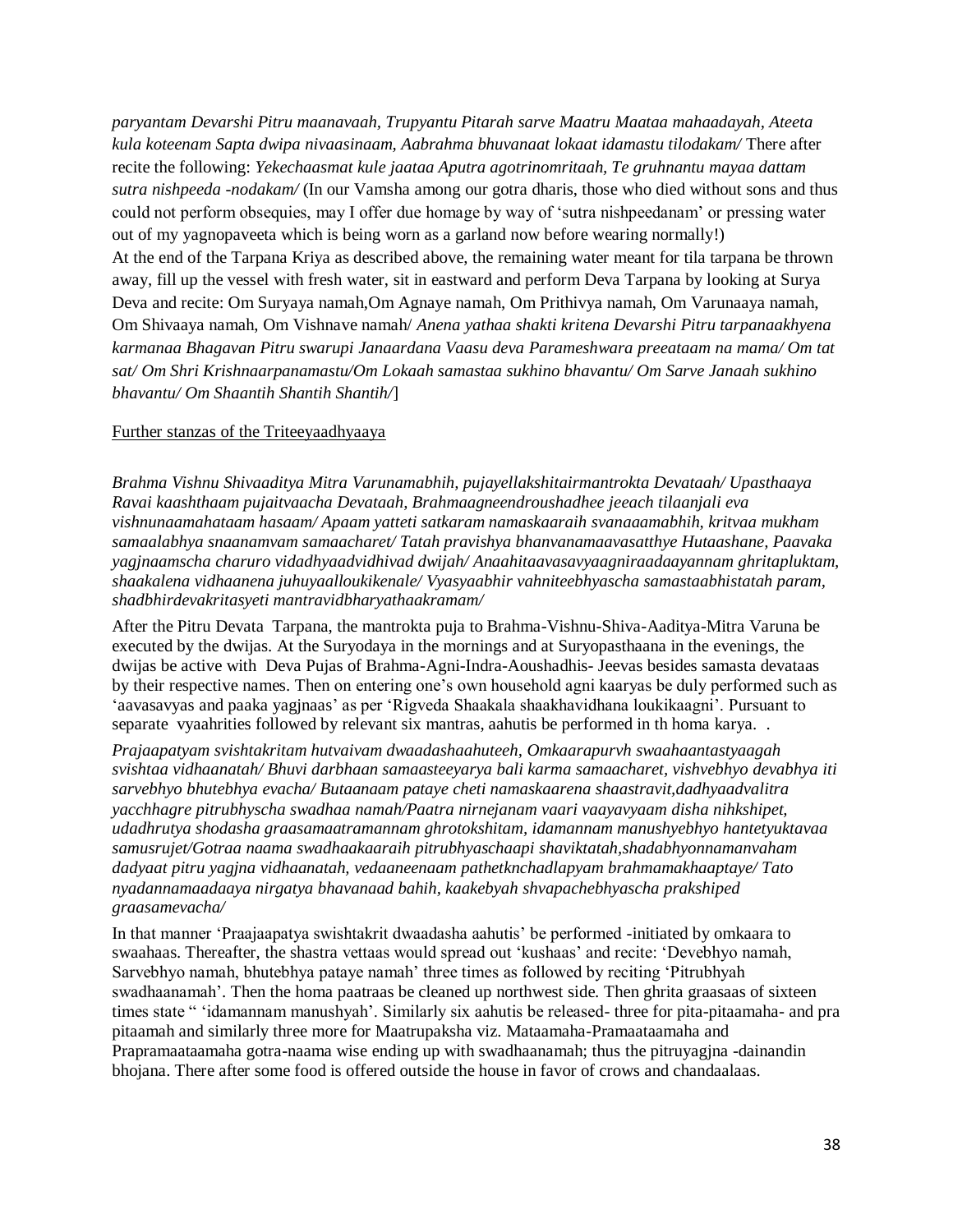[ Dharma Sindhu prescribes Balihaara as also Bhuta-Pitru Manushya Yagnaas as follows:

 **Bali Harana:** Out of the remainder 'Anna Bhaga', a portion be kept on clean Bhumi around the Homa Kunda and offer to Agni uttering *Suryaaya swaahaa Suryaaya idam namah;* in this fashion, there should be sixteen Ahutis from the portions kept on the East side with space in between and utter: *Adbhya swaaha, Oshadhi vanaspatibhyah, Gruhaabhyah, Griha Devataabhyaha, Vaastu Devataabhyaha/* Then continue the Ahutis from the Eastern side as follows: *Indraaya* and to the North direction *Indrapurushebhyah;* to *Yama purushebhyah* towards Sky on the Southern side; *Varuna Purushebhyah* to the Eastern side; *Soma Purushebhyah* on northern side; and *Brahmaney, Brahma Purushebyah, VishwebhyhoDevebhyah Sarvebhyo Devebhyah, Divaachaa –ribhyah/*Like wise Saayamkaala Vaishva Deva Bali harana too be performed.

 **Bhuta Yagna:** The third part of the Anna Bhaga is offered with 'Praacheenaa veeti' addressed to Yama uttering *Swadhaa Pitrubhyah* and on the Southern side *Pitrubya idam namah* to Pitru Devatas. Some persons perform Bali Harana in a circular manner; *Balaavanudhrutey naadyaannodhareccha Swayam Bali/* (Before the Bali daana none in the family should consume food, nor one should perform Bali by him self). **Pitru Yagna:** After the Bali daana, the Karta should have the homefront done up with Jala Prokshana and offer the Pitru Pindas in different directions to enable crows to eat the same: *Aindra Vaaruna Vaayavyaa Yaamyai Nairrutikaaschaye, tey Kaakaah pratigruhnantu Bhumyaam pindam mayojjitham/* (May the Pindas kept on Bhumi in Indra-Yama-Nirruti-Varuna-Vayu Dishas be consumed away by crows by way of the remainders of the Pitru Yagnaanna). Further there are two 'Shunakas' or dogs in the abode of Lord Yama named 'Shyama Shabalaas'and I offer them these Pindas with the supplication to them to safeguard us in our paths! Having done this, the Karta should wash his feet, perform Aachamana and having recited *Shaantaa Prithivi* and Vishnu Smarana and enter his house. **Manushya Yagna:** The Karta should apportion one 'Atithi bhojana'or sixteen or at least four fistfuls of Anna reciting: *Sanakaadi Manushyobhoy hanteydam na mama/* This might be given away to mendicants.]

# Further stanzas of the Triteeya Adhyaaya continued as follows:

*Upavishya grihdwaari tishthet yaavan muhurtakam,aprabhuktotithim lipsurbhavishuddhhah prateekshkah/ Aagatam duratah shaantam bhoktru kaamamakinchanam, drushtvaa sammukhamabhyetya satkritya prashrayaarchanaih/ Paada dhaavana sammaanaabhyanjan aadibhircchitah, tridivam praapayestadyo yagjnasyaabhyadhikotithih/ Kaalaagatotithi drushta vedapaaro grihaagatah dvaavtou pujitou swargam nayatodhastva pujitou/ Vivaahyaasnaatakkshamaabhrudaachaarya sahrudadwijah, atharyaa bhavant dharmena prativarsham grihaagataah/ Grihaagataaya satkrutya shrotriyaaya yathaa vithi,bhaktyopa kalpayrdekam maha bhaagam visarjatet/Visarjayed grihino bhishaam satkritaam bhikshukorhati, svaadvaannamashnannaswaadu dadad gacchhatyadhogatim/Bhojayed gruhino bhikshaam satkritaam bhikshukorhati, svaadvaannamashnaanaswaadu dadad gacchatyadhogatim/ Gabhinyaatura bhrutyeshu baala vriddhhaturaadishu, bubhrishiteshu bhrunjaano grihastoshnaati kilbisham/*

Without hastening to take food, the householder would have to wait for a muhurta's time.The expectation would be that a well deserving and peaceful guest might arrive. In case a guest might so arrive, then the host must atonce welcome him with courtesy, arrange for his paada prakshaalana, sanmaana, and so on and such a gesture is as good as performing an yagjna kaarya. Bhojana samaya vedaparangata's atithya assures swarga prapti while rejecting him would certainly end up in 'athogati'. A son in law, a snaataka, a king, acharya, well wisher and ritvik who make rare visits are indeed well deserving of dharmaarthas and of bhojanaadi satkaaraas always. Atithis like close relatives, maternal/ paternal uncles do most certainly deserve 'samupaagatam' or warm send off. Grihastaas no doubt deserve sukha bhojana, and bhikshus too do equally deserve similar treatnemt as well since differential treatment would drag the host down under. Gabhini strees, rogis, servants, children, the aged, diseased be personally treated with food and courtesy is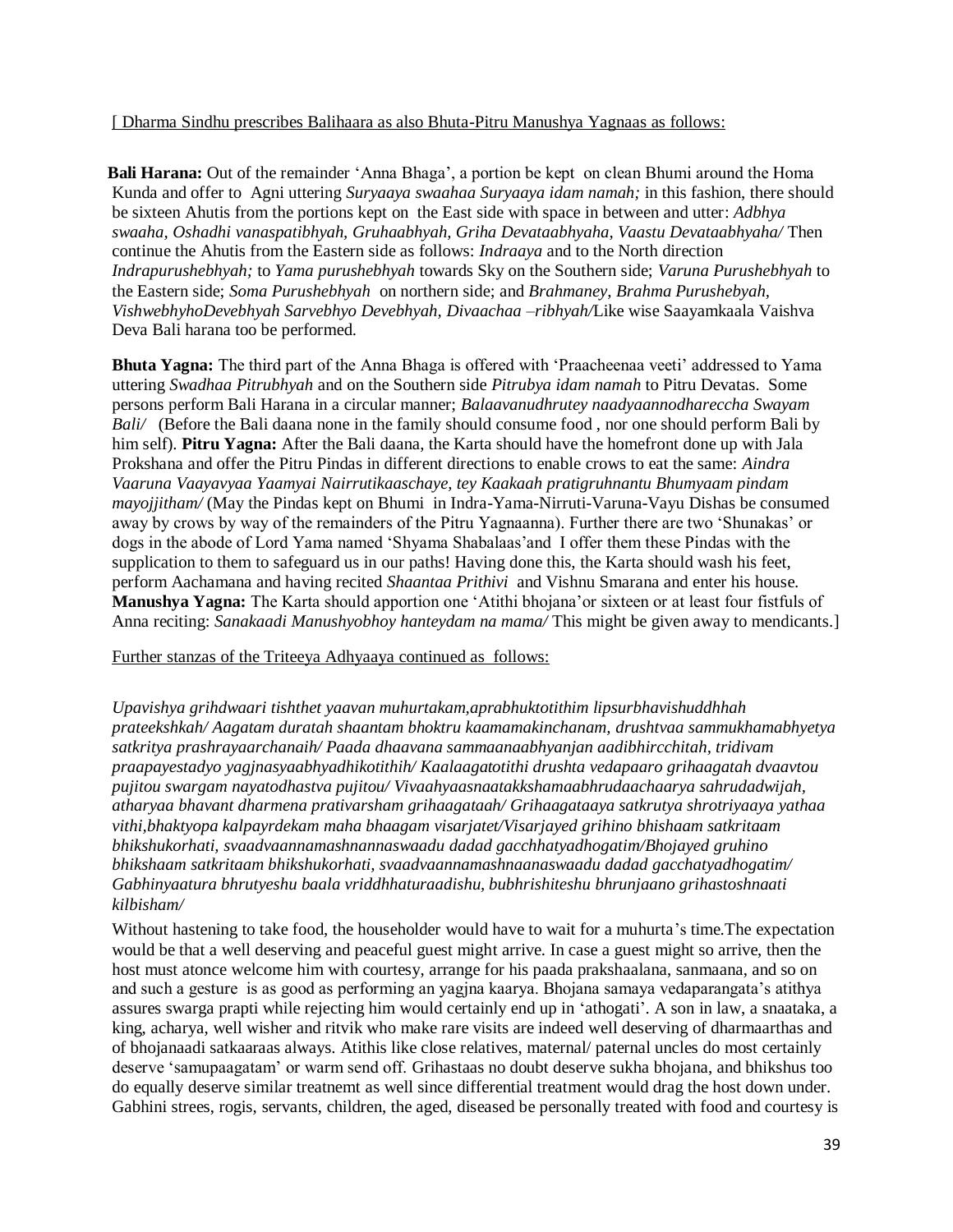stated to uproot sinfulness. Even low class, sinful, ever evil tongued, cruel, stealing minded, mataa pitaa drohis, just relased prisoners, hunters of pashu pakshis, ever arrogant and self centered ones, vrata bhrashta naastikaas, durvysana patitaas, bhrashtaachaaraas too be eligible for taking food.

#### [ Vishleshna on Sarva Saadhaarana Bhojana vide Dharma Sindhu'

 The best way of taking Bhojana is to use a golden or silveren plate failing which a plate of stitched mango leaves. If it is a brass or broze or any other metal plates, then theu would be of resrtictive usage to a specific person only. Then, *Taamboolaabhyanjanam chaiva Kaamsya paatrey cha bhojanam, Yatischa Brahma chaari cha vidhavaa cha vivarjatet/* (Sanyaasis, Brahmachaaris and widows are forbidden to take oil baths, betel leaves and Kamsya Patra bhojana. *Kadali Kutaja Madhu JambuPanasaamra champakodumbara patraani shastaani/* Banana leaves, or of Kutaja, Mahuva, Jaambu , Panasa, Mango, Champaka or Aoudumbara leaves are recommended to take bhojana. But Arka, Ashvattha or Peepul, and Vata vriksha leaves are forbidden as 'Bhojana Patraas'. The Kartha should first perform Pancha Yagnas, pick up the 'seshaghritanna' from the Bhojana Paatra, serve it with his right hand wearing a knotless pavitra, stating *Om Bhur -bhuvasswaha tat savitur varenyam bhargo Devasya dheemahi,* does the 'abhimantrana' and *Satyamtwartena parishimchaami/* (in the nights *Rutamtwa satyena parishimchami*); after doing the 'parishena', state *Antascharati bhuteshu guhaayaam Vishwato mukhah, Twam yagnastwam vashatkaarastwam Vishnuh Purusha parah/* , offer three Balis uttering *Bhupataye namah, Bhuvana pataye namah, Bhutaanaam pataye namah/* or *Chitraaya, Chitra guptaaya,Yamaaya, Yama Dharmaauya, Sarva Bhutebhyah* as the fourth Bali; ensure that his hands, feet and face are wet, take water in hand for 'Aouposshana' stating *Annam Brahma Raso Vishnuh, Aham Vaishvaanaro bhutwa/;*  drink the water uttering *Amritopastaranamasi,* keep silent for a while to perform five Aahutis to the face / mouth picking up five morsels of food with all the fingers stating: *Om Pranaaya swaaha,Om Apanaaya swaha, Om Vyanaaya swaha, Om Udaanaaya swaha, Om Samaanaaya swaaha* and the sixth word *Om Brahmaney swaaha/* The Karta should not touch the Jala Patra till the 'praanaahutis' are over and then touch it and while observing silence commence eating the Bhojana. It is the best facing the East or West while eating; seating southward provides fulfillment and fame; facing North is of medium value; but one should never eat facing in the 'Vidishas'. After the Bhojana the Karta drinks half mouthful of water and with the rest of it in hand encircles the plate in reverse direction stating *Amritaabhidhaanamasi/* ; drops the Pavitra on the ground, remembers the IshtaDevata, does 'mukha marjana' sixteen times and finally two Achamanas outside the Bhojanma Griha. Without doing Achamana, one should not go for ablutions. One should not have his bhojana without serving the old members of the family and also to young children. One should not drink water from his or her 'Anjali' or folded palms. Excepting at the time of Vivaha, the Karta and his wife are not to take food together. Food consumption should not be done seated with extended legs. Never eat in a 'Pankti' or line in which known bad characters. Never resort to eating in an empty house or Agni Griha or a Temple's interior. Never eat in the Sandhya times or midnight or without wearing 'yagnopa -veeta'or with left hand. While eating, the order of eats should be sweets first, savouries in the middle and liquids in between hard and fried items. *Sarvam sasesha mashnee yaannissesham Ghritapaayasam/* ie. Ghrita Paayasa shoud be consumed in full without leaving even small quantity. Milk, Curd and Honey must be consumed daily. Such items are to be consumed only at lunch or dinner but not in between. *Arkaparva dwaye raatrou Chaturdashyashta- meedivaa, Ekadashyamahoraatram bhuktwaa chandraayanam charet/* ( One should not take food on the nights of Sundays and 'Purnimaavaasyaas' as also during the day time on Chaturdashi and Ashtami; on Ekadashis however one should observe full fasting by day and night too). *Yastu paani taley bhunktey yascha phukkaara samyutam, Prasrutaanguli -bhiryaschatasya go maamsavachaata/ (*One should not eat food by picking it up by hand or straight from the storage vesselor while doing 'phootkaara' or with streched fingers; such eating is considered as that of cow meat). *Naajeerney bhojanam krutwaatkuryaannaati bubhukshitah, naardraavaasaa naardra shiraa napaadaa ropitey -karey/* (Never eat while in indigestion, nor without hunger, never too with wet clothes nor wet head; never also eat while keeping hand on the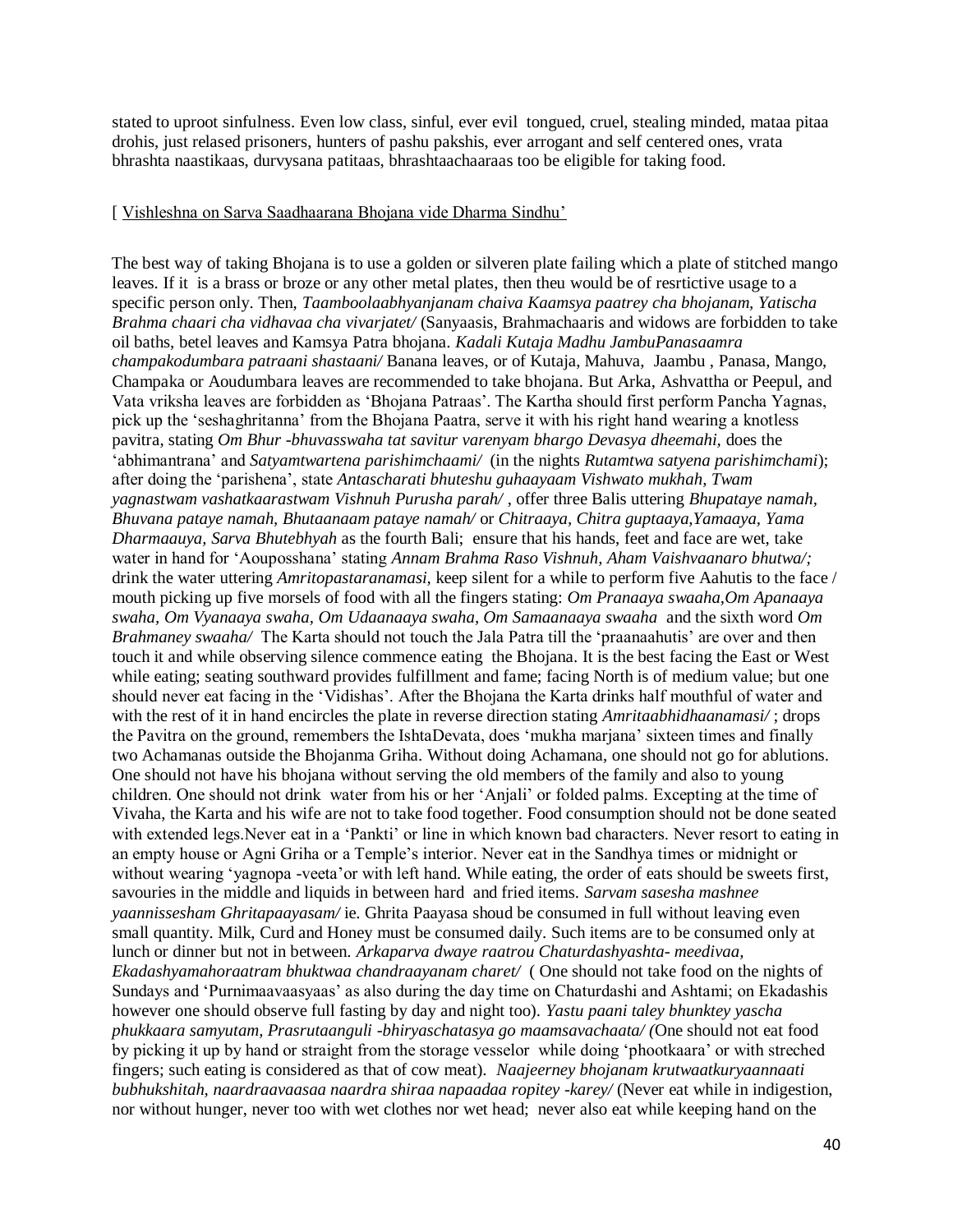feet. *Nocchishto ghritamaada -yyaanna padaa bhajanam sprushet/* ( Do not pick up Ghritha Patra one self while in the process of eating, nor move the Bhojana Patraas by feet). Do not perform 'Auoposhana' in a Pankti while other Brahmanas are still eating; whosoever either does so or leaves away ignoring others still eating is forbidden since the one who leaves and another who continues to eat are both blemishable. *Lavanam vyanjanmam chaibva Ghritam Tailam tathaivacha, Lehyam peyam cha vividham hastadattam na bhakshayet/* ( One should not serve by one's hand items such as Salt, Pickles, Ghee, Oils, Liquids nor one should accept and consume the same). *Taamrey gavyam Kaamsey Naarikelekshu rasou sagudam daandha saguda maadrakam cha Madyasamam/* (Cow milk served in copper vessels and Sugarcane juice in bronze vessels, jaggery mixed curd or jaggery mixed 'Adrak' or ginger are worse than Madya or intoxicants. *Udakyaamapi chaandaalam shwaanam kukkutamevacha, Bhujaano yadi pashyeta tadannantu parityajet/* ( While taking the food, if one comes across a woman in menses, a chandala,a dog, or a hen, the rest of the meal must be discontinued.) Like wise, food material touched by crows or othe birds, cat, dogs or other animals should be discarded. Food cooked with hairs, ants, flies etc. should be discarded too. Normally food cooked on the previous day should not be recycled but the carry forward fried food, curd or its layers are consumable on the next day. Milk of camels, sheep or other forest animals is forbidden for consumption. Eating Onions and Lassan calls for Chandrayana Vrata Prayaschitta. The left-over food should be given away to negligible Praanis saying *Rouravey puya nilaye Padmaarbuda nivaasinaam, Praaninaam sarva bhutaanaamakshayya mupatishtthatu*/ Also *Aachantopya shuchistaavadyaavat paatra manuddhrutam, Uddhrutepya shuchistaavannomrujjutey Mahi/* ( It is stated that till such time 'Shuddaachamana' is done, Bhojana Paatraas are removed for cleaning and Bhumi is cleaned up with cow dung water, the 'Karya krama' of Bhojana is not stated to have concluded finally). *Parnasya -agraan cha moolamcha siraamchaiva viseshatah, Churna parnam varjyayitwaa taambulam khadayedbudhah/* (While eating the Tamboola or betel leaves as the finale of the Bhojana, the Bhojana Karta is advised to remove the mid- leaf tenders and consume without 'churna' to enable good digestion of the food consumed.)

#### Further stanzas of Triteeyodhyaa continues

After bhojana, the conclusion would be: After saying 'Amritaapidhaanamasi' and then drink up the remainder water in the drinking vessel and continue reciting the Rourave mantra that follows, while leaving water drops at the 'bali sthaana' keeping some morsels for the negligible praanis like ants and flies. *Rouravepunya nilaye padmaarbudani vaasinaam, Ardhinaamudakam dattam akshayyamupatishthti/ Abhukshaannam namaskaarairbhuvi dadhyaad balitrayam, Bhgupataye Bhuvah Bhutaanaam pataye tathaa/ Apah praashya tatah pashchaat panchapranaahutoh kramaat, swaahaakaarena juhyuyaacchheshamadhyaadyathaa sukham/ Ananyachittou bhunjeet vaagmatonnamakutsayan, aatrupterannamashneeyaadkshunnaam paatramrutsrujet/ Ucchhishtamannamudhrutya graasmekam bhuvi kshipaat, aachaantah saadhusangena siddhidyaapathanena cha, vrittavriddhhakathaabhishcha doshaahamatibaahayet/Saayam sandhyaamupaaseet hutvaagni bhrutyasamyutah, aaposhaana kriyaa purvamashneyaadanvaham dwijah/ Saayamapyatithih puujyo homakaalaagatoshinam, shraddhha yaa shaktito nityam Shrutam hanyaadapujitah/ Naatitrupta upasrushya prakshaalya charano shuchih, apratyaguttaraashiraah shayot shayane shubhe/ Shaktimaanuchite kaalee snaanam sandhyaam na haapayet,brahmo muhurtam chotyaaya chintayedvitamaatmanah, Shaktimaan matimaan nityam vratametat samaacharet/Iti Vedavyaasoye dharmashastre grihastaahniko naama triteeyodhyaayah/*

Performing namaskara and jala prokshana, initiate the mantra: Om Bhutapataye namah, om Bhuvah pataye namah, om Bhutaanaam pataye namah and place 'tri balis' on the earth accordingly. Then perform 'aachamana'and perform pancha praanaahtis viz. Om Praanaaya swaaha-Om Apaayaaya swaah- Om Udaanaaya swaha, Om Samaanaaya swaah, Om Vyaanaaya Swaah and initiate sukha bhojana. The bhojana be with concentration, silence and without criticising the taste, and till contentment with no wastage at all as what ever is served. At the end of the bhojana, the small rejects of the bhojana be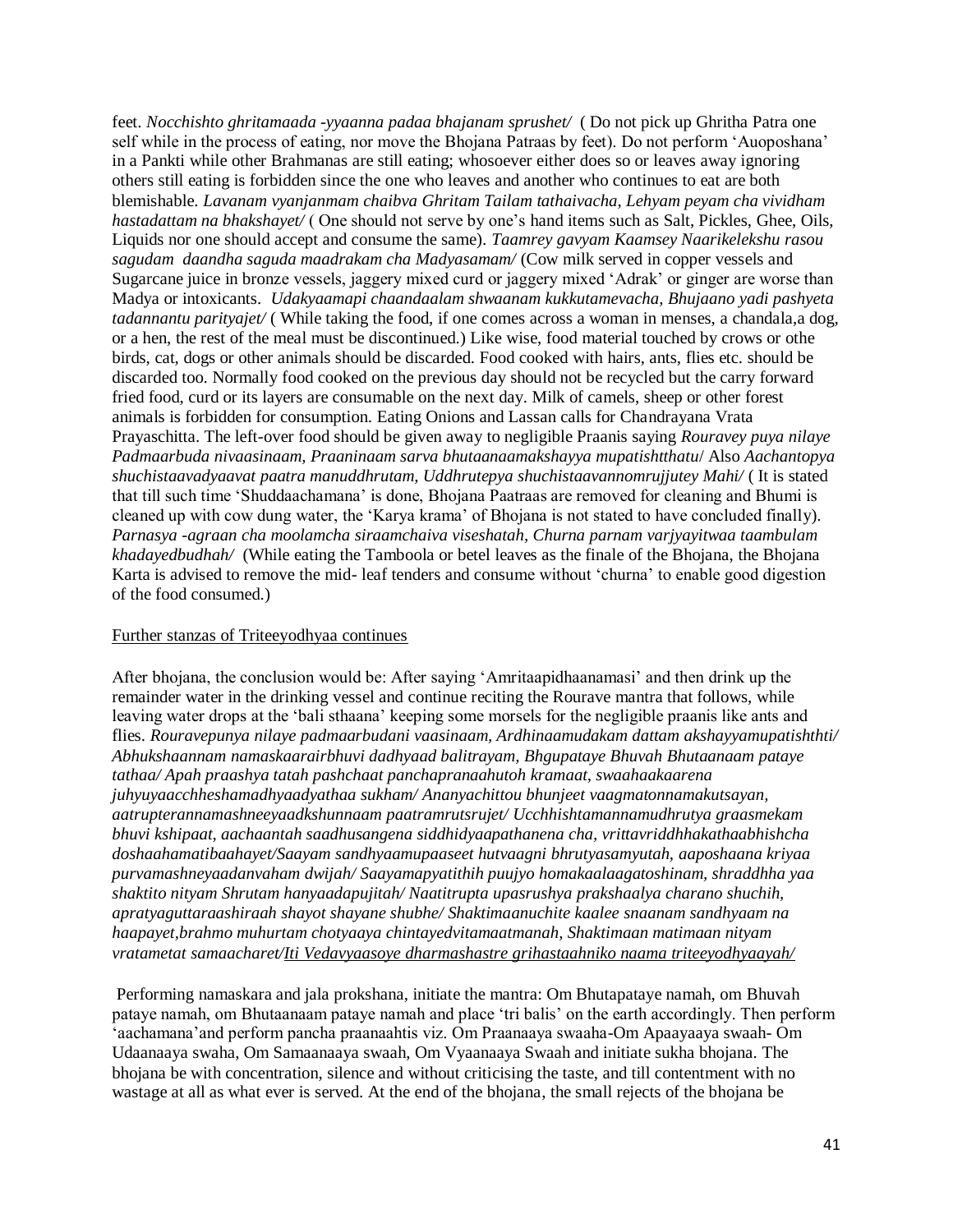segregated to a corner. Then perform aachamana in reverese to conclude. Thereafter would follow sajjana sanga-uttama vidyaa pathana and shravana. By the Suryastama,along with parivaarajanaas agni havanasandhopaasana and saayam bhojana. Atithi satkaara would follow. Afrer due rest and exchange of views, night sleep by avoiding uttara dishaa sukha nidra.Shaktimaan grihastha should reject alasa buddhi and at the Brahma Muhurta get ready for the kartavyaas.

# CHATURDHODHYAAYA

## Grihataashrama prashamshaa purvaka teertha dharma varnana

*Atha grihastaashrama prashamsaa purvaka teerthadharma varnanam, aashrame yaani punyaani mokshadharmaashritaanicha/*(Following is the Vyasa's 'shaastra dharma saara sangraha' seeking to depict 'chathur varnaashrama dharmaas' for one's own liberation.

*Grihashramaat paro dharmo naasti naasti punah punah, sarva tritha phalam tasya yathoktam yastu paalayat/* This might be asserted again and again, that no dharma other than grihastaashrama dharma would be far superior. Th follows that dharma would reap the fruits of 'sarva teertha darshana phala'.

*Guru bhakto bhritya posho dayaavaananasuuyakah, nithya jaapo cha homocha satha vaadee jitendriyah/ svadaare yasya santoshah paradaara nivartanam, apavaadopi no yasya tasya teertha phalam grihe/* Those who venerate the elders, provide succor to several needy ones, who are ever merciful, nitya gayatri vratas, nithya homa -agni karya kartas, satyavaadis, jitendriyas or whose who could maintain self composure by way of controlling excessive desires, anger, narrowmindedness, facinations, arrogance and mean mindedness, besides being contented with one's own wife with no feelings for other sex, are stated to be truly admirable reaping the sweet fruits of sarva tirtha darshana bhagya too.

*Para daaraan paradravyam harate yo dine dine, sarva tirthaabhishekeena paapaam tasya na nashyasti/* Those who seek and ever desire for opportunities for illicit money and women by even remote thoughts, much less of such actions, remain ineligible of 'samasta tirtha yatras' and related praiseworthy deeds too get nullified.

*Guheshu savaneeyeshu sarvatirtha phalam tatath, annadasya trayo bhaagaah karthaa bhaagena lipyate/* In those reputed househols where 'soma- savana- and such yagjna karyas' are executed regularly, the 'sarva tirtha yatraa phala' gets automatically hastened to arrive. Be it clarified however that such house holds which readily resort to anna daana and other kinds of charities reap three fourths of the sarva tirtha phala and the karma karyas of the households of the one fourth thereof.

*Prathi shrayam paada shoucham brahmanaancha tarpanam, na paapam sampruto shottasya balim bhikshaam dadaati ya ha/* To those who provide shelter to sad-brahmanas, resort to their 'paada prakshalanaas', provide good and suptuous food, make them feel at home, and such offer ideal ' atithi satkaaraas', sinfulness runs away from them ever.

*Paadodakam paada dhritam deepamannam pratishrayam, yo dadaati braahmanebhyo nopasarpati tam Yamah/*Those who venerate brahmanaas by 'paada prakshaalana' with clean and scented water, offer neeraajanaas to the feet, bestow sumptuous food and rest, even Yama deva would never reach such dharmaatmaas.

*Vipra padodakaviklinnaa yaavatthisthati medinee, taavat pushkara paatreshu pibanti pitaromritam/* As long as earth is washed with sad-brahmana's 'paada prakshaalana,till then pitru devataas would be able to enjoy the drink of amrita.

*Yatphalam kapilaa daane kaartikyaam jyeshtha pushkare, tat phalam rishayah shreshthaa vipraanaam paada shouchane/*Jyeshtha Rishi ganaas! Be it known that the fruits of 'kapila godaana' on Karthika Purnima at jyeshtha pushkara naama tirtha are similar to vipra paada prakshaalanaas!

*Swaagatenaagnayah preetaa aasanena shatakratuh, pitarah paadashochena annaadyena prajaapatih/*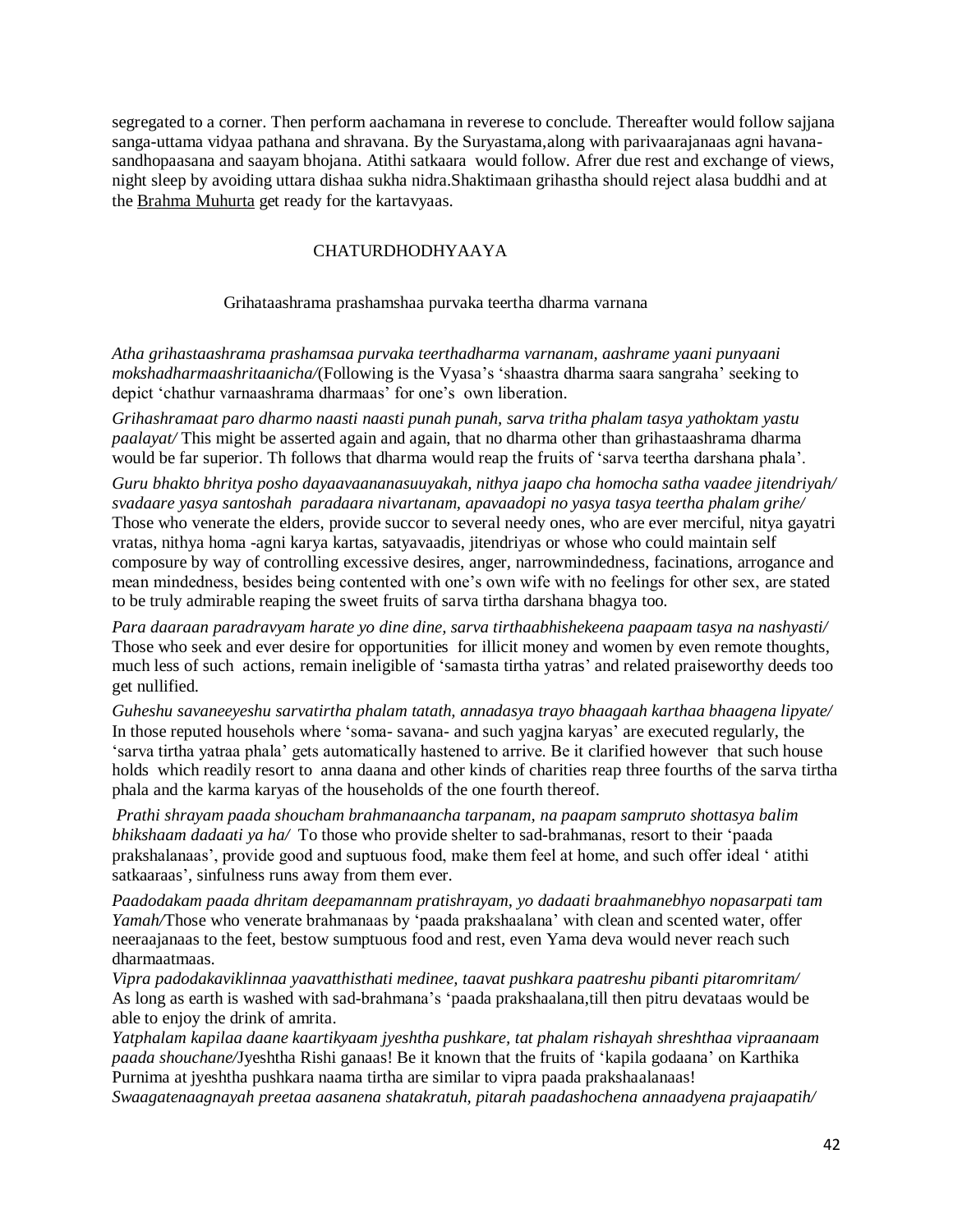As and when a 'sad-brahmana' is welcomed to one's house, then the agni in that home becomes contented, providing 'aasana' to him then Indra would feel happy , his paada prakshaalana yields the contentment of pitru devatas, and providing excellent bhojana makes Prajapati himself. *Maataa pitroh param teertham ganga gaavo visheshatah, brahmanaat praramam teertham na bhutam nabhavishyati/* Indeed sacred ganga and mother cow are stated as being superior to one's own mother and father; yet far more significant and hallowed is a 'sad-brahmana' now and for ever! *Indriyaani vasheekrutya griha eva vasennaarah, tatra tasya kurukshetram naimisham pushkaraanicha/*

Once a person of 'indriya nigrah' or of extreme self restraint might as well stay home and need not have to undertake tirtha yatras to kurukshetra, naimishaaranya, or pushkara and such punya kshetras at all!

*Gangaadwaaramcha kedaaram sannihti tathaiva cha, etaani sarva tirthaani kritaa papaaih prmuchyate/*  Seated at one's home with the utmost self restraint and with stability of mind duly and dutifully performing the best possible 'sat-kaaryaas' yields even more significant 'punyam' or virtuous contentment than the visits of Gangaadwaara/ Haridwaara, Kedarnath and such tirthas for 'paapa vimukti!'

*Varnanaamaashramaanaam cha chaturvarnasya bho dwijaah, daana dharma pravakshyaami yathaa Vyaasena bhaashitam/*Vyaasa addressing dwijas states: hey dwijaas: I would like to underline the 'chatur varnaashtrama vyavastha' and 'daana dharma'. This precisely what I seek to stress all about.

*Yadyadaati vishishtebhyo yacchhaashnaati dine dine,taccha vittamaham manye shesham kasyaabhirakshati/*It is only those kinds of specified monetary resources which are utilised for the purposes of charity to the needy yet such resources after meeting one's own family requirements kept as deposits are of little avail.

*Yadyadaati yadshnaati tadeva dhanino dhanam, anye mritasya kreedanti daarairapi dhanairapi/* Only that kind of 'sampada' with which one's family requirements are fully met with and charities are given away is known as the genuine wealth. Indeed of what avail is the surplus fund after the person concened is dead which is merely unutilised but for the luxuries of the family *but not for their sustenance!*

*Kim dhanena karishyanti dehinopi gataayushah, yadvardyuyutum icchhantacchhareeramavashvatam/* Of what avail of the money of the aged as death gets round the corner and hence 'dhana sanchaya' is meaningless.

*Ashaashvataani gaatraani vibhavo naiva shashvatah, nityam sannihito mrityuh kartavyo dharma samgrahah/* The truism is that human body is transcient and equally so the fortunes. Death is a certainty and thus 'dhana sangraha' is evidently paramount to 'dharma sangrah'.

*Yadi naama na dharmaaya na kaamaaya na keertaye, yatparityajjya gantavyam taddhanam kim nadeeyate/*Being fully aware that 'dhana' would not yield 'dharma' nor these too would yield fullfilment of all material desires and pemanent 'keerti' anyway especially as life is transcient, then why not give away 'dhana' as 'daana'!

*Jeevanti jeevito yasya vipraa mitraani baandhavaah, jeevitam saphalam tasya aatmaartham ko na jeevati/*Indeed it is that life and that kind of living which brahmanas, mitraas, baandhavaas seek to secure which is of 'saarthakata' or of truly purposeful and ever fruitful!

*Pashavopi hi jeevanti kevalaatmodarambharaah, kim kaayeena suguptena balinaa chirajeevanaa/* Animals would essentially aim to fill in their stomachs and appease their hunger. Of which purpose else that human body and life is worthy excepting one's own sustenance, body upkeep and living with neither purpose nor use for others!

*Graasaadardhamapi graasamarthibhyah kim na deeyate, icchhaanuropo vibhavah kadaa kasya bhavishyati/*If one fistful food is to be offred to a person, why not half of that fistful food be offered to another person too! The donor might decide as to who of the two might deserve better!

*Adaataa purushasyatyaagi dhanam samtyajya gacchhati, daataaraam kripanam manye mritopyartham na muchyati/*He who does not offer 'daanaa' at all is termed as a 'tyaagi' since he leaves the wealth while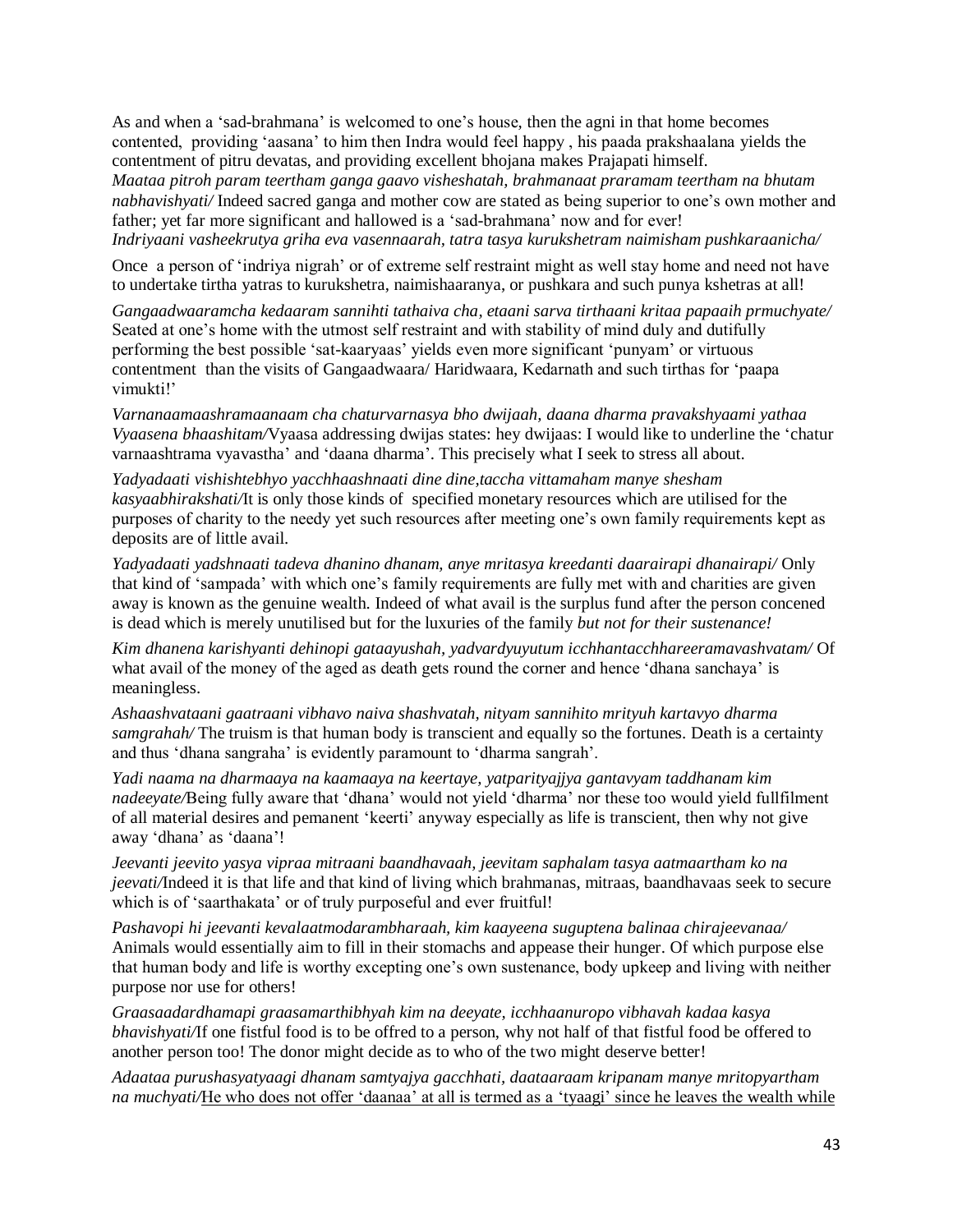dying in this world itself. Contrarily, he who performs charity is better called a 'kripana' or tight fisted inasmuch as even after death would be clinging to that truthful wealth!

*Praananaashastu karyavyo yah karvavyo na so mritah, akritaarthastu yo mrityu praaptah khara samohi sah/*The truism is that one has to leave one's 'praana' any way, but the person once dead having performed daana dharmaas is stated as a 'kritaartha' since he or she would die never being a 'chiranjeevi'. Contrarily the departed one is better called a donkey!

*Anaahuteshu yaddhattam yacchha dattamayaachitam, bhavishyati yugasyaantasyaanto na bhavishyati/*That person who is called away from one's existence as having given away 'daana karyas' or otherwise, stock taking is accounted by the Supreme by the end of each yugaantara. But the magificence of daana dharmaas is everlastiing ever.

*Mritavatsaa yadhaa goushcha trishnaalobhena duhyate,parasparasya daanaani lokayatraa na dharmatah/*Just as a mother cow cries out for the sake of its dead 'vatsa' due to hunger and thirst, in the same manner charity when given in a natural way as for loka yatra but not for the sake of dharma. In other words, what ever is done by a mother to a child is normal and not construed as a charity act of dharma.

*Adrushte chaashubhe daanam bhoktaa chaiva na drushyate, punaraagamanam naasti tatra daanamam anantakam/*Daana dharmas given away to counter inauspiciousness are not truly motivated; it is only the 'nishkaama daana' that is valid as only such charities are genuine with no expectations in return.

*Maataa pitrushu yahadyaad bhratrushu shvashureshucha, jaayaapatyeshu yadyadyaat sonantah swargasankramah/* What ever daana karyas are accorded to one's mother and father, to brothers or sonin-laws, wives and children are stated as eternal steps to swarga.

*Pituh shatagunam daanaam sahasram maaturuchyate, bhaaginyaam shata sahasram sodare dattamakshayam/*Charities to one's father is of the worth of hundred units, to one's mother is thousand folded, to one's sister is of a lakh units, and to one's own brother is of 'akshaya phala' indeed!

*Ahanyahani daatavyaam braahmanebhyo muneeshvaraah, aagamishyati yat paatram tatpaatram taarayishyati/*Hey Munishwaro! Sadbrahmanaas deserve 'daanaas' each and every day; that 'daana paatra' not only is well deserved but also reaches to higher lokas most certainly. .

*Kinchidvedamayam paatram kinchidpaatram tapomayam, paaraanaamuttamam paatram shudraannam yasya nodare/*As some 'paatraas' or containers are 'veda-jnaana mayam' or surfiet with knowledge of scriptures, while other containers are saturated with 'tapas' and of intensive Introspection about the Unknown. Of such varied containers that a blessed human being carries with is never ever such as to carry that kind of food which naked material tastes of low class human beings.

*Yasyachiva gruhe murkho doore chaapi gunaanvitah,gunaanvitaaya daatavyam naasti muurkhe vyatikramah/*Of the two kinds of households of a 'moorkha brahmana' and a 'gunavaan brahmana', a person of maturity and good conduct would certianly need to avoid the moorkha brahmana no doubt and that type of avoidance is certainly not of the infringement of the principles of dharma.

*Devadravya vinaashena brahmasvaharanena cha,kulaanyaaya kulataam yaanti brahmanaatikramanena cha/*Those selfish humans who resort to stealing the 'Deva dhana' or the deeds meant for 'daiva kaaryaas' or of 'brahmana dhana' or even 'brahmana tiraskaara' are indeed dragged down to the ladder of the 'varnaashrama'and are cursed by their own Destiny!

*Brahmanaatikramo naasti vipro vipre vedavivarjate,jvalantamagnimristujya na hi bhasmaani hyuyate/* Any brahmana by birth only but not fit to be a brahmana by practice is readily discardworthy, since there is a clear distinction of 'prajjvalaagni' vis a vis mere ash indeed!

*Sannikrushtamadheeyaanam brahmanam yovyatikramet, bhojanechiva daane cha hanyaatri purusham kulam/*Those who resort to 'avahelana' or make fun of the 'shrotriya vedapaathi brahmana panditaas' especially in the matters of 'bhojana and daana vidhis' would attract their 'kula vinaashana' for three successive generations!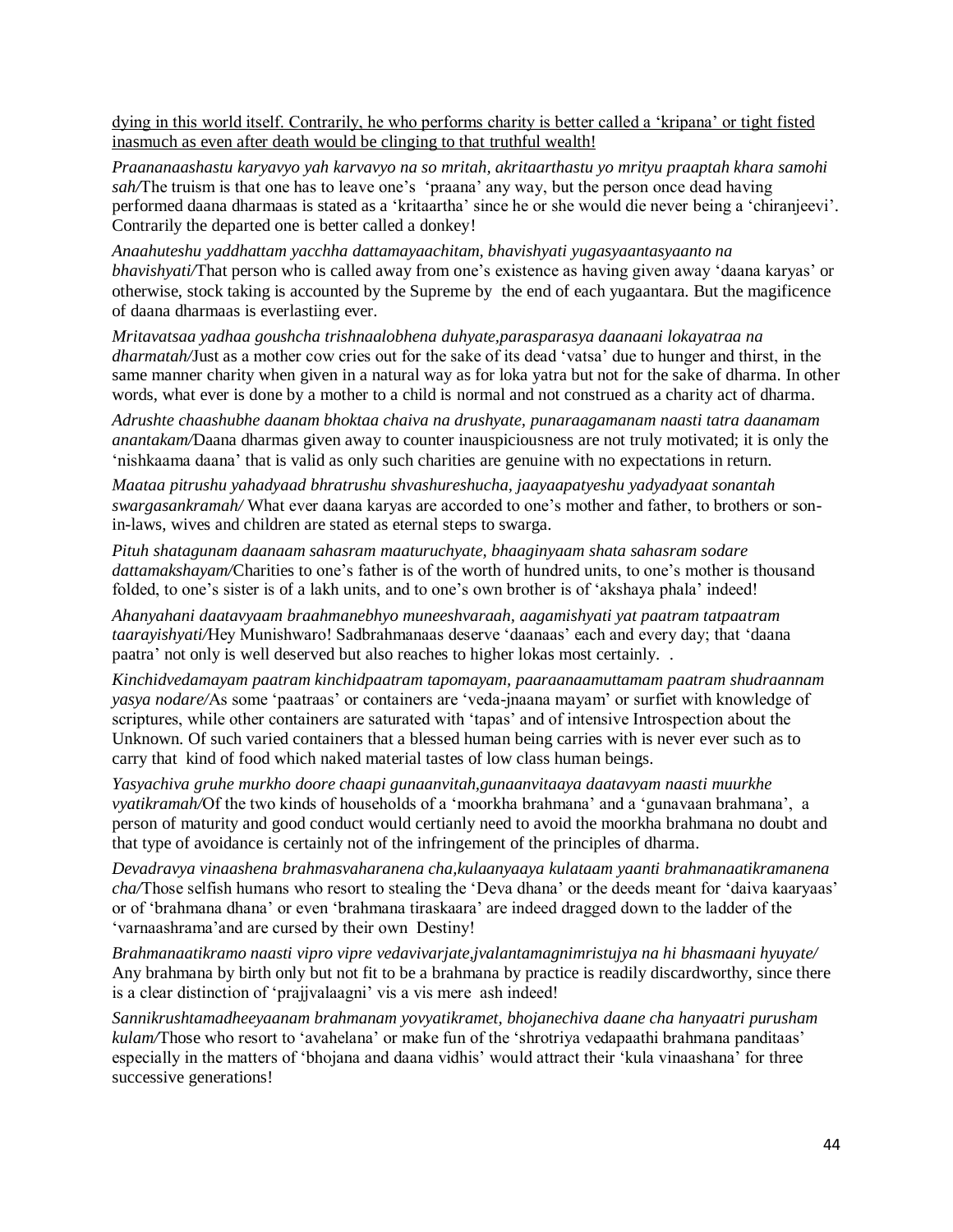*Mayaa kaashthamayo hasto yathaa charma mayo mrigah, yascha vipromadheeyaanaanastrayaste naama dharkaah/*A brahamana who is not used to 'veda pathana' is not a genuine brahmana, just an elephant made of a wooden piece is an an elephant, a deer skin is not to be confused as a deer!

*Graamasthaanam yathaa shunyam yathaa kripashcha nijalah, yascha vipronadheeyaanstra yaste naama dharakaah/*The truism is that if a person never born and belonging to a specific place is not a person or if a well of water has no water is not a well, similarly a brahmana without veda pathana is no brahmana!

*Brahmaneshu cha yadddattham yaccha vaishvaanare hutam, taddhanam dhanamaakhyaatam dhanam shesham nirardhakam/*Whatever wealth that a person earns as given away by way of charity to deserving viprajanas is like the agni utilised in 'havans' and the rest of wealth is a mere waste in life.

*Samamabrahmane daanam dwigunam braahmana bruve,sahasrasgunamaachaaryam hyaanantam vedapaarage/*Charities given to 'abrahmanaas' are stated to be of ordinary significance; those daanaas given to those who claim to be 'brahmanaas' merely by birth might be somewhat better. But the charities to 'aachaarya veda panditas' are assuredly of thousand times more. But, daanaas to 'vedaparanga brahmanottamaas' is stated as of 'ananta phala'.

*Brahma beeja samutpanno mantra samshaara varjitah, jaatimaatropajeevee cha sabhaved brahmanah samah/*That brahmana born merely as of 'beeja maatrotpanna' or merely born out of semen is no brahmana, yet with 'samskaaraas', varnaashrama vidhis of brahmacharya-sandhya vandanaa and the relevant agni kaaryaas, are the real brahmanas. There are forty Samskaaras viz. Garbha daana, Pumsavana, Seemontonnayana, Jaata Karma,Naama karana, Anna praashana, Choula, Upanayana, Four Veda Vrataas, Snaataka, Saha dharma charini samyoga; Pancha yajnaanushthaana viz. of Deva-Pitru-Manushya-Bhuta- Braahma; Ashtakaa paarvana, Shraaddha, Shravani, Agrahaayani, Chaitri and Ashviyuji being Seven Paaka Yajnas; Seven Haviryajnas viz. Agnyaadheya, Agni hotra, Darsha purna momths, Agraayana,Chaturmaasya, nirudha, pashubandha and Soatramani; and Seven Somas viz. Agnishtoma, Atyagnishtoma, Ukthya, Shodashi,Vaajapeya, Atiraatra and Aapteya: all these totalling forty!

*Garbhadaanaadibhirmantrair vedopanayanena cha, naadhyaapayati naadheete sa bhaved brahmanabruvah/*Mantra yuta garbhaanaanaadis besides vedapathana and agni karyas under the tutelage of a guru is the true brahmana.

*Agnihotri tapasvi cha vedamadhyaapayecchha yah,sankalpam sarahasyancha chaaturmaasyaistayeva cha, sankalpam sa rehasyancha tamaachaaryam prachakshate/*Achaarya is truly he who himself an agnihotri, tapasvi, and he who knows and is capable of teaching kalpaas and aaranyaadi upanishads and their 'goodha jnaana' besides able to enable veda pathana!

*Ishthibhih pashubandhescha chaaturmaasyaistayaivacha, agnishtomaadibhiryagjnaiyena cheshtam saishtavaan/*It is that true guru who realises and teaches the nuances and hidden meanings of pashu bandha-chaturmaasya and such ishti karyaas, agnishtomaadi yagjnaas and enable the shishya to guide the yajana as indeed the true Ishtavaan!

*Meemamsate cha yo Vedaan Shadbhirangaih savitsaraihi,Itihaasa Puraanaani sa bhavedpaaragah/*( It is he who is described as the Veda Pararaga who besides Veda Jnaana is also versatile in the Six Vedangas of Siksha, Vyakarana, Nirukta, Chhanda, Jyotisha and Kalpa as also Meemaamsa; he should also have the knowledge of Puranas and Itihasa)

*Brahmanah sa bhaveccheva Devaanaamapi Daivatam, Prakshanchaaiva lokasya Brahmatejo hi kaaranam/* (Such a Brahmana is indeed a Deva Deva or the evidence of, and reason for, Brahma teja in the universe).

*Brahmanasya mukham kshetram nishkarkaramakuntakam, Vaapayetatra beejaani saa krushih saarvakaamiki/*(Brahmana's bright face is like a pebble free and thornfree agricultural field in which human beings themselves are the seeds to be sown and the resultant crops are like the various desires fulfilled by them)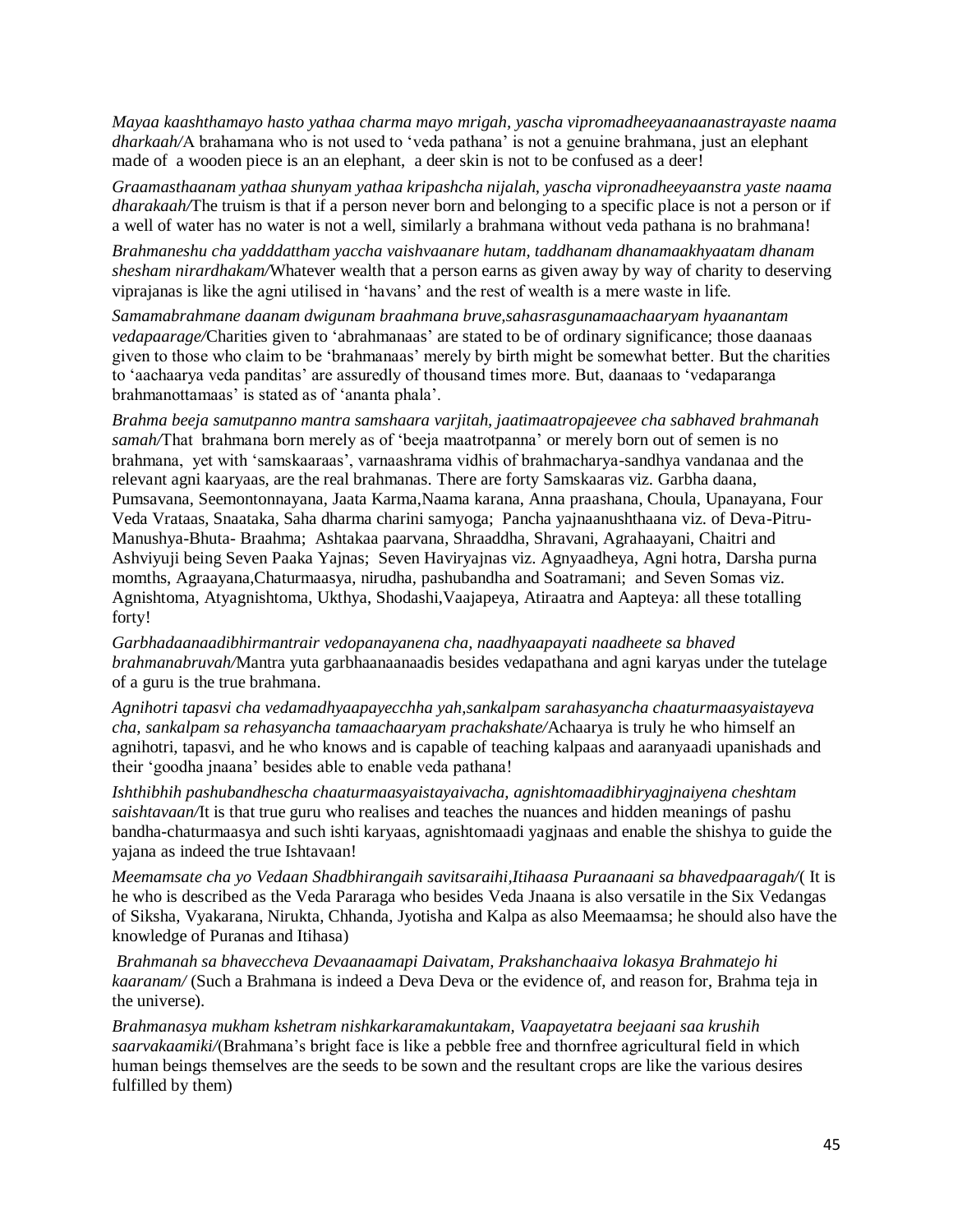*Sukshetre vaapayedbeejam supatre daapayedwanam, Sukshetre cha Supaatre cha kshiptam naiva vidhshyati/* (The seeds must be sown in ideal and fertile fields only and in such fields the seeds or various forms of yields or prosperity emerge)

*Vidya vinaya sampanne Brahmane gruhamaagate, Kreedanyoshadhayah sarvaa yaasyaamah paramaam gatim/*(It is only in the households of Brahmanas that Vidya and Vinaya or knowledge and discipline could thrive and by the entry of oushadhis or anna / food would become playful and lead to total fulfillment)

*Nashtashouche vrata- bhrashthe vipre veda vivarjite Deeyamaanam rudayatyannam bhayaadhvai duyshkrutam krutam/*( Those Brahmanas who are 'apavitraas' or of unclean physiques and characteristics, who are of depravity and meanness, who are Vedaheens and least enlightened are prone to fear, sadism and timidity).

*Vedapurna mukham vipram subhuktamapi bhojayet, na cha murkham niraaharam shaddraatra mupavaasinam/* (A Veda Brahmana only richly deserves fulfillment of food, instead of feeding a 'murkha' or an idiot who starves even for six nights!)

*Yasya gehe sadaashnanti havyaani tridivoukasah, Kavyaani chaiva Pitarah kimbhutamadhikam tatah/* (Who else is called an ideal Brahmana in whose house 'Devata havya shesha' and 'Pitru kavya shesha'are eaten!)

*Vedalaangala krushteshu dwija shreshtheshu satu cha, Yatpuraa patitam beejam tasyaiaah sasyasampadah/* (During the days of yore, the seeds that Brahmana'Sajjanaas' of virtue sowed by the 'veda swarupa hala' or tillers of Vedic features yielded 'sasya sampada' or the opulence of rich crops)

*Shateshu jaayate shutrah sahasreshu cha panditah, Vaktaa shata sahasreshu daataa bhavati vaa na vaa/*  (It is probable that among hundreds of persons, there might be a valiant and intrepid person born, among thousands there might be a Vidwan Pandita, among lakh of them an orator of fame, but nobody knows as to how many of persons that a 'Daata' (donor) or one with the great qualities of munificence and selflessness might emerge!)

*Na raney vjayahacchuroh adhyanaanna chapanditah, Na vaktaa vaakpatutvena na daataa chaartha daanata/* (By winning a battle one does to become a hero of all battles, a Shastri who teaches Shastras can become a Vidwan of all Vidyads, a person with facility of expresson cannot be acclaimed as a great orator cannot, but he who sincerely and selflessly donates with respect and in humility is indeed designated as a data!)

*Indriyaanaam jaye shuro, Dharmacharita panditah, Hitapriyoktibhir vaktaa daataa sammmana daanatah/* (A person who possesses physical and mental control is a truly gallant hero, a meticulous practitioner of Dharma or Vrtue is a genuine Vidwan, a soft spoken convincer in arguments and persuader of proactive actions is a real Orator, and he who donates as per the reciever's needs and necessities with respect and polteness without seeking a return is an authentic data!).

*Yadye kapatam krutyaam vishamam dadaatisnehaadbhaadwaa vaarthahetoh, Vedeshu drushtam Rishibhiscgha geetam tad brahmahatyaam Muniyo vadanti/* (Any charity given out of compulsions of money returns, or fear, or publicity and providing Brahmanas excellent bhojana by way of 'saha pankti'or with equal status is as motivated as committing 'Brahma hatya' as stated in Vedas and amplified by Rishis!)

*Upare vaapitam beejam bhinnabhaandeshu goduham, Hutam bhasmaani havyancha murkham daanamashaswatam/* (The seeds sown on the top layer of soil, collecting milk from a cow's udder into a broken vessel, the 'ahutis' or ghee homas offered to the ashes of the agni kunda, are as wasteful as giving 'daana' to a 'Murkha')

*Amritam Brahmaanenna daridram Kshatriyasa ha, Vaishaannenena heentwa heenajaatenna narakam vrajet/* (The bhojana served by a Brahmana is like Amrita, that which is served by Kshatriyas leads to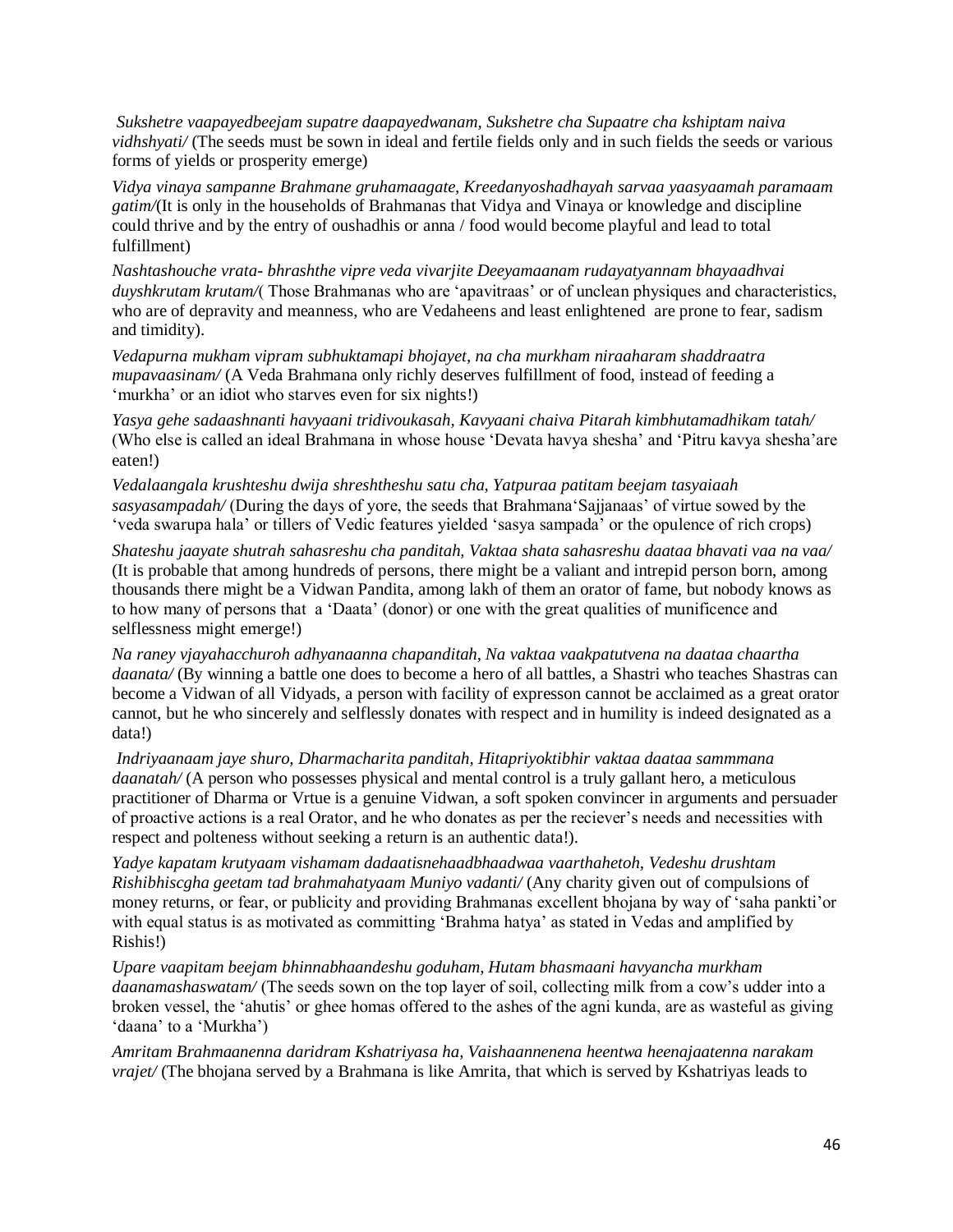daridrata or poverty, the food served by Vaishyas leads to meanness, and that served by the low class is as bad as 'naraka prapti')

*Pankti bhedi vrithaa paaki nityam Brahmana nindakah, Adeshi Veda vikrataa panchaite Brahma ghaatakaah/*( Those who maintain distinct sections of the guests in their homes as per richness or commonality, who cook for one's own bhojana without sharing with others, who are habitual offenders of Brahmanas, who seels to boss over for no reason, who sell Veda Scriptures for money, and teach Vedas or Scriptures for monetary considerations are to be called as the Five ill-famed Brahma Hatyaaris)

*Idam Vyaasa matam nitya madhyatvam prayatnatah, Etadyuktaachaaravatam patanam naiva vidyate/*  (This theory propounded by Vyaasa Maharshi should be always read and understood properly. Those who follow these precepts would never ever be downgraded in their lives!)

#### **[**Vishleshana on Prominent Tirthas in Bharata Desha vide Padma Purana a follows

The entire Bharata Varsha is laced with several Tirthas, mostly to cater to the devotional feelings of persons at Places situated nearby as also to attract quite a few devotees from far off Places depending on the intensity of their Bhakti and the pull of such Tirthas owing to their reputation. Tirthas are the abodes of Rishis. It is strongly believed that Devas made frequent expeditions and Lord Brahma stayed there for long duratons. In fact, only those whose physical abilities are in order, or are disciplined, non-egoistic, performers of Vratas, truthful, determined and highly devotional would reap maximum advantage rather than the run of the mill crowds without aim or purpose. For example, those visiting Pushkara Tirtha ought to observe a strict regimen of Snaana-Deva Puja-Pitra Shraaddha-Agni Karyas- Daana- Dhyana-Tapsya and total dedication, and then only the real fruits are reaped, including transfers to Brahma Loka! Casual visits to the Tirtha are of academic interest to merely publicise that they have too registered a trip! Any marginal return of Tirtha Visits of informal nature is peripheral.It is said that the best route to Tirthaas is to commence the Yatra from Jambu Marg, observe single meal for five nights and worship Bhagavan Vishnu with austerity. From Jambu Marg to Tundulikashram to Agastyashram where three nights are to be spent fasting and performing Deva Puja and Pitra Puja which would give Agnishtom Yagna Phala. Further on visit Kanyashram Tirtha for worshipping Devi Lakshmi and proceed toYayati Patana Sthan and perform 'Parikrama'; this entire package would bestow the fruit of executing Ashvamedha Yagna. Continuing the austerity of moderate food, one should carry on visiting Mahaakala Tirtha at Ujjain, to worship Mahaa Kala Linga by 'Abhisheka' with milk followed by the sacred Snaana at Koti Tirtha.There after one should continue the Yatra at Umapati Tirtha at Bhadravati Sthaan. The worship at these Tirthas would fetch the Punya of Godaan and joining Shivaganas. Deva Puja and Pitru Tarpan at Holy Narmada provide the fruits of Agnishtoma Yagna and automatic demolisher of sins. It is said that even the vision of Narmada River is as good as snaanas at Sarasvati and Yamuna for seven days each and a mere 'sparsha' (touch) of Ganga River. Narmada is said to be a highly Sacred River in Three Lokas, where Devatas, Asuras, Gandharvas, Rishis and others attain siddhis by performing Tapasya on its banks. Sage Narada told Yudhihtara of Pandavas that after taking 'Vidhivat' (formal) snaana in Narmada and spending even one night's stay on its banks would demolish hundred 'peedas' or serious impediments of severe nature. Those who perform formal 'Pinda daan' with Veda Mantras at 'Janeswar Tirtha' would satisfy Pitras till 'Maha Pralaya Kaal'. On the four sides of 'Amarakanta Parvata'are set up Koti Rudras; if a devotee were to take a sacred 'Snanaa' (Bathing) and worship with flowers and chandana to as many Rudra Lingas as possible, the Koti Rudra Bhagavan would be extremely pleased most certainly and without doubt. On the western side of the Amarakanta Mountain, there is a Presence of Bhagavan Maheswara and worship of this Idol would provide salvation to seven previous generations! In fact, there are some sixty crore and sixty lakh Tirthas around all the four sides of Amarakanta Mountain and those who stay there for good time by observing Brahmacharya with full control of Indriyas devoid of violence and falsity would indeed be blessed by Maha Deva. River Kapila in the Southern part of the Mountain, is highly sacred and propitious and worship of innumerable Tirthas around fetch funds of Punya; River Vishalyakarana is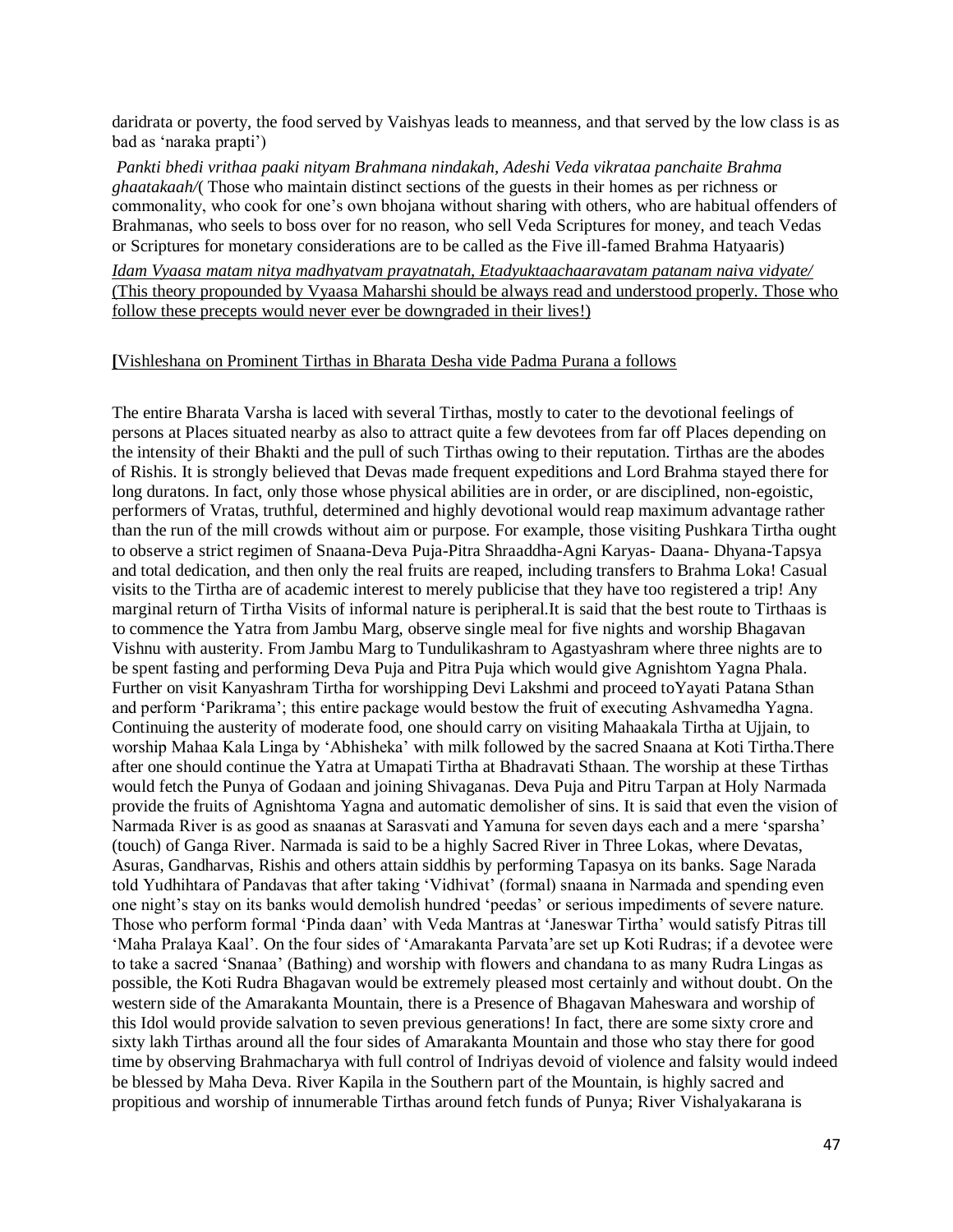another holy entity which tears down sins instantly and wrecks all traces of unhappiness in life! Snaana-Dhyana-Puja-Tarpana-Shraaddha-Daana- Dakshina at the time of Surya Grahana or Chandra Grahana (Solar / Lunar Eclipses) at Narmada or Kapila / Vishalyakarana would bestow ten-time more of Punya along with Pundareeka Yagna Phal. Finally, Snaana- worship at Jwaleswara Maha Deva Temple provides Swarga and death at this Tirtha would free the soul from the cycle of births and deaths! The Narmada-Kaveri Sangam, like Ganga-Yamuna Sangam, is another holy spot where Snaana, worship of Devas/ Pitras and Yagna Karyas are performed to accomplish superior levels of 'Mahatmya'. Among the various Tirthas on the Narmada banks are Panneswar where Devas come down to bathe; Garjan (Indrajit) which fulfills ambitions and enterprise; Brahmaavart where Lord Brahma bestows Gyan and Creative Power; Angaareshwar where one worships Bhagavan Rudra for 'Rudra Loka Praapti'; Kundaleshwar where Shankara and Devi Parvati take frequent sojourns; Pippaleswar for the benefit of Rudra loka nivasa; Vimaleswar to purify soul and if dead tavel to Rudra Loka; and Pushkarini Tirtha for eligibility of half of Indra's throne. Devatas and Gandharvas greet the Sacred Nirmada thus: Punyajala Narmada! You are among the leading Rivers and my greetings to you.You are the one worshipped by Rishis as materialised by Mahadeva; you are the preserver of Dharma and Devas bend their heads down to your feet. You have the power of purifying each and every material and are worshipped by everybody.) If any Brahmana recites this Stotra would become a Veda Vidwan; a Kshatriya would attain victory in battles; a Vaishya gains profits in business, and a Shudra achieves 'Uttama Gati' (higher status). Apart from the above, many other Tirthas are distributed on either the banks of the Sacred Narmada such as Shulabhadra, Bhimeswar, Narmadeswar, Adityaswar, Mallikeswara, Varuneswara, Neerajeswara, Koteswara, Vamaneswara, Vateswara, Bhimeswara, Nandi Tirtha, Vyasa Tirtha, Erandi Tirtha, Suvarna Tilaka, Skanda Tirtha, Sarva Tirtha, Shakra Tirtha, and so on.Having heard about the Tirthas on the banks of River Narmada from Devarshi Narada, King Yudhishtara became enthusiastic to learn about the other important Tirthas in Bharata Varsha. He evinced interest for instance in the magnificence of Sage Vasishtha's Ashram on Arbuda Mountain (who was the son of Himalaya) where a single night stay bestowed the Punya of daana of thousand cows. Likewise, one should visit Pinga Tirtha where the fruit of charity of hundred cows was received. One should also visit Prabhas Kshetra where Agni Deva stayed always and would be qualified for the Punya of 'Manava Agnishtoma' and 'Atirathra Yagna'. Further one should witness the Sangam of River Sarasvati and the Sea on the western Bharata, where also the 'phala' of charity of one thousand cows would be reaped. Stay of three nights and simultaneous performance of Pitru Tatpanas at Varuna Tirtha would award Ashwamedha Yagna phal. Vara daana Tirtha was also stated to endow Sahasra Go Daana Phala. Visit to Dwarakapuri could not be missed as even now 'Mudras'or reproductions of Trishul on Lotus Leaves are visioned there. Snaana- Rudra Puja-Pradakshina at Shankha kantheswara Tirtha would grant ten Ashwamedha Phal and remission of sins for the entire life. Even mere reaching Vasudhara Tirtha would provide the fruit of the Horse-Sacrifice while Tarpana to Pitras would benefit far further. Not far from here were Vasu Tirtha immensely liked by the Ashta Vasus as also Brahma Tunga Tirtha for pleasing Lord Brahma by worship and Renuka Tirtha for purifying of conscience. In the near vicinity were Pancha Nada Tirtha, Bhima Tirtha and Giri Kunja Tirtha. In Kashmira Pradesha the Tirthas are Vitasta Tirtha, Malada Tirtha, Dirgha Satra Tirtha, Shashayana Tirtha (reputed for Snaanas in River Saraswati on Kartika Pournimas), Kumarakoti Tirtha, Rudra koti Tirtha and the most renowned Sangama Tirtha for bathing in the River Saraswati for destroying life-long sins. In Kurukshetra, Narada's recommendation was for a month-long stay, where Bhagavan Vishnu was stated to have been very receptive to the desires of his devotees, where there was a Place known as 'Satata Sthan' or Place Forever quite appropriately. The popular Tirthas in Kurukshetra included Shalvikini, Panchanada, Soma Tirtha, Kruta Shoucha, Pampa, Varaha Tirtha, Kaaya shodhana, Lokoddhhara, Kapila and Go -Bhavana. Even if the air-borne dust of Kurukshetra got deposited in the skin pores of a Pilgrim, sins of the traveller in the region evaporate away into thin air; this was what Sage Narada affirmed! From Kurukshetra, Narada desired to visit Brahmavarta and gradually reach Kasishwara to get rid of sins, proceed to Sheetavana and Swarnalomapanayana.It was recommended that one should preferably enter Pundarika Tirtha on Shukla Paksha Dashami and after reaching Trivishtap Tirtha, take bath in the River Vaitarini to wash off sins and worship Bhagavan Shankara. Thereafter, a devotee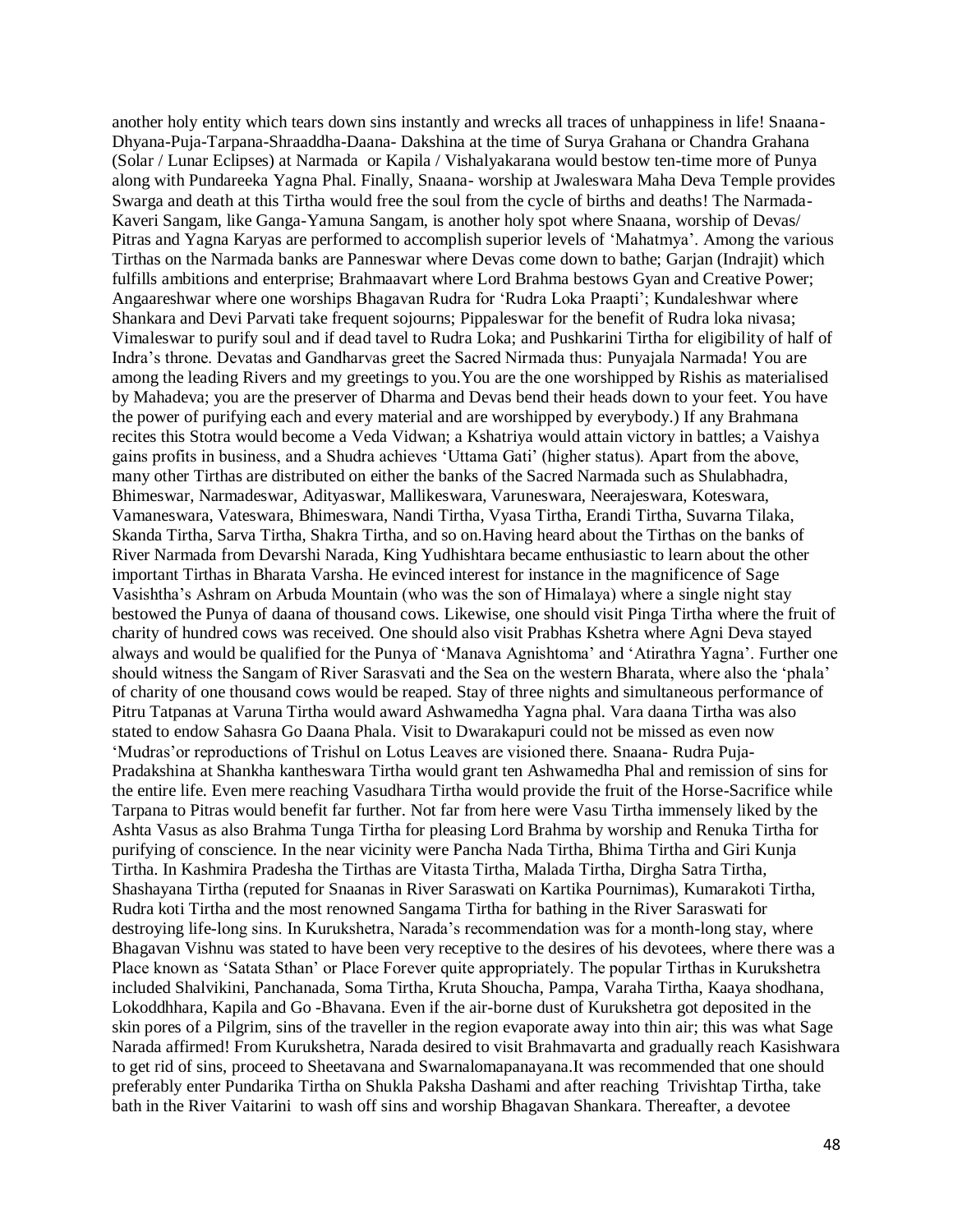should visit Paanikhyat Tirtha and Mishrikha Tirtha. It was stated that Maharshi Veda Vyas sought to unite the Tirthas around and hence the name was Mishrika. There was Runantak Kuup where Til daan be performed and two very significant Tirthas named Ahan and Sudina Tirthas where Snaanas bestow the blessings of Surya Deva. Snaanas and Pujas at Koti Tirtha would enable charity of thousand cows. Kapalamochana Tirtha on the banks of the Holy River Sarasvati and the highly popular Pruthudak Tirtha for worshipping Devas and Pitras were two holy spots with unbelievable power. The belief had been that there would be no 'Punarjanma' after worship at these two Tirthas! At the Samgam (Confluence) of Rivers Saraswati and Aruna, a three-night stay at the world renowned Tirtha would relieve sins of seven generations including Brahma hatya. From there, two Tirthas called Shathasahastra and Sasahastra are reputed too as visits and Pujas endow the Punya of donating a thousand cows. Snaans and Worships at Renuka Tirtha, Panchavat Tirtha and Sthanuvata Tirtha were all highly significant, before a devotee reached Sannihita Tirtha where sacred snaanas during Solar Eclipses are stated to equate those at all the Tirthas, Jalasayas, Kupas and Mandirs. Naimisharanya,-stated to be the most significant Knowledge Center and the unique Meeting Point of Rishis and their deliberations signifying the contents of all the Holy Puranas and Scriptures addressed by Veda Vyasa, Maha Muni Sutha, Sage Shounaka and otherswas the famed Region where the Kali Kala Chakra could not enter and kept the age-old Sancity of earlier Yugas in tact. From Kurukshetra to Dharma Tirtha where Yama Dharma Raja performed penance of thousands of years, folowed by a visit to Kalaapa Vana, Suvarna Tirtha and Sougandhika Vana is stated to be a great experience since the sins of seven generations would get evaporated. Pilgrimage to Gangadwar (Haridwar), Koti Tirtha Snaan and worship at Sapta Ganga, Tri Ganga and Shakravarta Tirthas would fetch the fruits of performing Pundarika Yagna and Sahasra Go Daana. The most important 'Yatra' as commended by Narada Muni related to Kalindi Tirtha. The Devarshi asserted that the 'Punya' earned from the pilgrimage to Pushkar, Kutukshetra, Bhahmaavarta, Pruthudak, Avamukta Kshetra (Kashi) and Suvarna Tirtha could be equated to that of Yamuna Snaan! Bathing in Yamuna with or without 'Sakaama' or 'Nishkama' ie with or without objective was certain like what a 'Kama dhenu'or 'Chintamani' (desire- fulfillers) would impart instantly. Those bathing in Kalindi waters irrespective of their 'Varnas' or castes would become handsome, healthy and strong and what was more, they would be highly blessed. Narada Muni said that in Satya Yuga, persons are liberated by means of Penance and Tapas; in Treta Yuga by Gyan, in Dwapara Yuga by Yagnas, and in Kali Yuga by giving away 'Daanas', but Kalindi Kanya or Devi Yamuna surpassed these limitations since even a worshipful 'Snaana' would be enough to liberate the person concerned in the present Yuga.In this connection, Sage Narada gave the illustration of a Vaishya called Hemakundal who amassed riches, although by fair means, but did not beget children for long. He followed a highly virtuous life of Deva Puja, giving away donations, Atithi-Satkar (Respects to Guests) and such other 'Punya Karyas'. As a result, he was blessed with two sons, but both of them squandered money and out of helplessness, the Vaishya retired into forests. The sons Shrikundal and Vikundal squandered the hard earned and honest money oh the father and became victims of wine, women and gambling. They died early due to vices almost simultanenously.Yamadootas took away the two brothers to Yamaloka where the elder son was sent to Rourava Naraka while the second son was sent to Swarga.This happened so, even though both the sons did same kind of vicious deeds but the second son took only two dips in River Yamuna; the first 'snaan' liberated his sins and the second dip granted him Swarga! As the Yamadootas conveyed to Vikundal that it might be possible to transfer his elder brother also to Swarga, there was perhaps a possibility to do so if only the Punya of the younger brother could be donated to his elder brother, then the younger decided to do so; by this transfer, the elder brother no doubt was able to reach Swarga, but in view of the self-less sacrifice of the younger one in the process of donation so liberally given away to the elder brother, he too was given a berth in Swarga! Devarshi Narada described then the magnitude of Kashipura to Yudhishtara. Bhagavan Shiva and Devi Parvati adorned the Throne atop the mount of Meru Parvat once and the latter desired to know as to how his devotees could vision the Bhagavan without experiencing too many insurmountable obstacles. Parama Shiva then gave away the secret that Kashipura was the unique Place of his residence where his devotees could observe the requisite regulations of Dharma and vision him instantly. Kashipura thus came to be known as the Avimukta Kshetra which had been dear to him; whatever endeavours that human beings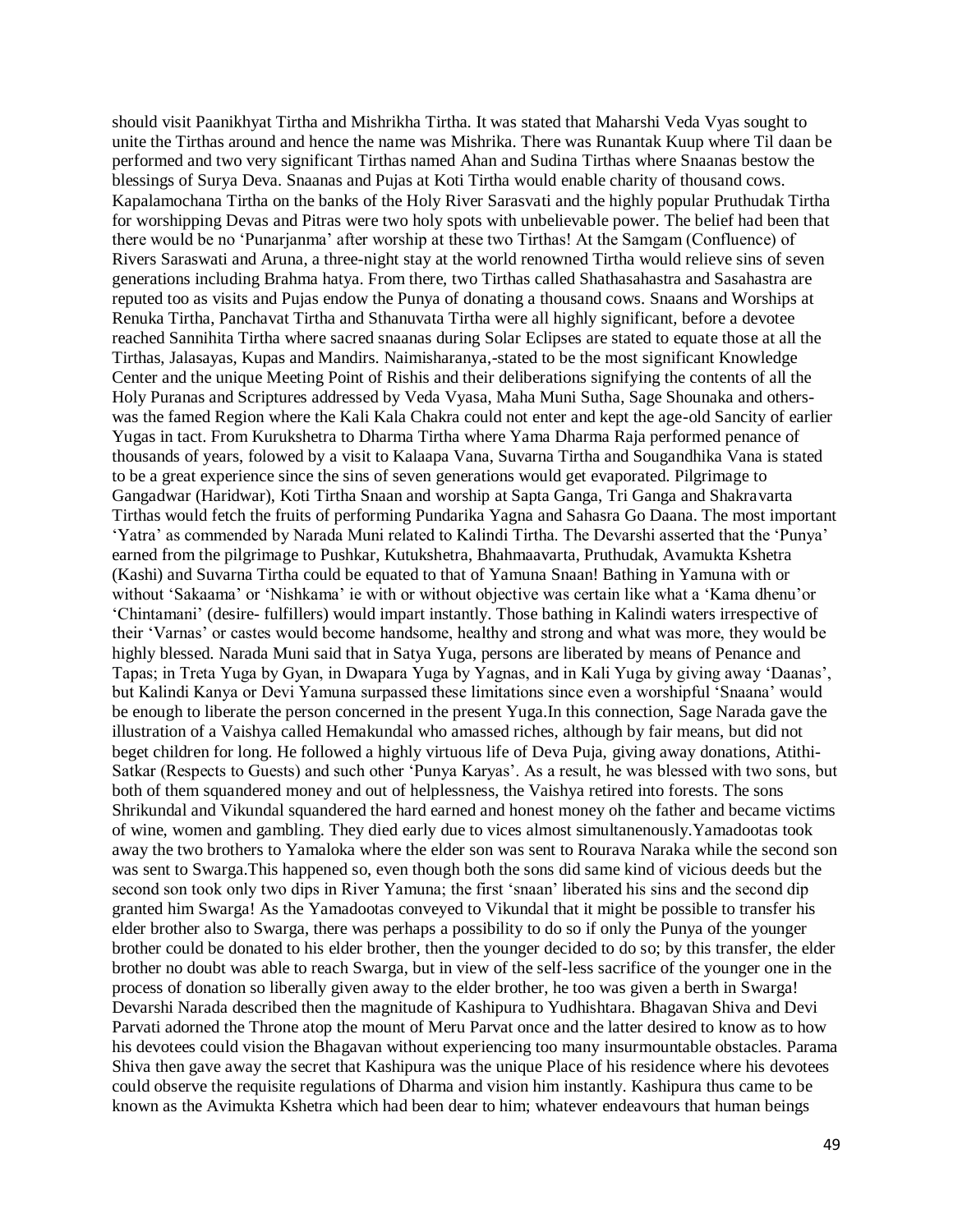could perform at Varanasi by way of Daana-Japa-Homa-Yagna-Tapasya-Dhyana-Adyayana and Gyan would all be everlasting. The past sins of all the Beings stored for thousands of births would vanish even while entering Kashipura. This would be applicable to Brahmanas, Kshatriyas, Vaishyas, Shudras, Varnasankaras or of mixed varnas, women, Mlecchhas, Chandalas, animals, birds and worms and ants. To those who were about to die in the Avimukta Kshetra, Bhagavan himself would preach the Taraka Brahma Mantra. The Sacred Place called Varanasi in between the two Rivers of 'Varana' and 'Asi' is full of 'Nitya Vimukta Tatwa' or the Philosophy of Permanance and Liberation. There was never a Place like Varanasi nor ever be where Bhagavan Narayana and Deveswara resided with luminosity. A Great Sinner or even a worse example like him would qualify for liberation as soon as he entered Varanasi. That was the reason why 'Mumukshus' or those desirous of achieving liberation desired to reside in Kasi with selfcontrol and dedication till their termination and prompt Bhagavan Shiva himself to bestow 'Gyan' and 'Mukti'to them). Narada asserted that just as Purushotthama Narayana was the superior among Devas, and Maha Deva was the utmost among Ishwaras, Kashipura was the most significant among the Tirthas. This was why people of high understanding longed with the cherished hope of living and if possible die at Varanasi. At Varanasi, there is a popular Shiva Linga called Kapardeswar, where devotees perform Pujas and Pitru Tarpans; in fact, they should stay there for six months to achieve 'Yoga Siddhi'. Also, taking baths at Pischacha Mochana Kund nearby the Temple and carrying on with Pujas to Kapardeshwar would result in demolition of 'Maha Patakas' like 'Brahma hatya'. In the days of yore, a Tapaswi Brahmana named Shankhakarna performed Puja, 'Rudra Paath'and 'Pranava Japa'; he decided to worship Kapardeswara always till the end of his life's journey accordingly. One day Shankhakarna visioned a hungry Piscacha nearby and when asked by the Brahmana, the Piscacha narrated that in his last birth he was a prosperous Brahmana with a large family, but did not heed to perform pujas to Devas, Cows and Guests nor did any worthy task. The Picsacha asked Shankhakarna to suggest a way out for getting rid of his existing status.The latter asked the Piscacha to take the Sacred Name of Kapardewara and immediately jump into the Kund nearby the Temple and the Piscacha died while swimming. The Brahmana was happy that the Piscacha was relieved and he prayed to Kapardeswar as follows: 'Bhagavan'! You wear 'Jata-jut' (twisted and coarse hair on head and face) and known as 'Kapardi'; you are 'Paratpar', saviour, unique, Purana Purusha, Yogeswaa, and 'Agni Rupa', mounted on the Sacred Nandiswar; I take refuge in you; You are 'Ru' or the Distancer of Sorrows thus known as Rudra; you extend all over the Sky, Brahma Swarupa! I seek your protection; you possess thousand feet, eyes, heads and Forms; you are incomprehensible even to Vedas; You are 'Lingarahit' or beyond understanding as a man or a woman; 'Aloka Shunya', Swayam Prakash'or Auto-illuminated; You are 'hara' or the eliminator of obstacles; 'Bheda Shunya' or 'Adviteeya' (Exclusive)'! I seek your fortification! By so saying, Shankhakarna fell down the Earth while reciting 'Pranava Mantra' and integrated into 'Shivaswarpa' which was Eternal and Blissful.From Varanasi to Gaya, Narada suggested the course to perform Pinda Daana at the Vata Vriksha named Akshaya vat and after taking bath at Maha Nadi, execute Tarpanas to Devas and Pitras. This would firm up 'Kulodhaara' or purify the 'Kula Vamsa'. Thereafter pay visits to Brahmaranya, Dhenuka Tirtha, Grudhnavati (for Bhasma Snaan), Udaya Parvat (for Darshan of Savitri and to render 'Sandhyopaasana' to obtain the benefit of rendering Gayatri Mantra for Twelve Years), Yonivaasa (to aviod the nine-month Garbhavaasa), Phalgu River Snaana, Dharma Pushti Yatra, Mani Naga tirtha, Brahmarshi Gautami Vana, Ahalya Kunda Snaana, Gandaki Nadi atra, Maheswari Dhara, Narayana Sthaana ( where Brahma, Devas, Rishis, Twelve Adityas, Eight Vasus, and Eleven Rudras worship Janaardana), Shaaligrama Tirtha (where a Well contained the waters from Four Oceans), Jatismara Tirtha, Vateswara, Patakanashini Koushiki, (Kosi Nadi), Champakaranya, Koushala Nadi, Kaala Tirtha (where charity of Twelve Bulls was exexcised), Sona-Jyotirathi Sangam, Pushpavati Snaan, Mahendra Parvat, Matanga Kshetra, and finally Gokarna Tirtha. Sage Narada made a special mention of Prayaga as one of the most Sacred Tirthas of Bharata Varsha where Brahma and Narayana were both ready to bestow their blessings to mankind. This is also the unique 'Sangam' (Confluence) Point of two illustrious Rivers of Bharata viz. Ganga and Yamuna. It was stated that the Region between these two glorious Rivers constituted the middle portions of Prithvi. Prayag's name, if heard, or sung was worthy of prostration. Being theYagna Bhumi of Devatas, the Sangama Snaana is known as the most outstanding